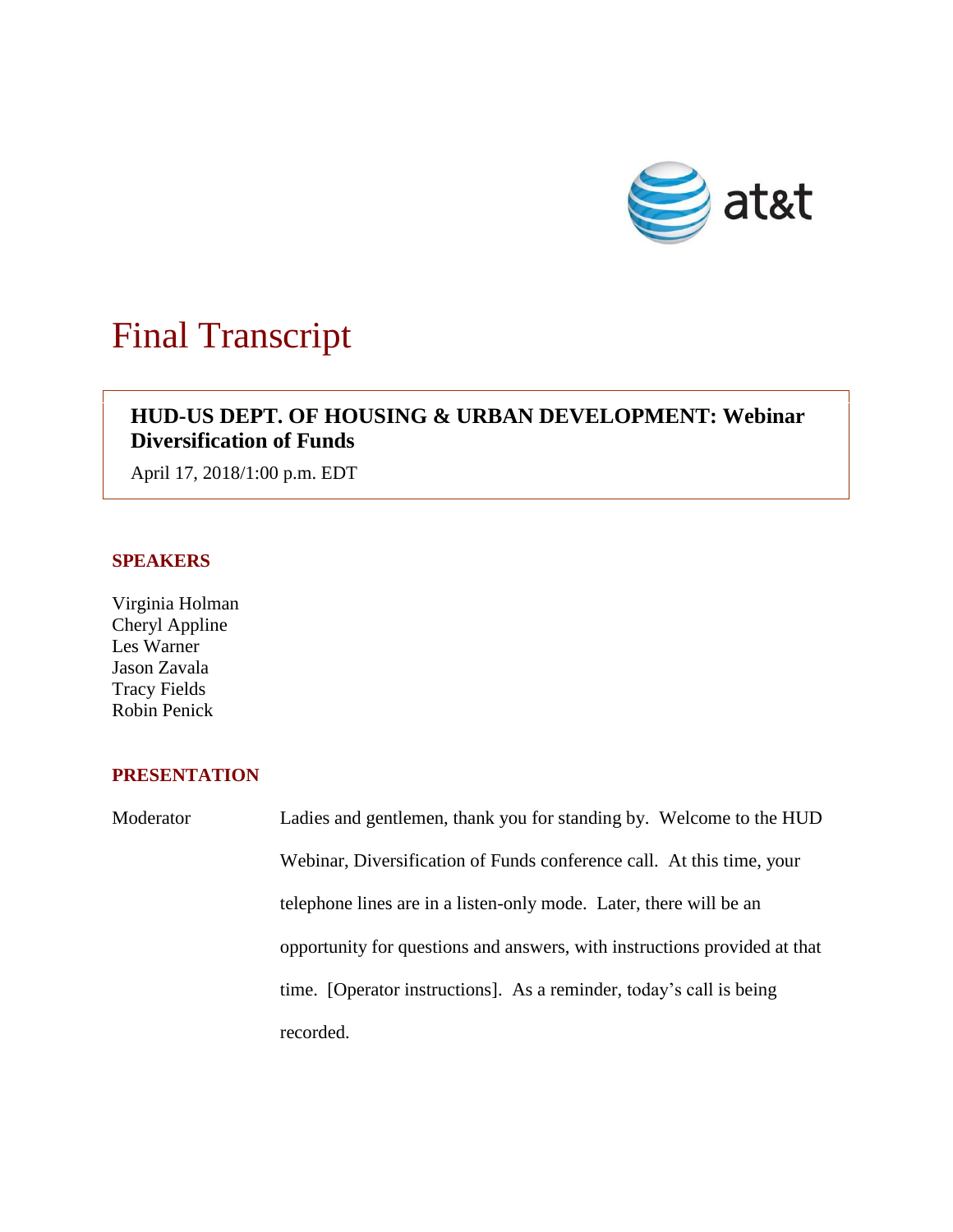I'll now turn the conference call over to your host, Virginia Holman. Please go ahead.

Virginia Thank you, Alan. Welcome to today's webinar on the diversification of funding sources, an issue that we know that you're all very interested in and that's important to your program. Before we get started on the webinar itself, I would like to go over some logistics.

> As Alan said, the audio is being recorded, and we will be providing a playback number, along with the PowerPoint and a written transcript, in our Archive section on HUD Exchange. We'll send out a listserv when that's been posted, and that's usually within seven to ten days of the webinar.

All your lines, as we said, are muted. I did send out the presentation this morning, but it's also available in your control panel for download, and that's the panel that's on the right-hand side of your screen. Just click on Handouts, and then you can download the document. Next slide.

We're going to have a few polling questions, so please respond to them, because your input is very important to the presenters. There will be some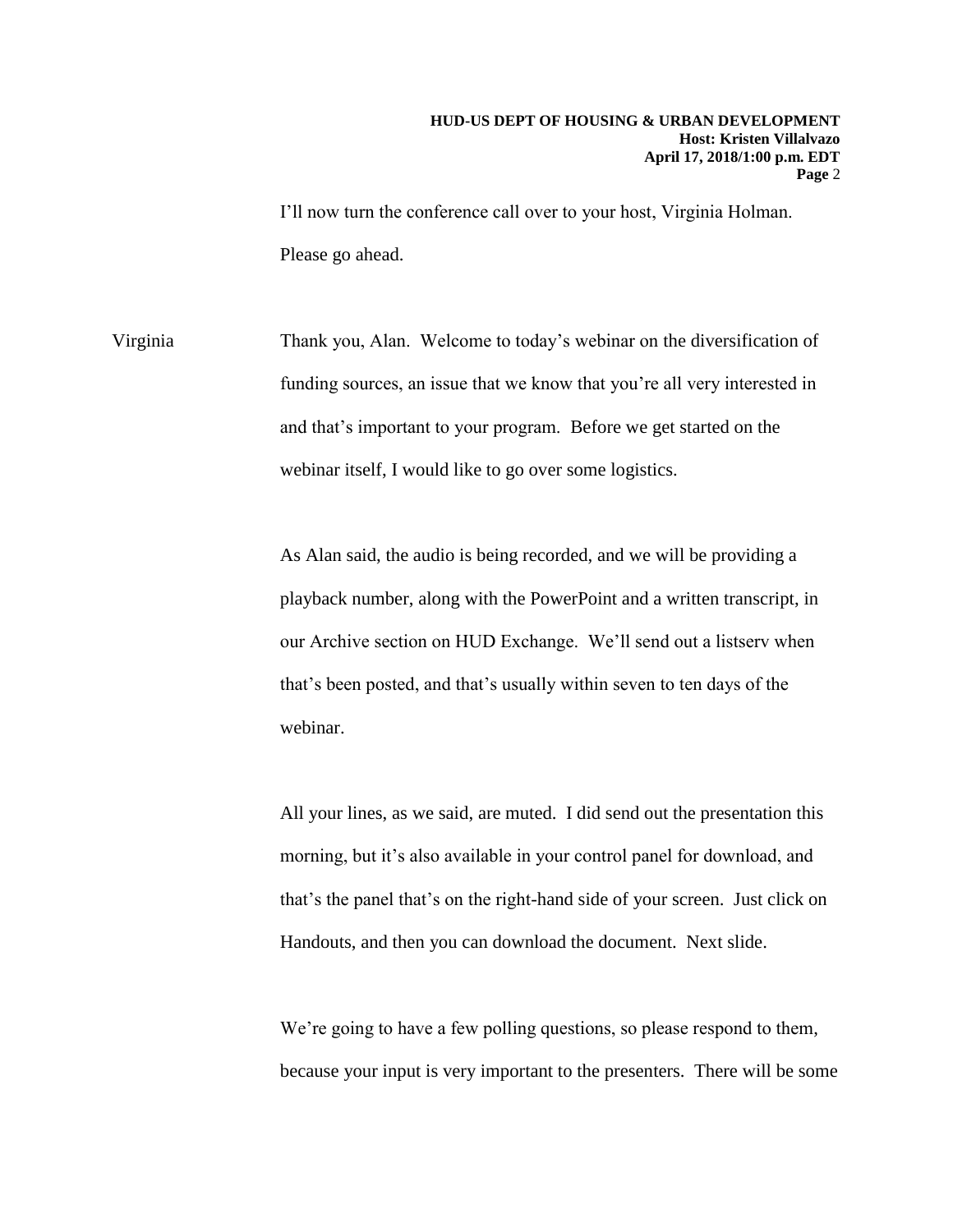question and answer periods. As Alan said, he will give you instructions at that point. If for some reason, if your lines are unmuted, mute them. Don't use a speakerphone when you're asking your questions. Next slide.

Your questions are really important to us, so there are a couple of other ways that you can ask the questions besides on the phone. Again, on the panel on the right-hand side of your screen there's a box that says "Questions," and you just type in your question there. We have OHC staff who are monitoring the questions, and we'll either respond as part of the webinar or as a written response.

If after the webinar is over, or sometime in the future, you have more questions about this topic, please send an email to housing.counseling@hud.gov and just put the webinar topic—in this case diversification of funding sources—in the subject line, so we can get the email to the right person. Next slide.

Again, should we open up the phones to everyone, which I don't think is likely today based on the number of people that we have, but do mute your phone at that point. Next slide.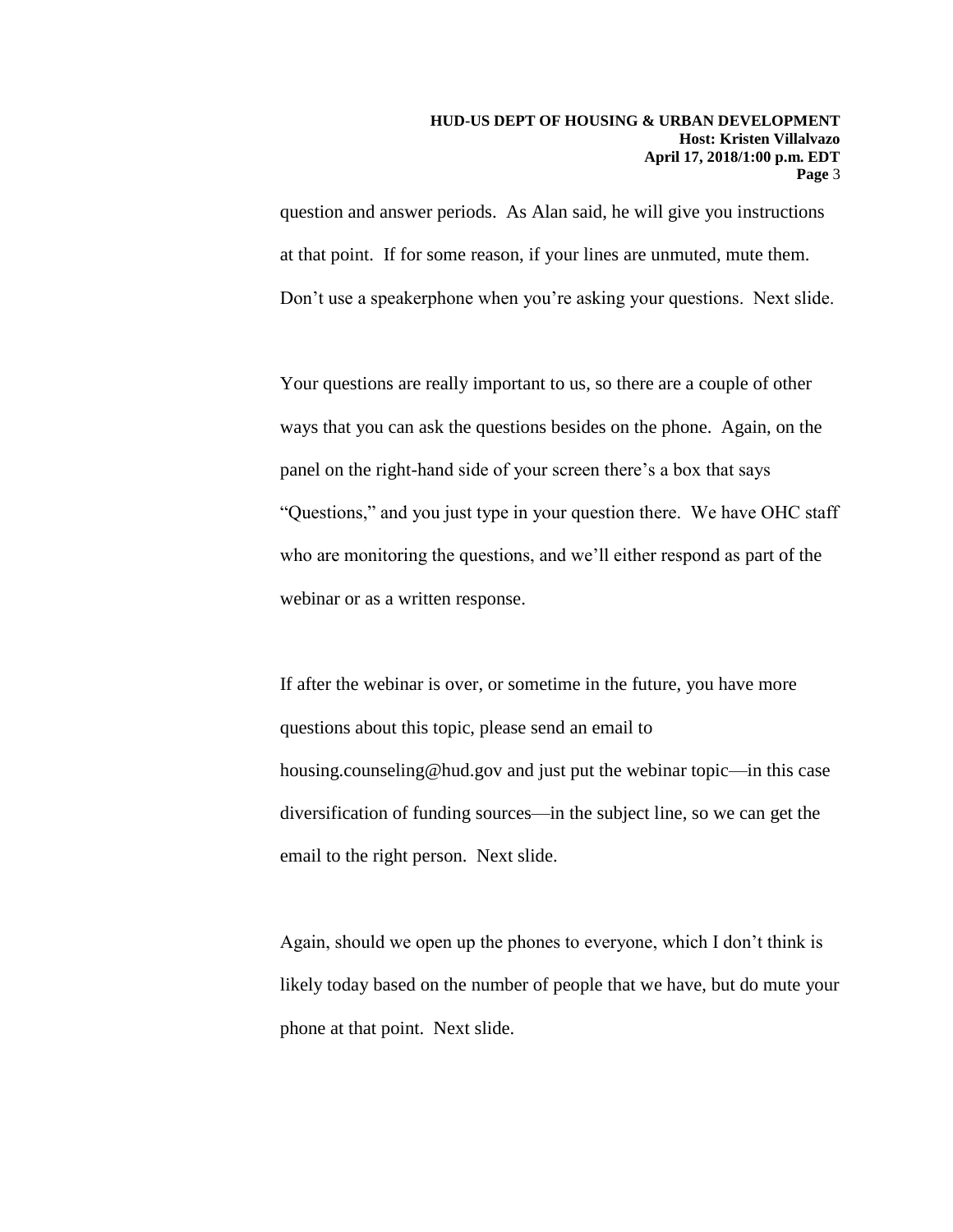At this point I would like to turn the presentation over to Cheryl Appline, who's the Director of the Office of Oversight and Accountability for the Office of Housing Counseling. Cheryl?

Cheryl Thank you, Ginger. Good afternoon. My name is Cheryl Appline. As Ginger said, I'm the Director for Oversight and Accountability for the Office of Housing Counseling, here with the US Department of Housing and Urban Development. Wow, that is a mouthful.

> Having housing counselors, that's extremely important to HUD. We recognize that organizations drop out of the program due to lack of funding, and that's the basic reason for this webinar: we want to equip you with the right armor to be in our program. You will hear today information on various funding streams that are available. There is public streams, which is city, county and federal, and private, which is foundation, businesses, organizationals, educational institutions, etc. Please be aware that there is a difference in public and private dollars.

So, what is diversification? It's becoming more diverse or varied or having variety in your funding methods. It's important to know where to turn for funding and what to do to get funding. Today's information is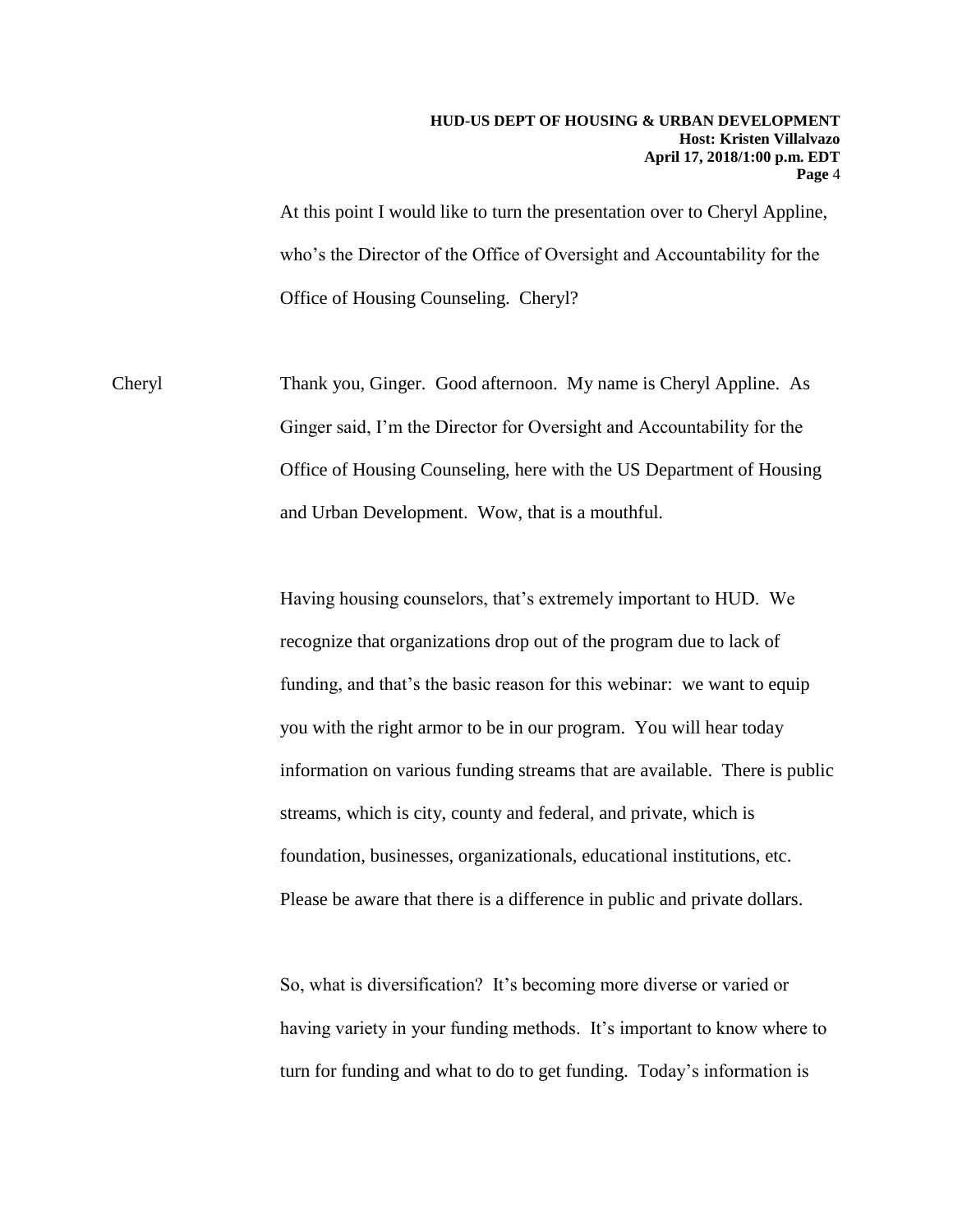geared more to where to turn. Another webinar is forthcoming on the art and science of grant writing, where you will be taught how to write a grant and how to approach funders for their particular funds, and also what you need to look like to get funding and how to apply for that funding.

With that, I am turning this over to Les Warner with ICF, and also with Jason Zavala with MitiGate, which is a subcontractor of ICF. Gentlemen, take it away.

Les Thank you. Today's agenda, we're going to be walking through an introduction of the topic of diversification of funds and some of the reasons why that's of benefit to you as an organization. Then we're going to be walking through by category essentially some of the potential sources of additional funds that you might be able to bring to your agency. So, I will be covering the HUD programs and then I'm going to be turning things over to Jason, and he'll be taking us through the other federal and non-federal funding.

> As Virginia mentioned, questions are going to be answered in the question box as we go along, but we'll pause from time to time also to see if there are questions, and at the end we can take some additional questions.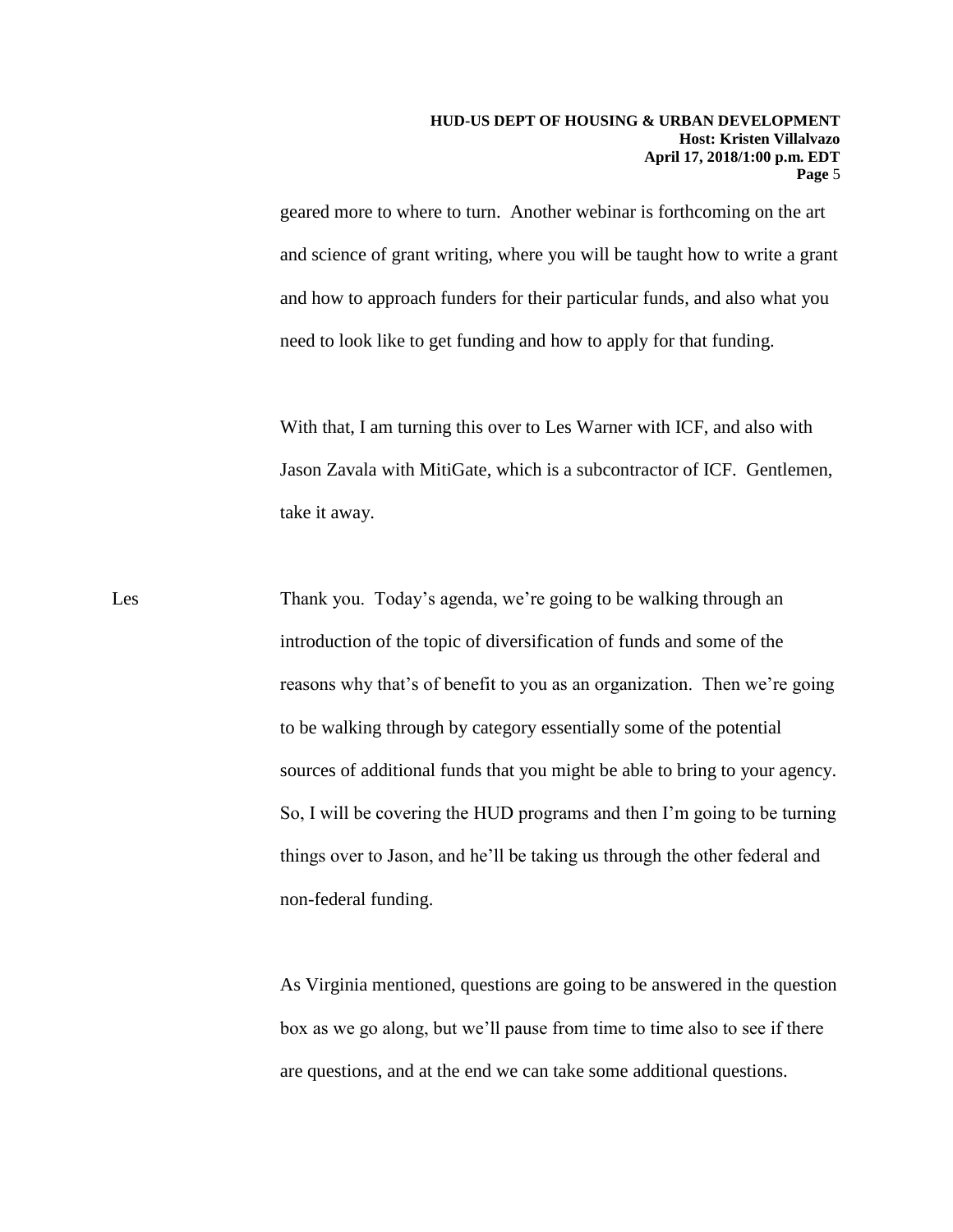We wanted to start out with a couple of polling questions. Our first polling question. What type of organization do you represent? As this comes up in your screen, we ask you to go ahead and vote on this. Are you: 1) A participating local housing counseling agency; 2) A participating housing counseling agency as a sub-grantee or an affiliate of an oversight agency; 3) A participating oversight agency, such as a HUDapproved intermediary, a state housing finance agency, or a multi-state organization; 4) A non-participating agency; and 5) If none of these categories fit for you, other would be your option.

If you'll go ahead and vote, please. Virginia, are the polling results available?

Virginia Yes, I was just going to go over them.

Les Perfect.

Virginia It looks like 42% of your audience are local housing agencies; 31% are participating as a sub-grantee, so that's obviously the local housing counseling agency and they're really interested in this topic; 12% are oversight agencies; 7% are non-participating; and 8% are other.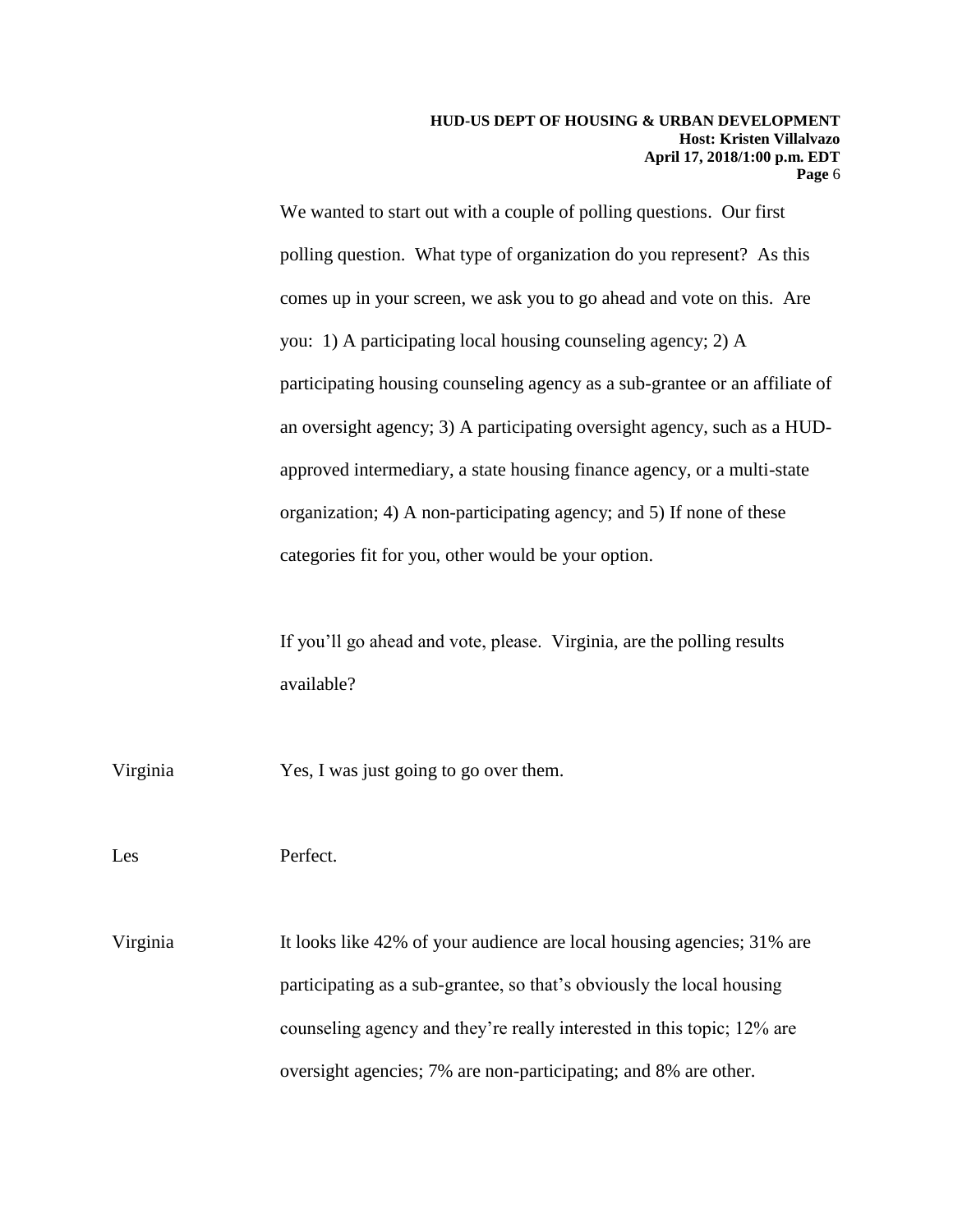Les Great. So, depending on the role that you have in the provision of housing counseling, some of the ways you approach today's subject may be a little different. But all of us have a goal of bringing some additional sources of funds to help stabilize and support our ongoing operations.

> Polling question 2. What type of funding does your agency use for your housing counseling programs: 1) The HUD Housing Counseling grant funds; 2) Other HUD funds; 3) Other federal funds, so that's non-HUD funds; 4) Non-federal funds, and that would include things like private foundations, fundraising, state and local funding; or 5) All of the above. If you'll go ahead and vote, please.

Virginia Okay, I have the results of the poll. It looks like almost 50% of the audience use all the categories of funds, and 28% focus primarily on the HUD grant. So, that's some useful information for you.

Les Very good. We're going to dig right into the topics and first talk a little bit about diversification, why that benefits your agency, and a little bit about what your next steps might be on this.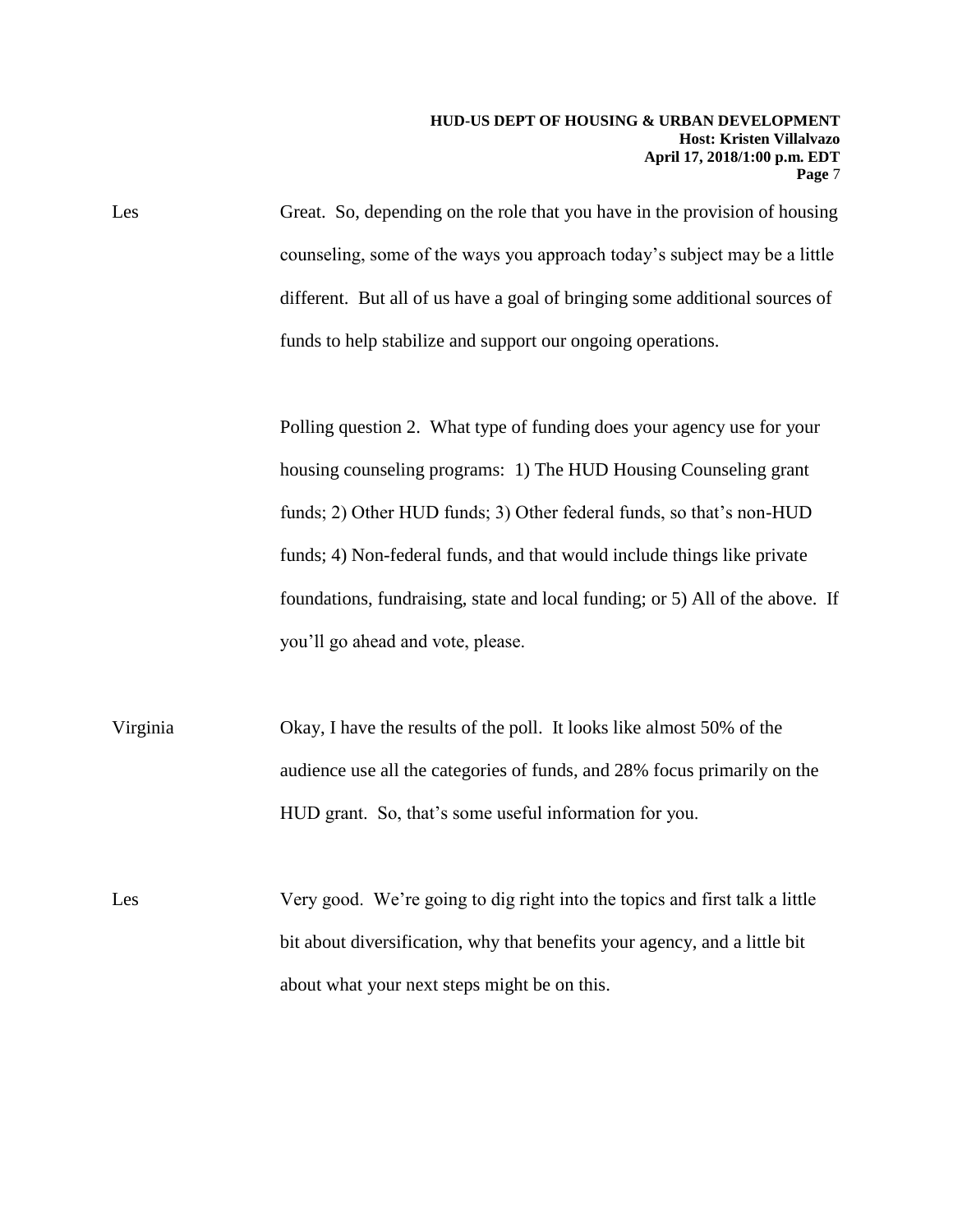For the most part, if you were to poll the HUD Housing Counseling grantees around the country, a small percentage are surviving just utilizing the housing counseling funds. For most agencies these funds represent less than 20% overall of the funds that are coming into those agencies. For those of you that participated in the managing expenditures seminar that we did in August of 2017, we did some polling of high performing agencies, and that was one of the common threads that we found was that the HUD Housing Counseling funds were a small percentage of the overall funds coming in to the agency.

One of the reasons that that's important is to make sure that you had adequate sources to be able to meet the needs that you're trying to address in your local community, and of course not relying on just one source of funds helps to preserve the sustainability of the organization. So, we're going to be talking about diversification of funds, where some of those opportunities might be to identify some other funding sources that would be available to you, whether they were HUD sources, other federal, state and local, private foundations, all of those we'll be talking through. This might include fee-for-service work that's also being done.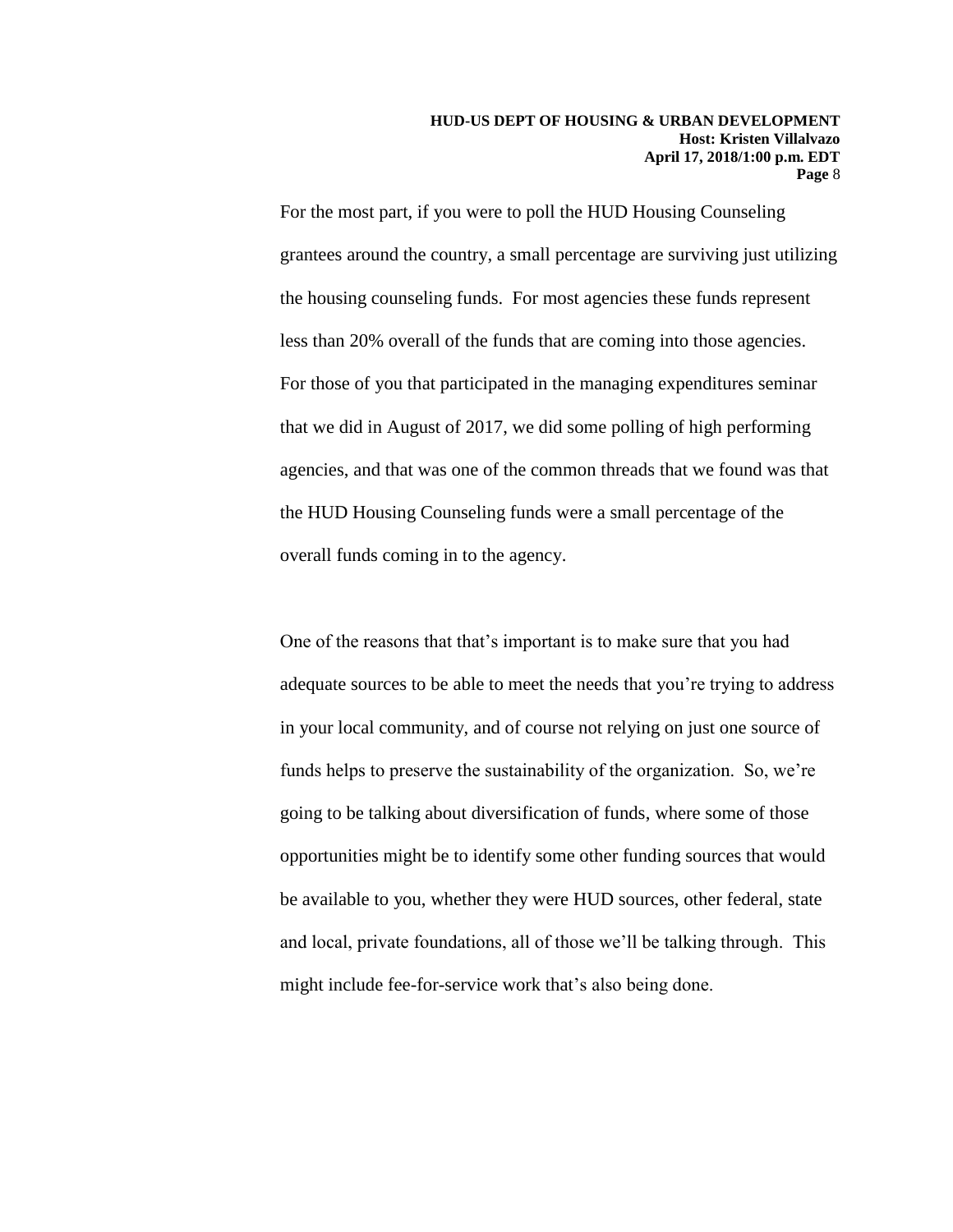We also will be talking a little bit about some of the trends in some of these sources will be plentiful for a number of years and they may then disappear as new sources are being identified. So, we're trying to also keep you current on this.

One of the things that has changed this opportunity a bit is the new Housing Counseling rule, which will now mandate the use of certified counselors and certified agencies for some services that were provided for HUD-approved agencies. In the past they were not using a certified entity, so those programs are going to be as part of planning for compliance with these regulations that will go into effect on August 1, 2020.

Many of those organizations should now be in that planning stage trying to think about how am I going to meet the requirements of the new rule, and so this is a good time to think about might you be a source for them on how to provide those needed services.

So, what we're suggesting that you as an agency do is think about the topics, the different funding sources that we're going to be talking about today, trying to identify what potential resources might be available to you in your local community. We will be mentioning in a couple of points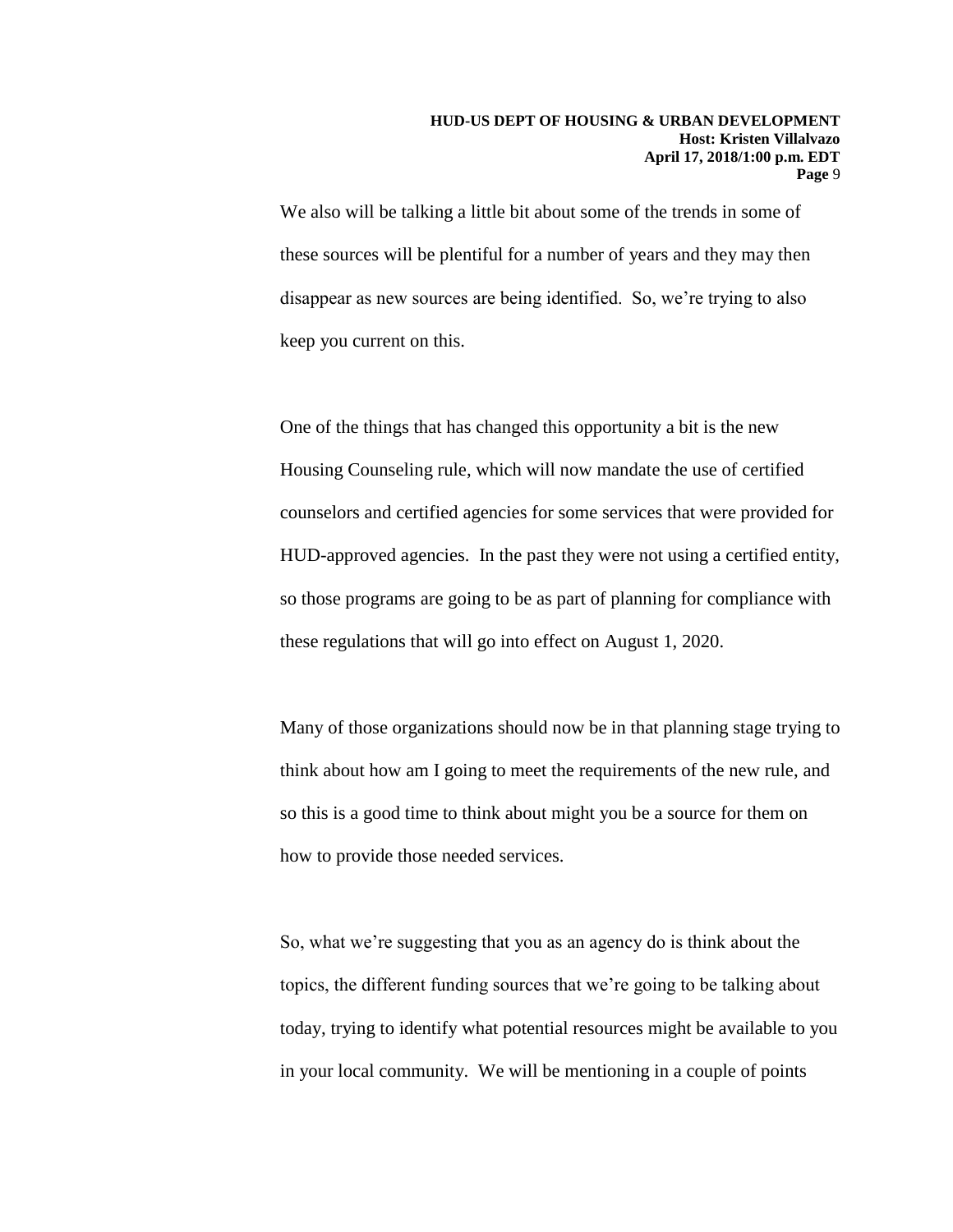here about ways that you might determine what was currently available, and I think in many of these cases you're going to need to do some exploration and figure out if there are funds available, how they're being used, what types of services are being provided to be able to determine whether there's an opportunity for you and your agency to participate in some way.

We're going to be talking about diversification of Housing Counseling funds and we're going to be using the term "leveraging funds," but keep in mind when we're using this term we are not talking about the context within the HUD Housing Counseling program, NOFA, where you are having to present and meet certain levels of leveraging. We're simply in this presentation talking about identifying other sources of funds that could be brought to your agency. Things specific to the 2018 NOFA will be covered in a webinar that will be part of that funding provision.

Let's talk a little bit about the changing trend in funding. Some of the sources that have been used quite a bit by agencies in recent years included things like the National Foreclosure Mitigation Counseling Program, the Neighborhood Stabilization Program, and those were part of the mortgage foreclosure crisis and some of the funds that were provided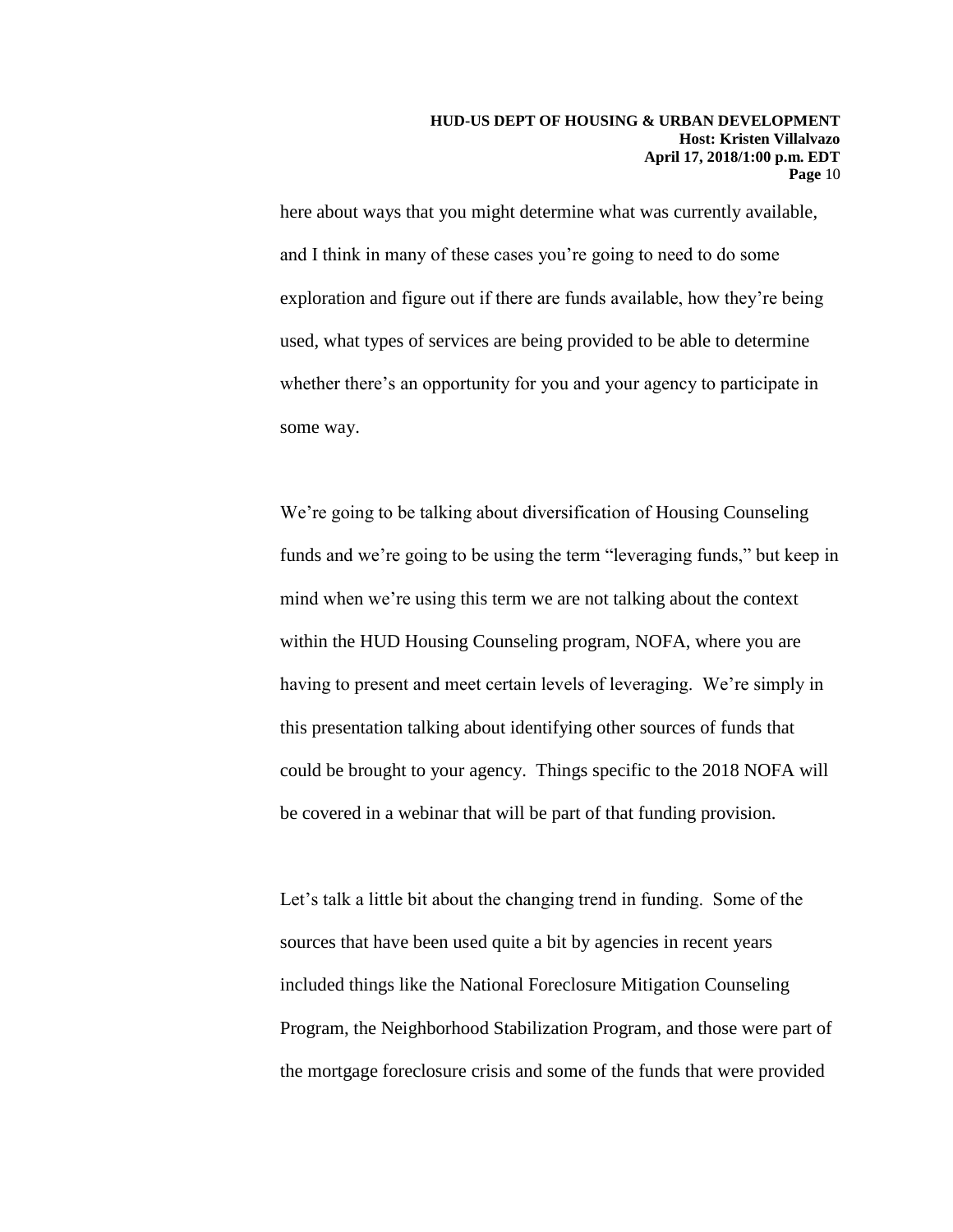related to that. Those funds had been pretty plentiful, but those programs are essentially winding down at this point. So, even agencies that were diversified utilizing those funds may need to think about where the future funds are going to come from.

Also, under the FHA, the Back to Work Extenuating Circumstances Initiative has not been reauthorized. So, again, we see funding sources be available for a period of time, but we're going to have to keep current in our network in identifying where those resources will be for you.

As we mentioned, a lot of our agencies who are now falling under the new housing counseling certification rule should be in the process of planning and thinking about how am I going to meet that regulation. So, this is a good time for us to think about this.

Keep in mind that depending on your role in this and also the provider that is looking for housing counseling services, there may need to be a broader range of options. For instance, we will have state agencies that are providing housing statewide that will now for the HUD programs need to provide housing counseling as part of that. So, they may be looking for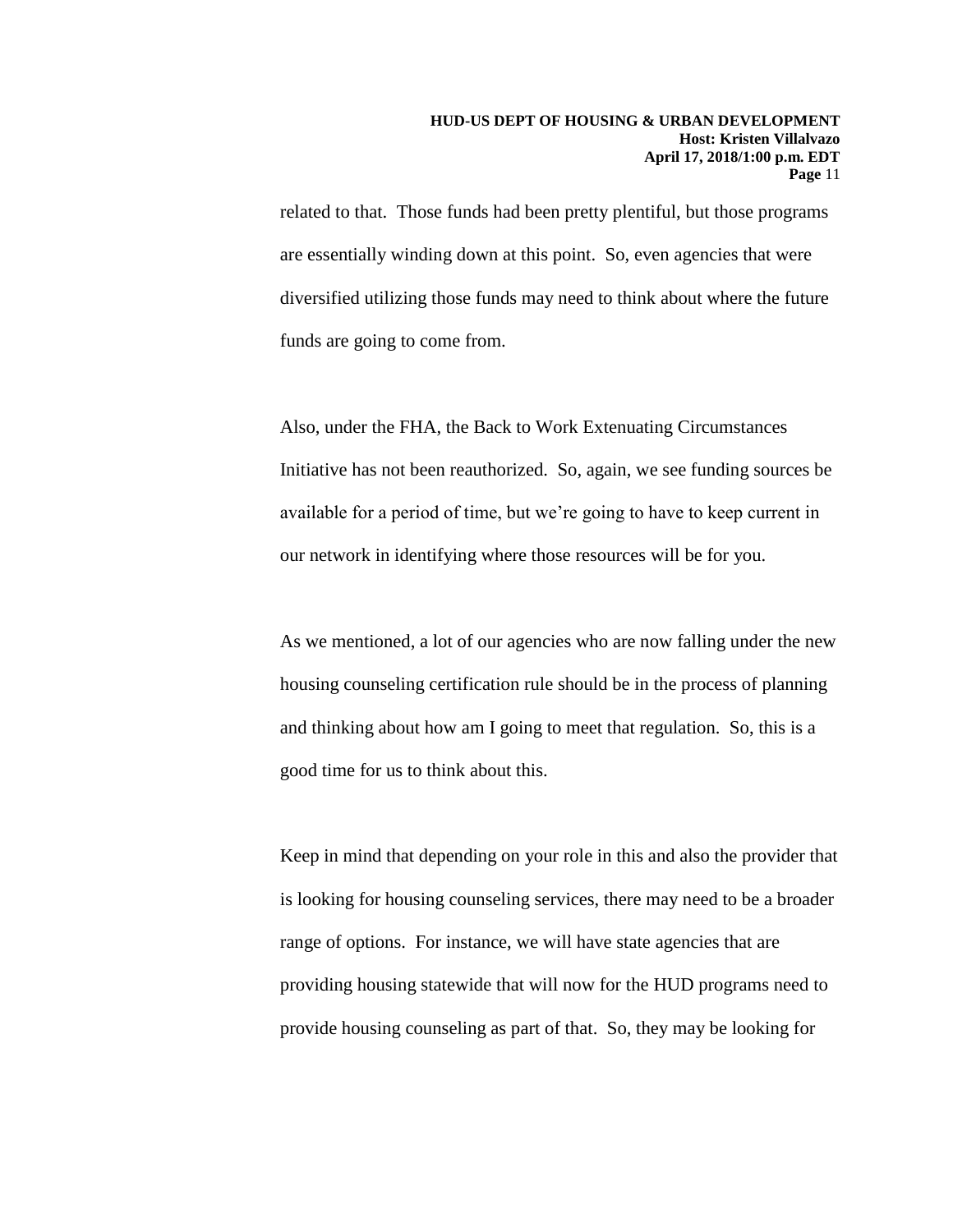providers across the state, including coverage for non-urban areas, where there may be no certified agency and counselors available.

The range of options might include providing services both in person or virtually, including mail or telephonic counseling, and it could be that some portion of the counseling would be conducted in a group setting rather than on a one-on-one basis. So, we may need to think a little outside of the box depending on who a potential partner would be and what their needs would be.

Some of the things that we have to think about on this would be how the other programs are actually utilizing housing counseling. Keep in mind that, particularly for the HUD programs where housing counseling is required, that program has funds available to be able to pay for them. So, they can do this either as coming out of their administrative budget, or in many cases it is actually part of a project delivery or a direct project cost on that.

So, agencies are going to have to think about what's the level of capacity that I have available, how much additional services do I have the ability to take on, and also understand what will that process be, what kind of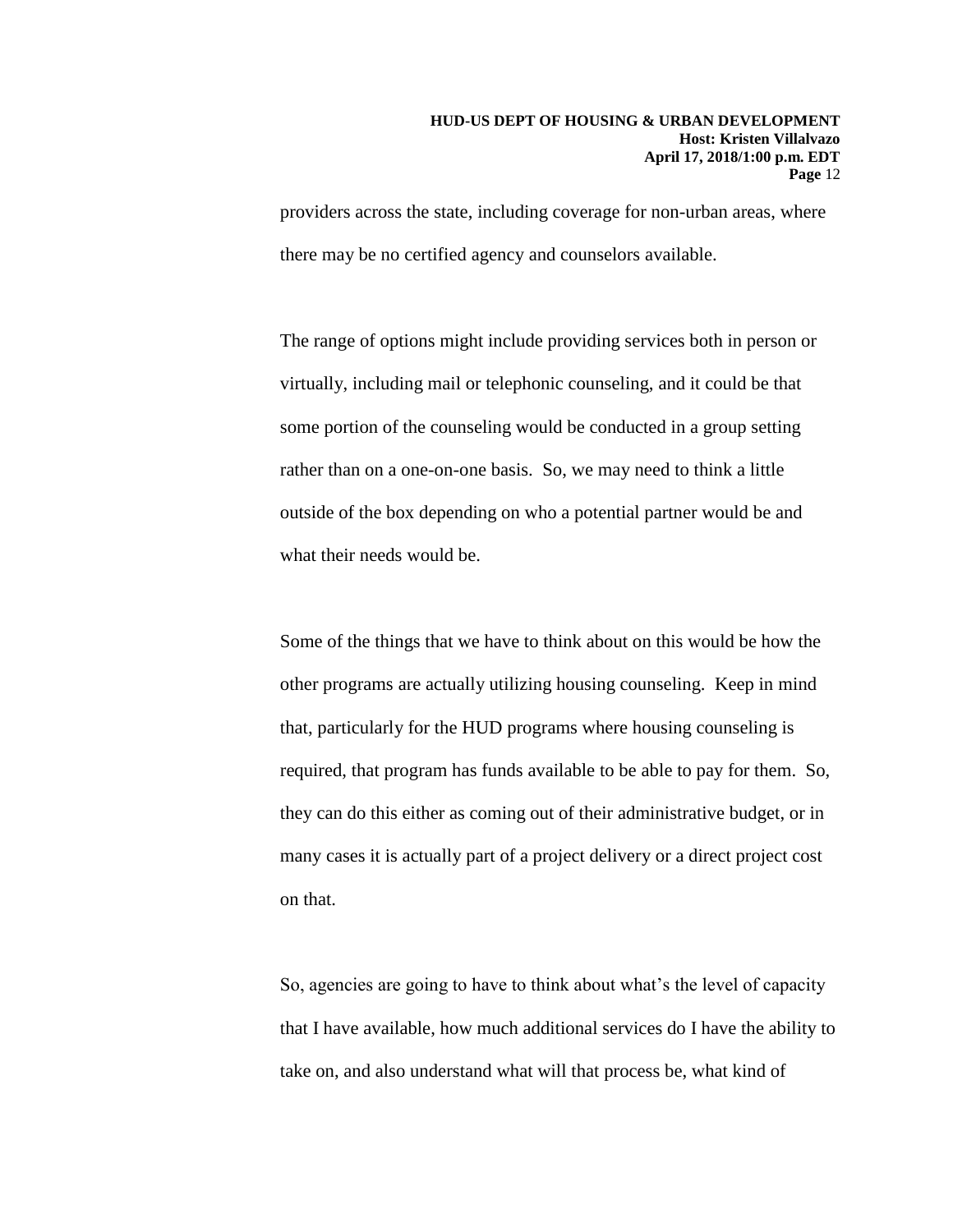reporting will be required, what about timing restrictions. Many of these programs will have some specific requirements about eligibility of who they're actually serving, and so there may need to be a process of familiarizing yourself with how those programs operate and what additional requirements that you might not be familiar with that would come along with those particular programs.

I'm going to talk about the HUD programs specifically to begin with here. The Community Planning and Development Division includes a number of funding sources; the Home Investment Partnership Program, mostly referred to as Home; there also is the new funding source for the last couple of years under that program for Housing Trust Fund, and we'll talk a little bit about that; Community Development Block Grant, CDBG, and then an offshoot of that, or a subset of that are also the CDBG disaster recovery funds. So, in areas where we have experienced a disaster, there may be a large need for counseling that's related to that disaster and the recovery period following that.

Some things to note on here. Many of these programs will include home buyer assistance. Many of them will include rental housing and there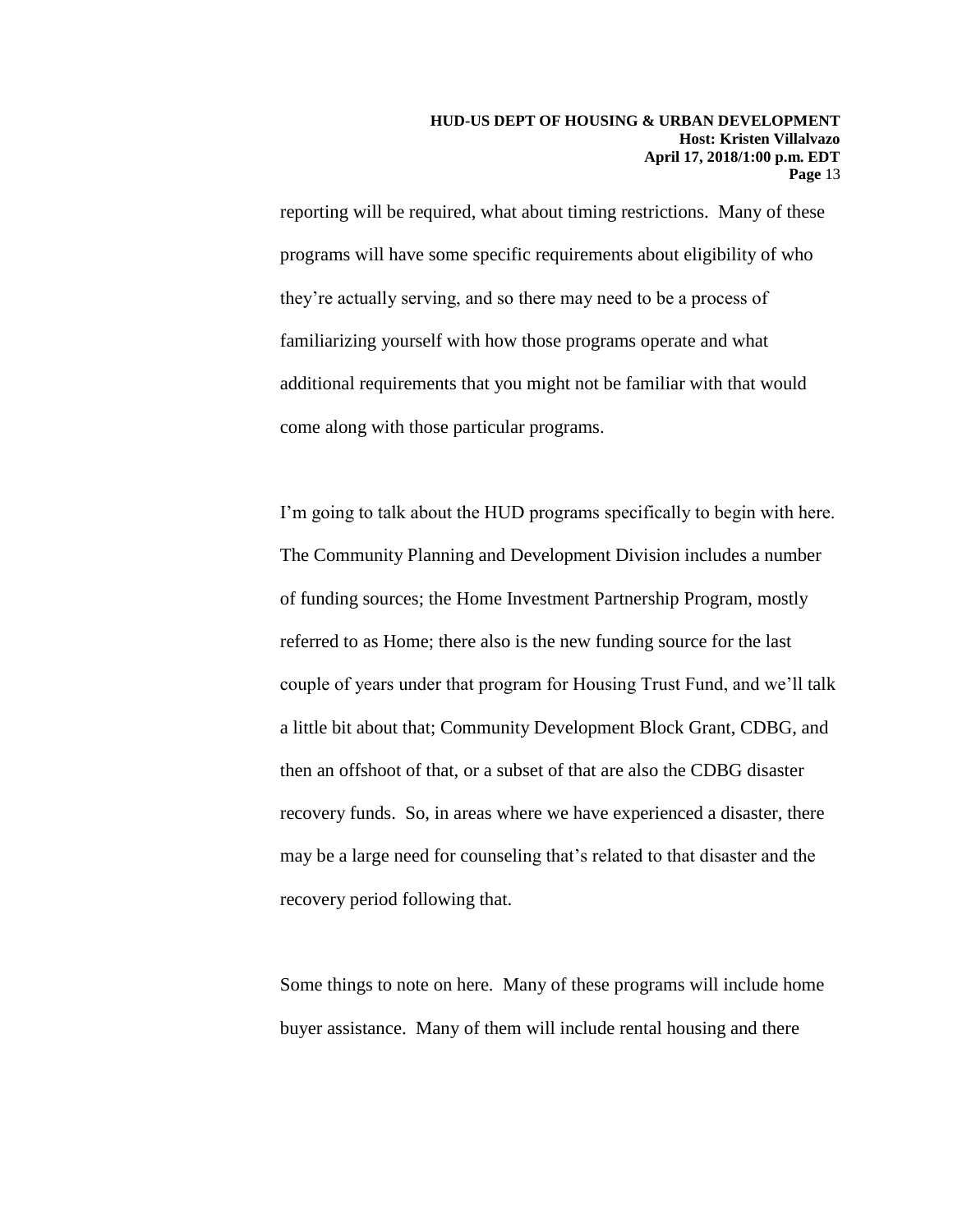could be some counseling that was related to that. Then, as I mentioned, we may have some disaster related assistance that would be part of that.

The Home program itself specifically requires that if you're providing home buyer assistance, and that might be direct assistance to a family to make that purchase affordable, or it might include a development of units that are then going to be sold to income eligible families, but there is now a requirement that they be provided housing counseling and under the new rule they will have to have a certified agency and a certified counselor.

For the CDBG program, which is a very flexible program, does include some activities that might be including housing counseling services. There are a number of different ways that that might be provided. It might be provided as a public service, where they were making this available to a whole area for all of the public to participate in, or it might be tied specifically to housing development or home buyer assistance.

This funding goes directly to cities, counties and states. I'll talk about Housing Trust Fund in just a moment, which is a little bit different. As I mentioned, these programs have the ability to pay for the counseling. The way I would suggest in learning more, would be that each of these entities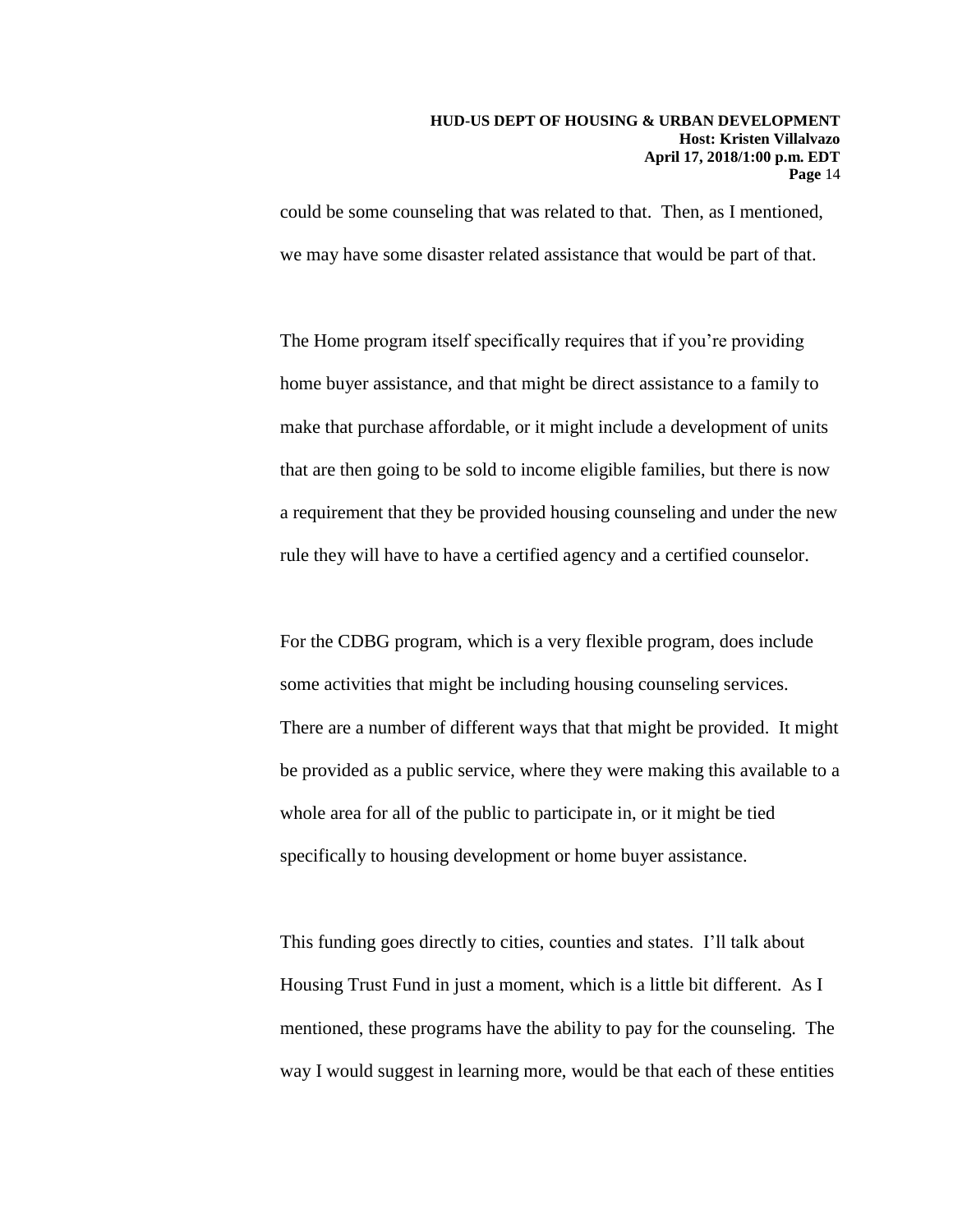that are receiving the home funds, the CDBG funds, and two other funds that we're going to talk about I think on the next slide, all of these entities are creating a five year strategy called a consolidated plan.

Then they would have a one year action plan, which would talk about for each specific year the types of activities that were going to be undertaken. Those are public documents that are going to be posted on the websites for each of those entities, there are public meetings. I would recommend that as part of learning what other resources might be available in your area, that you take a look at those and see what is currently being operated by cities, counties or states within your area. The Housing Trust Funds themselves go specifically only to states, and then are being distributed across that state.

I also wanted to mention a couple of other CPD programs. The Emergency Solutions Grant Program and Housing Opportunities for Persons with AIDS, HOPWA, these funds, again, are being distributed to cities, counties and states. Housing counseling might be an eligible activity as part of these programs, also the continuum of care, which is a competitive program that is going both to local communities and in some cases to states that are then going to distribute those funds.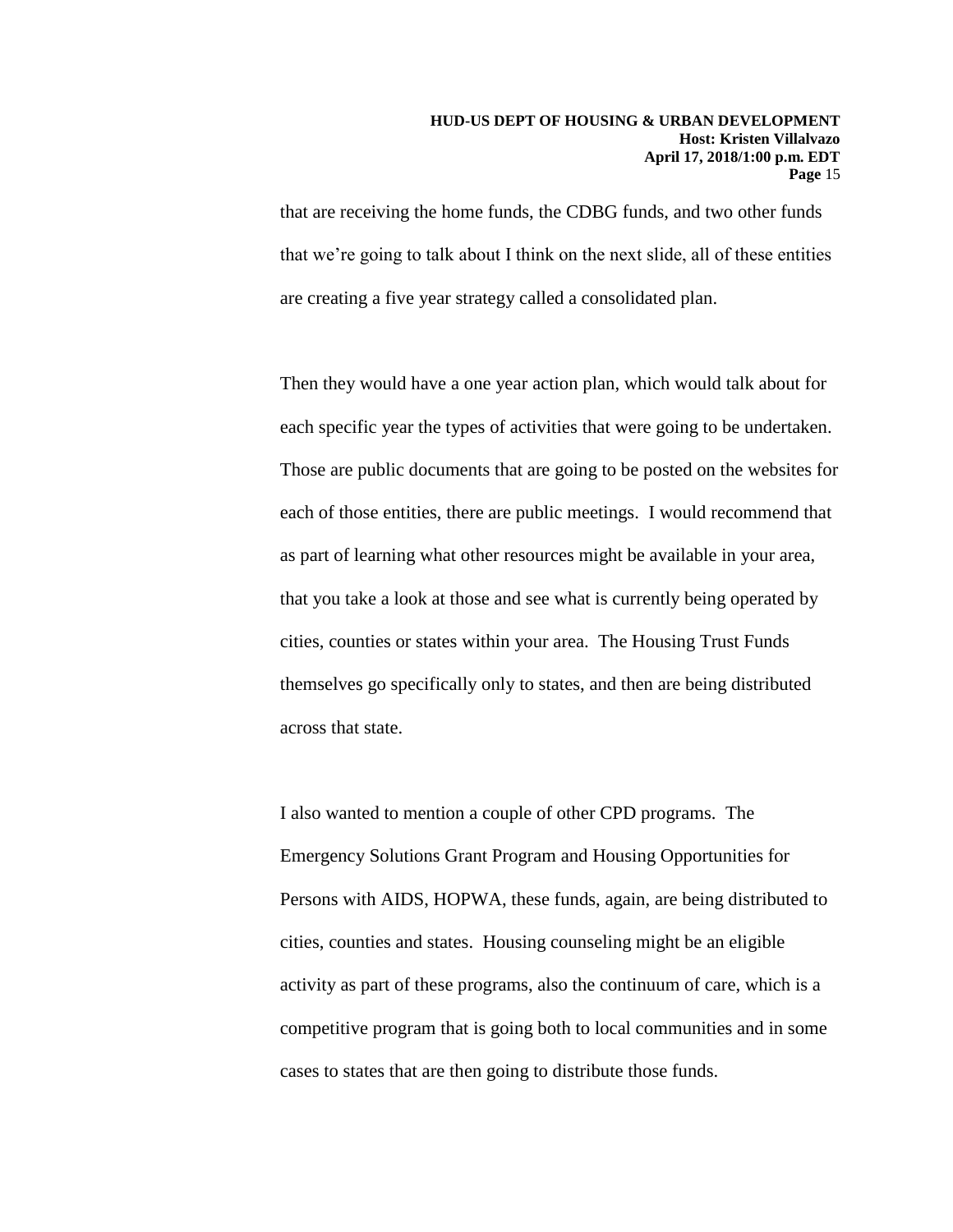Now, one thing I will mention, which may be part of that learning process on figuring out is there an opportunity, in some cases these programs in particular will have some case management that will be provided for their program participants that may not meet the definition of housing counseling. So, there may be a need for some discussion about specifically what they're providing to try to determine whether that would be something that would be eligible as part of that.

I also wanted to mention, for those of you thinking about my mention of the disaster funding, on May  $15<sup>th</sup>$  there will be an upcoming webinar which will talk about housing counseling in conjunction with disaster assistance. There is a new requirement under the disaster funding that there be coordination with HUD-certified housing counseling and so there are a number of ways that a housing counseling agency might participate in that post-disaster work that's being done, and that might be a good opportunity.

Those were the CPD program requirements. Now, I'm going to talk a little bit about public and Indian housing. Under public housing we have the Housing Choice Voucher Program. In some cases but not all they may be operating a home ownership option under the Housing Choice Voucher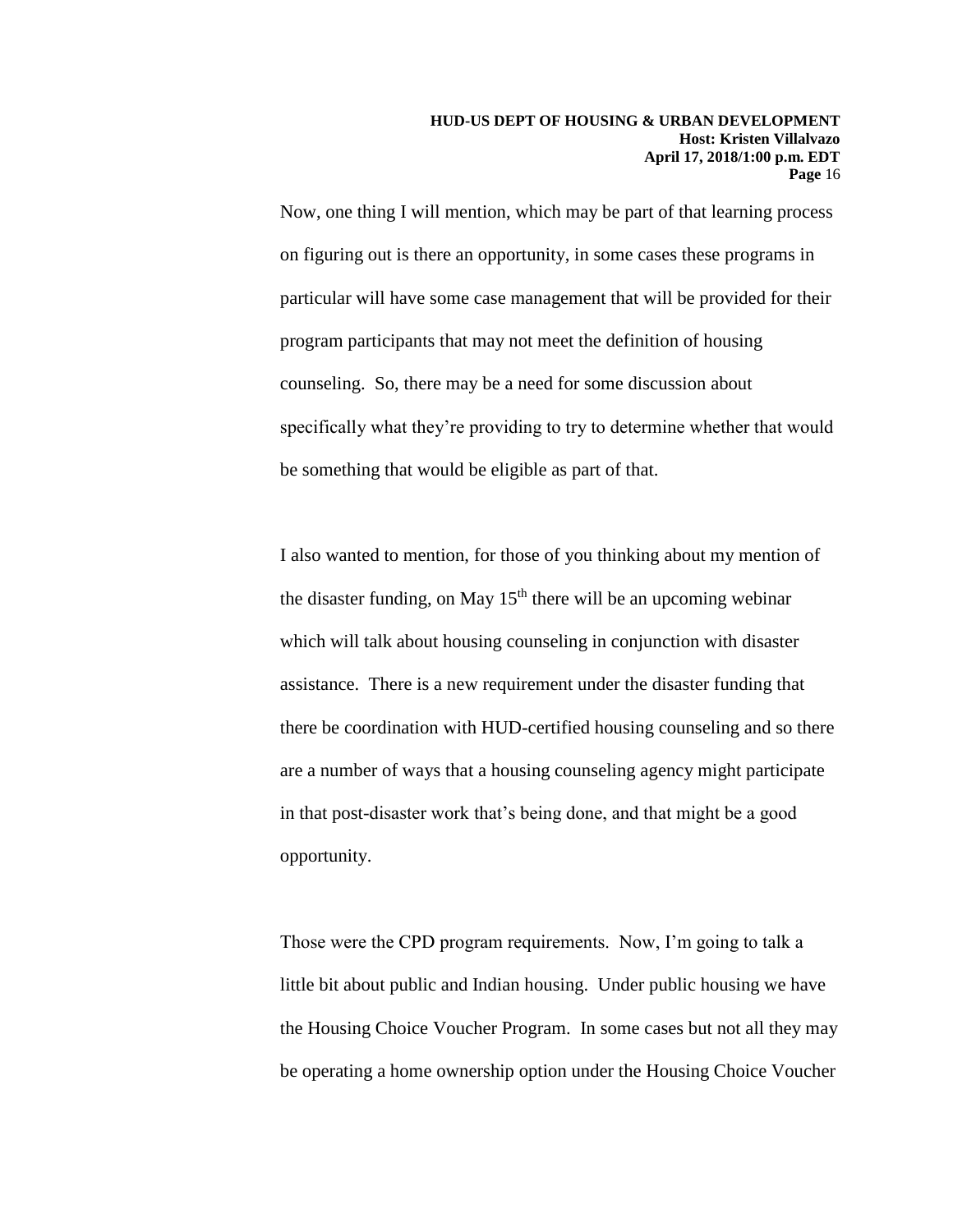Program, and so in that case housing counseling might be part of that program. There also is a Family Self-Sufficiency Program that every public housing authority is running, and in some cases they will be contracting out services, including counseling.

Now, not every program is going to have a down payment component, but there are some programs under the Family Self-Sufficiency Program that will be working with families to help them save for a down payment, or be assisting them in other ways to become home owners. So, there may be some opportunities as part of that program.

A couple of other public housing programs I wanted to mention. There are operating funds. They could be used for housing counseling, but it would be a rare use of those funds. More common is the Resident Home Ownership Option Program, and in this case helping participants to purchase units, so housing counseling could be part of that.

Then the Rental Assistance Demonstration Program, where essentially large numbers oftentimes of tenants are being relocated and then the existing public housing units are being converted or redeveloped. So, in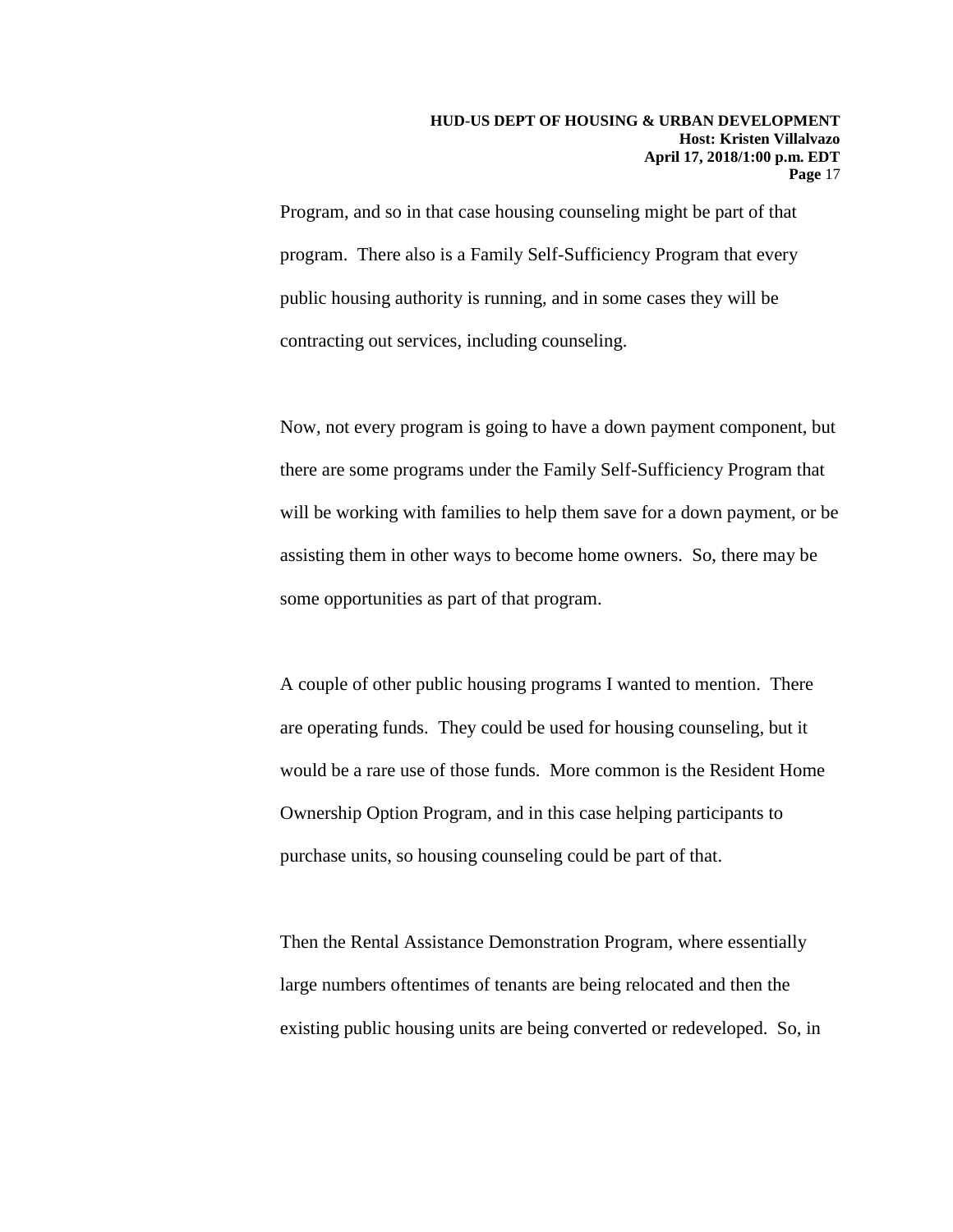those cases there may be a need for housing counseling as part of that project that would be an opportunity for your agency as part of that.

I'll also mention, under the Federal Housing Administration, FHA, there is now a requirement under the Home Equity Conversion Mortgage Program that housing counseling be provided, be part of that program. So, that might be an opportunity for your agency.

Keep in mind that while not all of the FHA programs are requiring housing counseling, funds may be provided by either FHA or the lenders or other partners that are participating in that program. Again, there may be some opportunities for housing counseling services to be provided by your agency and paid for from those programs.

Before we move into the other federal or non-federal funding, are there questions that have come in that we should address, or do the HUD folks have some things they want to add?

Virginia Alan, would you open the questions up?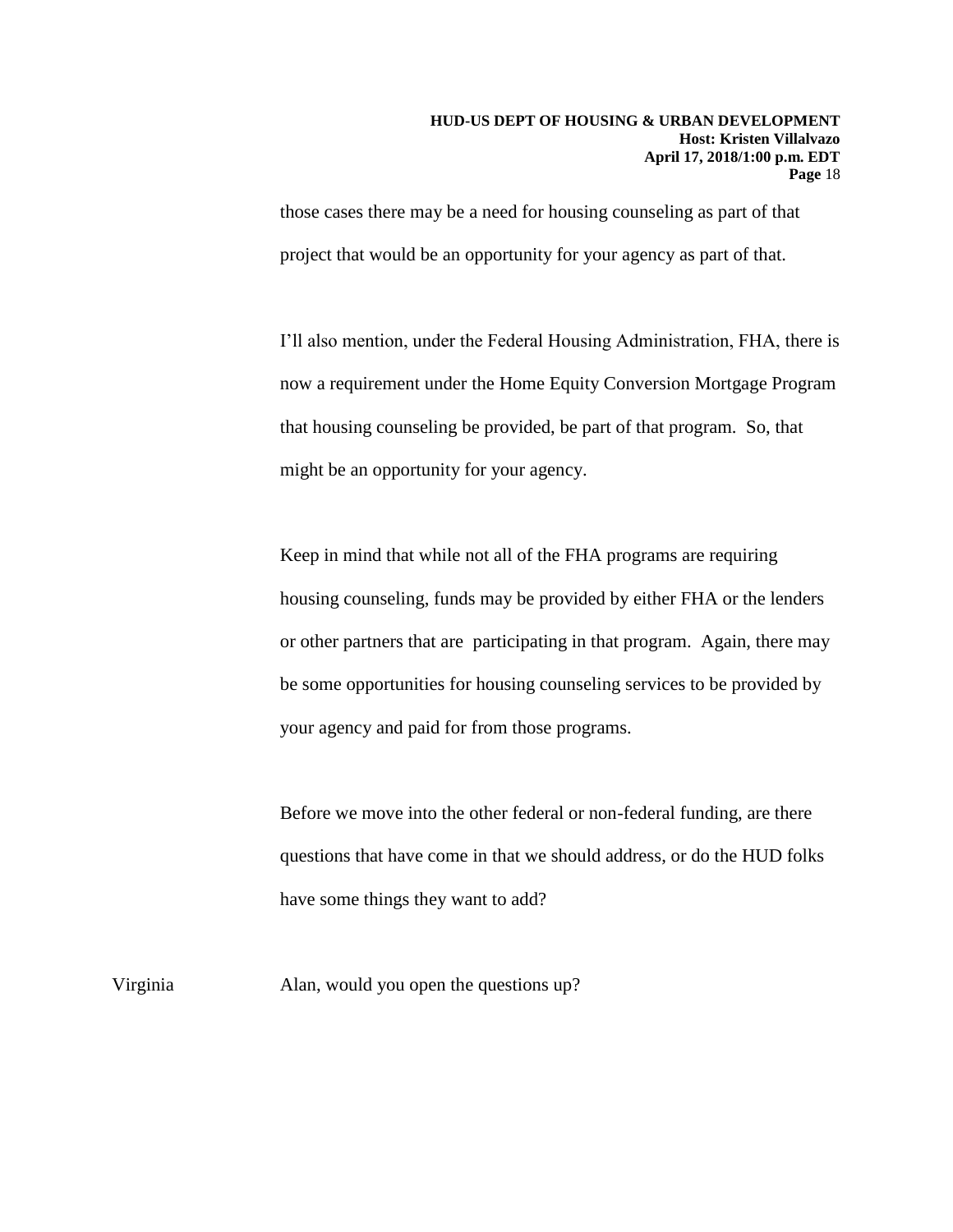Moderator Absolutely. [Operator instructions]. We do have a question queuing up. One moment while we gather the information from them. They're still gathering information. Just one moment, please. We'll go first to the line of Cliff Beckford. Go ahead, please.

- Cliff Hi. Good afternoon. Thanks for taking our call. If we're receiving CDBG funds from the city, which is Washington, D.C., where we're located, are we still eligible for funds under the program where it says "Many PHA will contract out services," can we do a fee-for-service model, from the local housing authority, that is? Will we be able to get funds from the local housing authority in addition to the CDBG funds?
- Les I can answer on the part of the CDBG. CDBG, if they're providing you payment for services, as long as the payment that you might get from another entity is not for the same scope of work, in other words, you can't charge two different funding sources for the same work, but as long as it's a different scope of work, I see no problem under CDBG with the fact that you're providing other services.

Cliff Thank you much.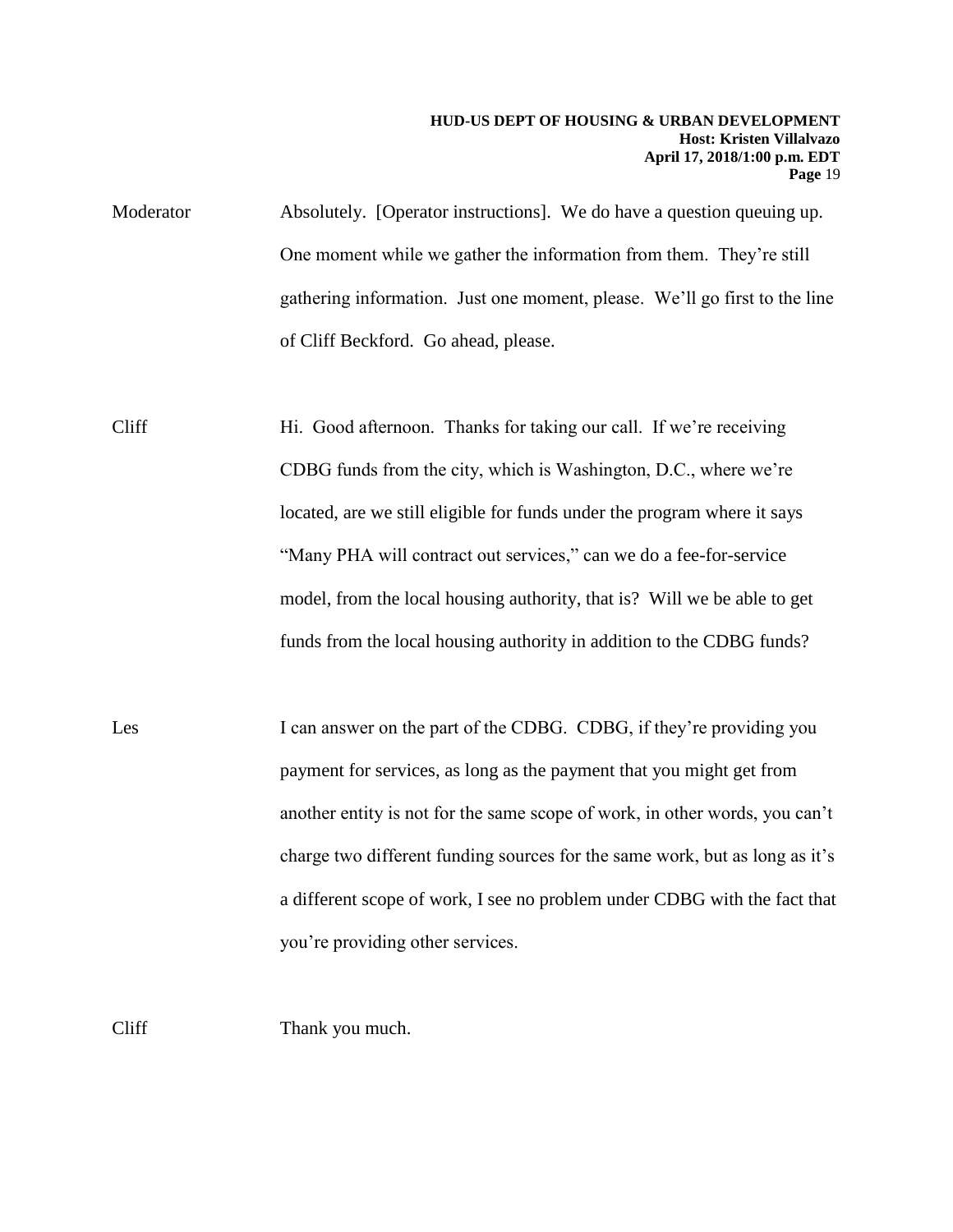Moderator We do have a question in queue from the line of Marita Goodman. Go ahead, please.

- Marita Hi. I think part of my question might have been answered, but you were talking about the various other agencies that we could find funds for housing counseling. Do you apply to those agencies directly, or do we have to go through the city? Currently right now we get CDBG money through our local housing agency in Baltimore, in the city, so if we wanted to apply for some of these other agencies you mentioned, under the Community Planning and Development, some of those, the housing vouchers or the Resident Home Ownership Option, or some of those other places, do we go directly to our HUD contact, or do we go through the city?
- Les My thought would be that you would go to the local program that is delivering those services, particularly in cases where they're running some kind of activity that is providing or is required to have housing counseling. So, they would be making that decision of, okay, under the new rule am I going to seek certification and am I going to seek certification for my staff, or will they be saying, I need to identify a partner, another agency that I can utilize to cover those services.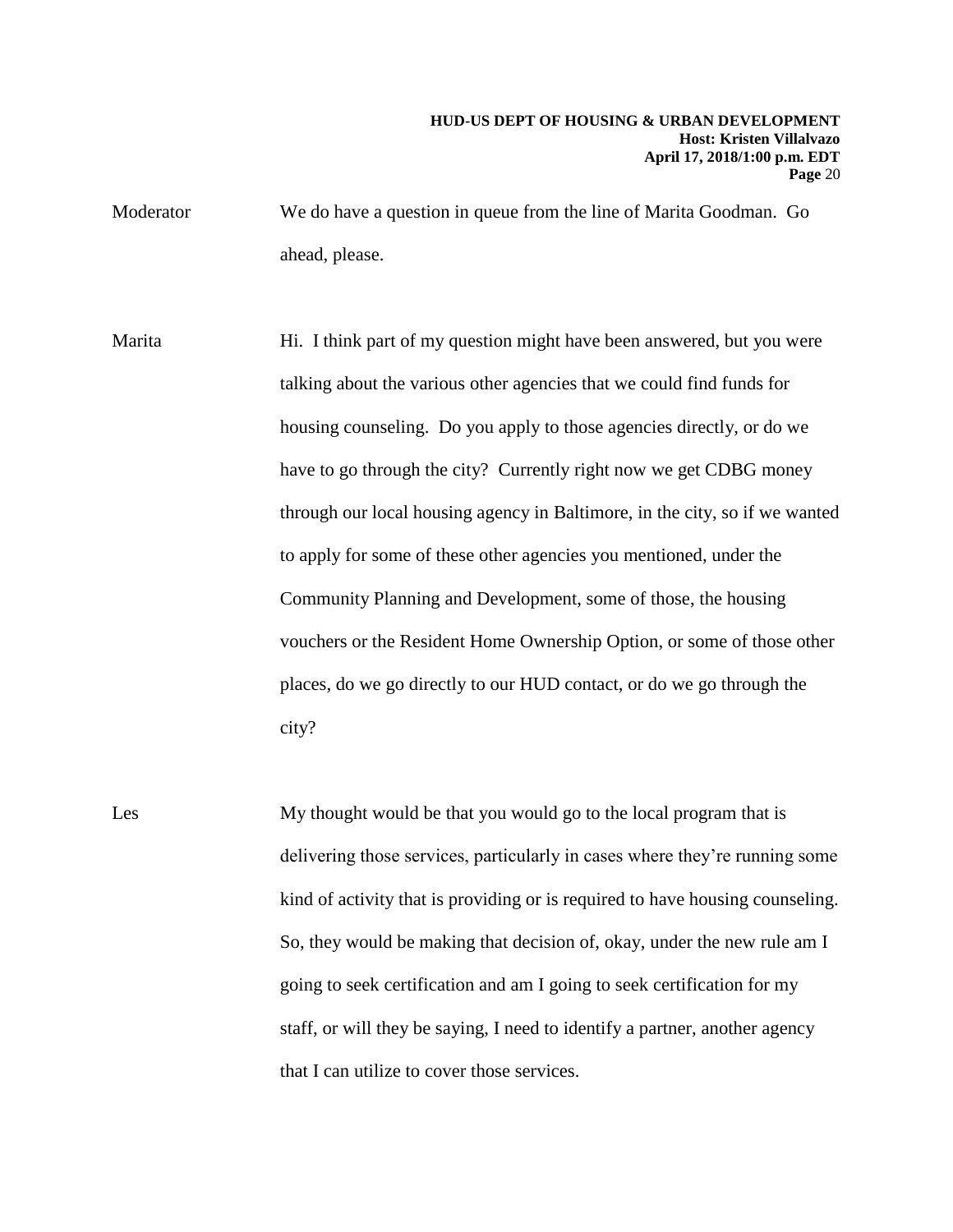So, while there may be funds in some cases directly from the state or HUD, I think where some of the real opportunities lie would be folks that are administering programs and may have been either providing these services themselves up until this point, or perhaps have been contracting out with someone who is not a HUD-certified agency and will be thinking about hopefully that, gee, this date is approaching that I'm going to have to adapt my programs to be in compliance.

So, that's why I'm suggesting I would particularly find out for each of these types of programs who's running that actual program and contact them, see whether they have already covered those needs, and how you might work with them.

Marita Okay. Just to piggyback on the question before me, I think when I came on I heard you say that you couldn't have two separate agencies paying for the same service.

Les It's not the same service, but essentially if I provide the Smith family with housing counseling, I can't charge the provision of that counseling to CDBG and charge for the same provision of housing counseling to another program. So, you can't double charge on something.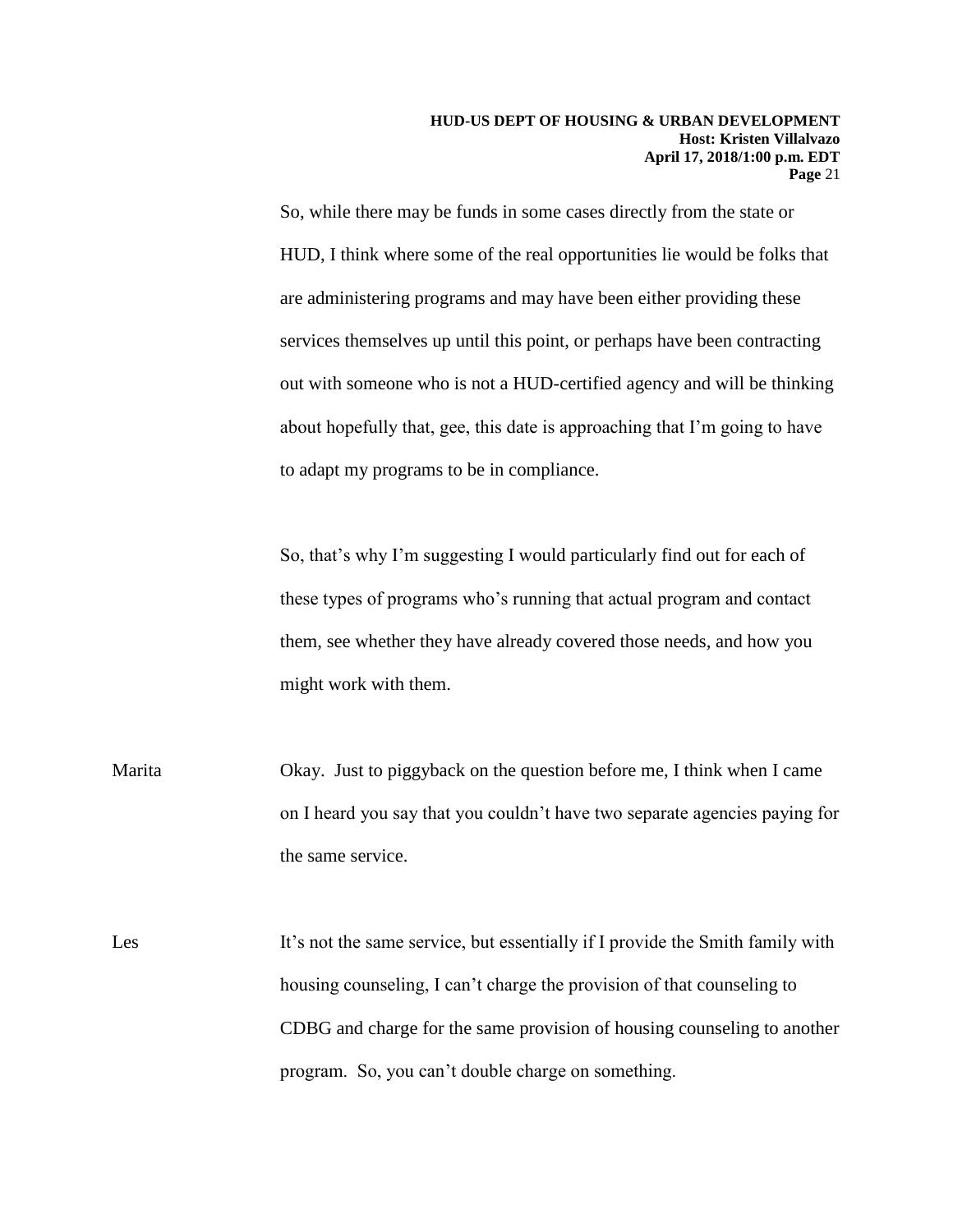But there's not a problem with I'm running a housing counseling service and I have three or four sources of funds. You would just be able to show I assisted this many people and out of that this number are being charged up to one program and this number are being charged to another.

Marita Oh, okay. Thanks.

Moderator We'll go next to the line of Virginia Peshke. Your line is open.

Virginia P. Hi. Thanks for taking the call. We do a good amount of down payment assistance counseling and education, and what we're finding when we go to the part where we're actually doing one-on-one counseling, we're finding that many of these people have already picked out their house, they've already signed a finance agreement, and we're finding that they're going to have a very difficult time actually affording the home that they've selected. I've suggested to our Congressman that it would be very helpful if HUD would mandate that you have to do the counseling if you want down payment assistance before you actually make a contract with the funder.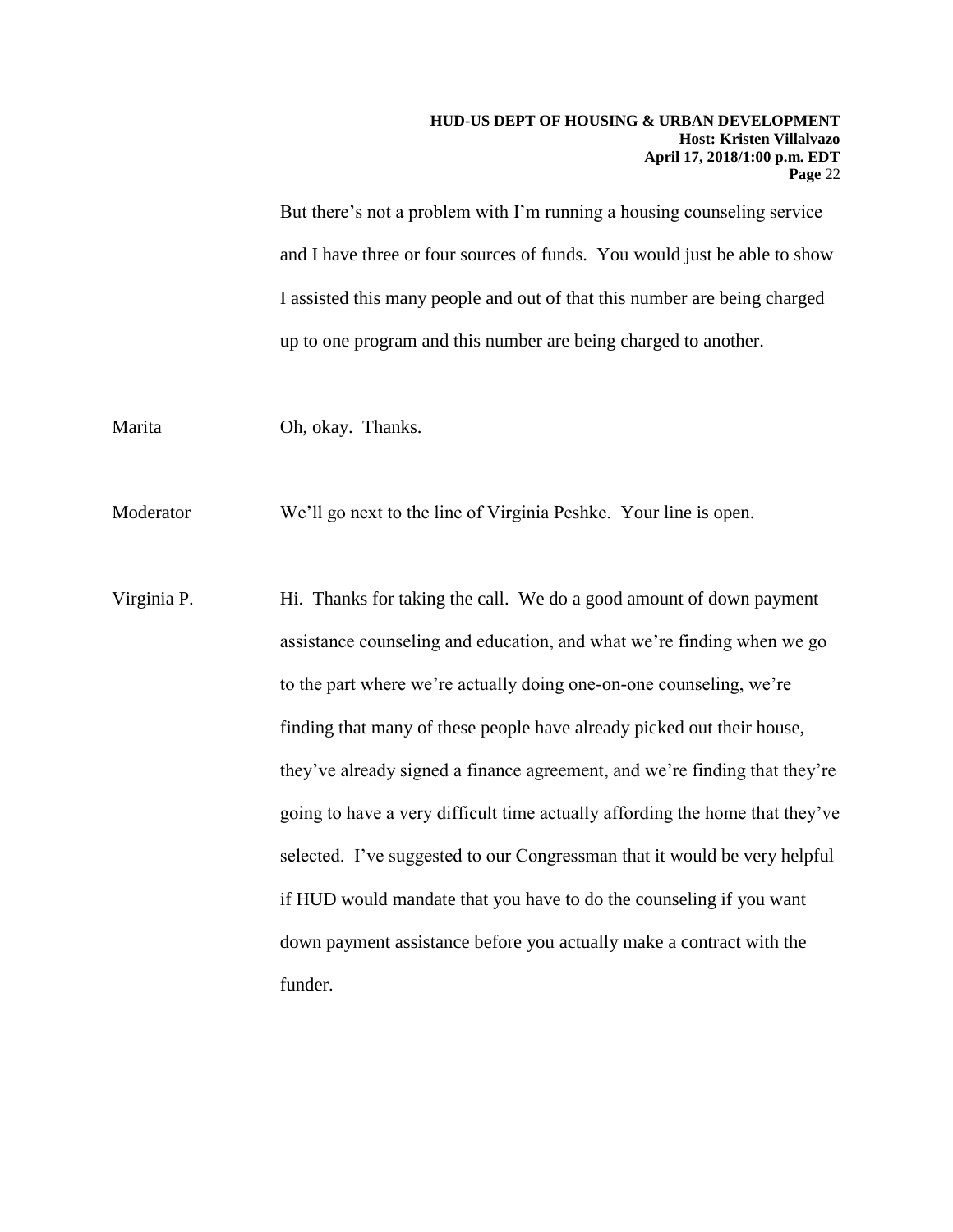About the only thing you can do when you find out you can't afford it would be to take your escrow and forego the payment that you've already made on it. We find it's very disappointing for the clients to find out when they really go through their budget that they probably have signed up for more than they can handle.

Les I think that's one of the compelling reasons why housing counseling is needed, and that would be part of your conversation with the potential partner about that timing and how their program is designed.

Virginia P. Well, it's working against both the realtor and the funder to suggest that possibly the buyer go for something less, because the commissions are based on how much a person is paying for the home and how much they're actually borrowing, how big is the loan. Unfortunately, in some of the cases once the financing is done the loan is sold off and whether the person ends up in foreclosure is of less interest to the funder. I hate to make them look like they're villains, but the fact is that's the way it works. You're looking to make money and sometimes the person will say, well, we're going to get another job, or I have a bonus coming, and it sometimes works out for them.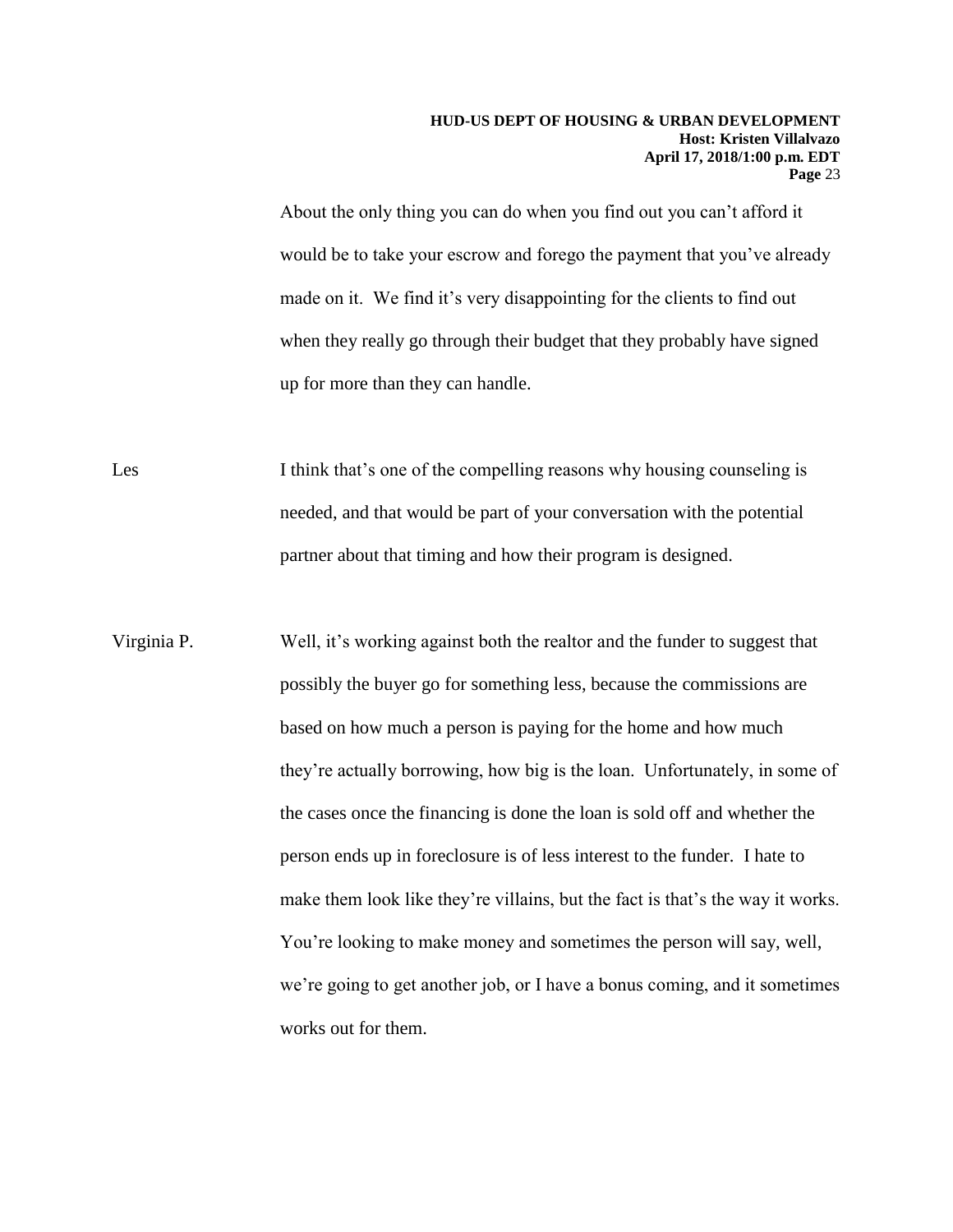But we're seeing a lot of the other, and that's why I suggested to—Peter Roskam is one of our local congressmen, and I think he's on a committee that has something to do with this, and he was very interested. But unless you get HUD to actually mandate it, I don't know if we're going to solve the problem.

Les Okay. I think we probably need to move into the next section so that we don't short change that, and then we can return to questions. So, I'm going to turn things over to Jason.

Jason Thank you, Les. Good day, everyone. It's a pleasure to have the opportunity to share this portion of our presentation. The following slides provided are information on other federal resources by program area that may be available for housing counseling services, as well as some nonfederal resources. Next slide, please.

> The first of the other federal funding resources we are identifying is the US Department of Agriculture's Rural Development Program. The USDA's RD Program provides a number of rural single family and multifamily mortgage loan programs, along with development funds. In particular, housing counseling programs most often connect with the 502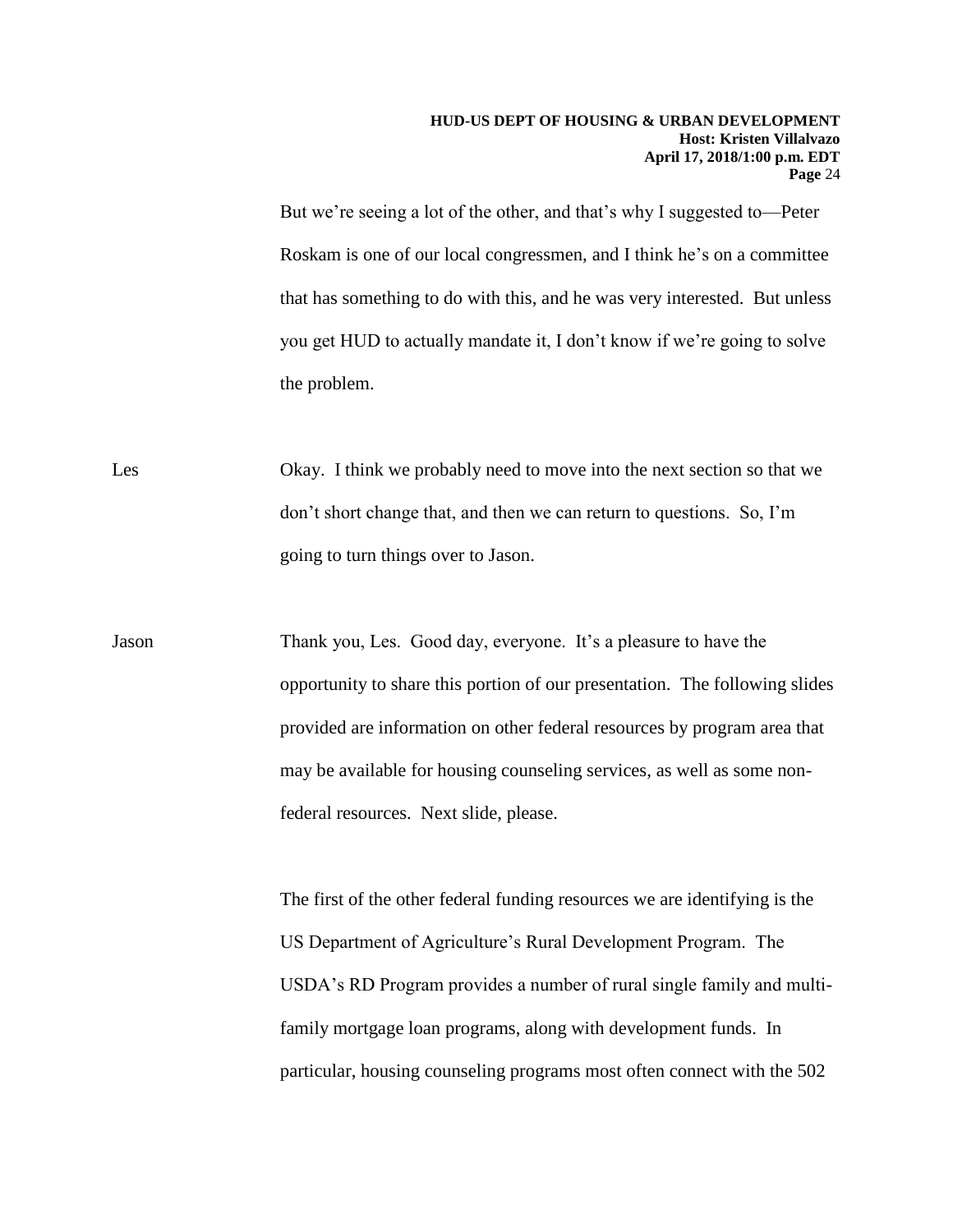Direct Loan programs, which primarily assist in purchasing for low income households and it may include such features as building, repairing, and/or renovating. The Direct version enables rural development to act as both lender and servicer, and 502 Guaranteed Loan originated through approved lenders and largely guaranteed by USDA may also be available but may not be structured for packaging support.

In a 504 program Rural Development can provide lending or grant to elderly, very low income home owners to remove health and safety hazards, clearly areas where outreach and financial and rehabilitation counseling is beneficial. Through this program, while education is required, housing counseling may be optional based on state by state application of the program's requirements. The possible relationship that supports diversification of funding most commonly enables loan application packaging and thus establishing packaging fee agreements by the local housing counseling agencies or intermediaries.

Additionally, through Health and Human Services there may be funding resources available under the Temporary Assistance for Needy Families, TANF, or Maintenance of Effort, MOE, fundings for homeless families. For example, a jurisdiction can use federal TANF and MOE funds to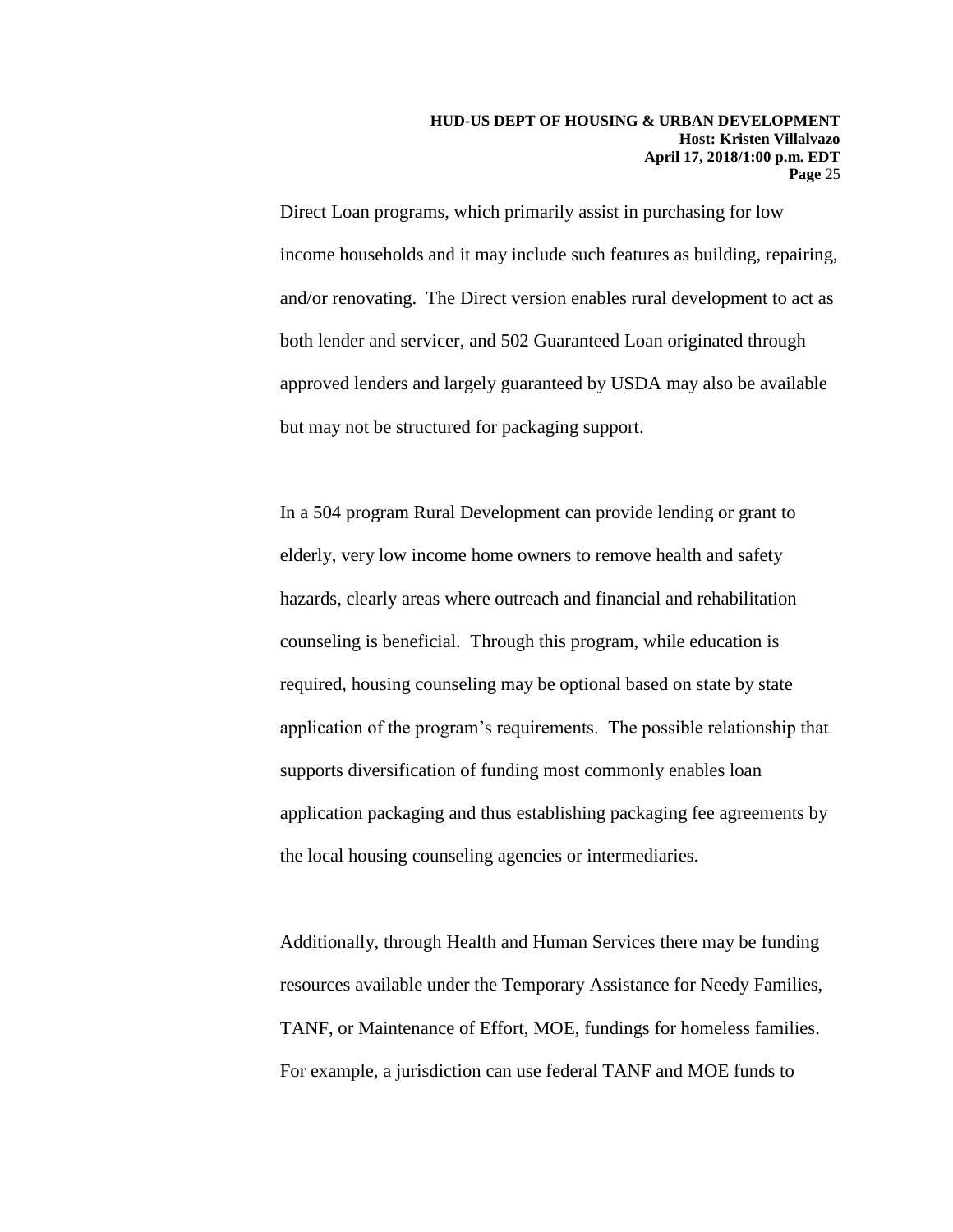provide short term rental or mortgage assistance to prevent eviction or help a homeless family secure housing, security and utility payments, moving assistance, motel and hotel vouchers, case management services, financial and credit counseling, legal services, housing search, and placement services and support for administrative costs associated with any of these activities.

Also, TANF funds can be used in coordinating with HUD's targeted Homeless Assistance Grant Program, the Continuum of Care Program and the Emergency Solutions Grants Program to maximize the impact of both resources. For example, TANF could be used to pay for rental assistance while ESG is used to pay for supportive services to help a family remain housed.

Then we have Assets for Independence, while not funded starting in FY2017, backlog funds may still be available. This resource has been previously utilized to offer matched savings accounts or IDAs, individual savings accounts, in conjunction with financial education to support low income individuals towards greater self-sufficiency.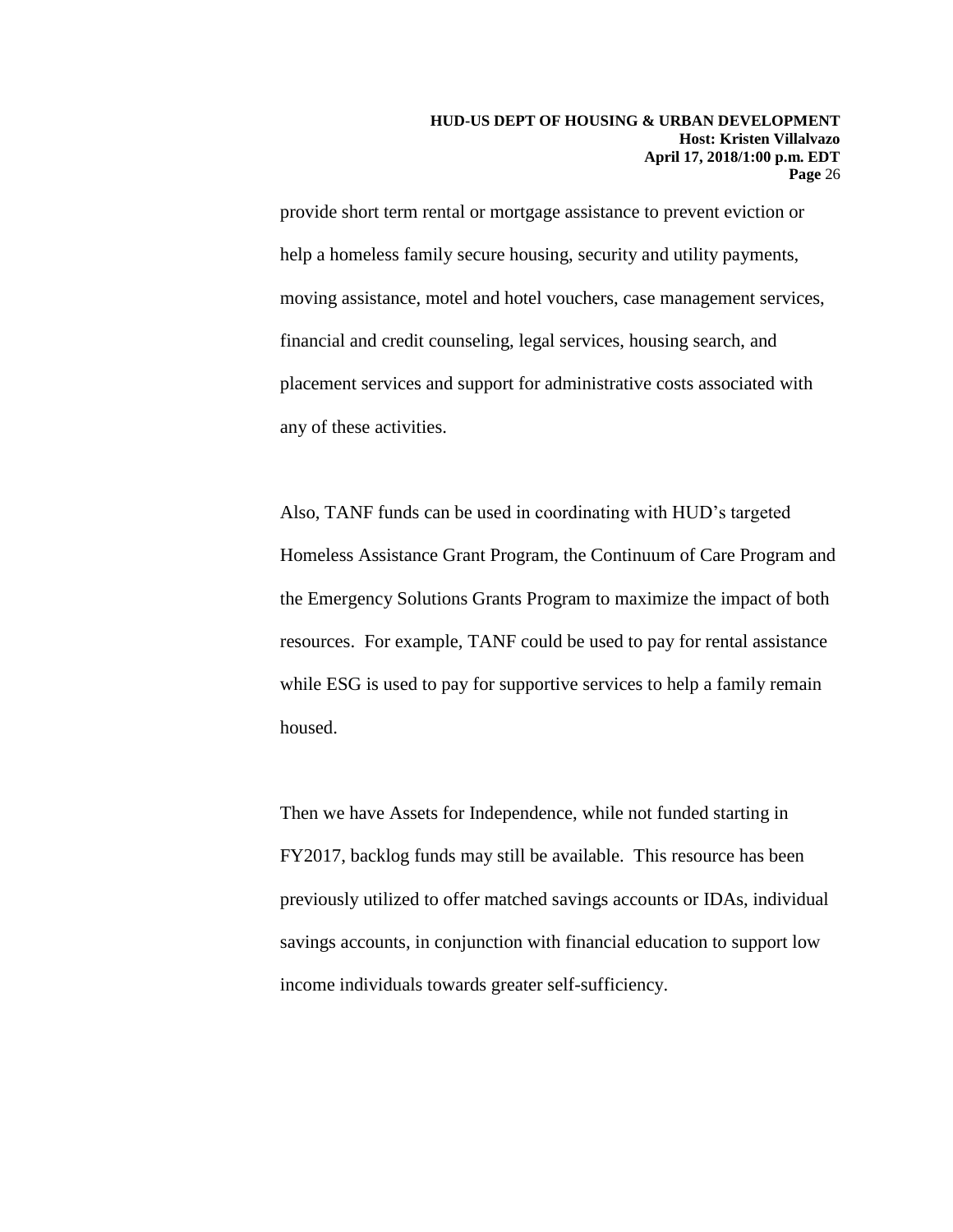Lastly, within Health and Human Services there is the Community Services Block Grant, CSBG, which goes to community action agencies and may be used for housing counseling to be used in conjunction with alleviating poverty.

Finally on this slide, the Veterans Administration, VA, like FHA, offers home loans to military households as well as veterans. Currently, housing counseling is only recommended and there may not be funds available or funds to support. But noteworthy to recognize is the prior partnerships established in conjunction with the CFPB and the VA in serving service members in other counseling service areas such as those aimed at illegal debt collection practices and addressing homelessness. Next slide, please.

We also want to examine other non-federal entities that may seek to support housing counseling and education. First, there is the Federal Home Loan Bank, FHLB, and its member banks. They represent a system of banks that support housing finance and community investment. In some FHLB markets they actively promote housing counseling via their individual development account programs, or directly via their Affordable Housing Program, AHP, for home ownership. For example, in the Federal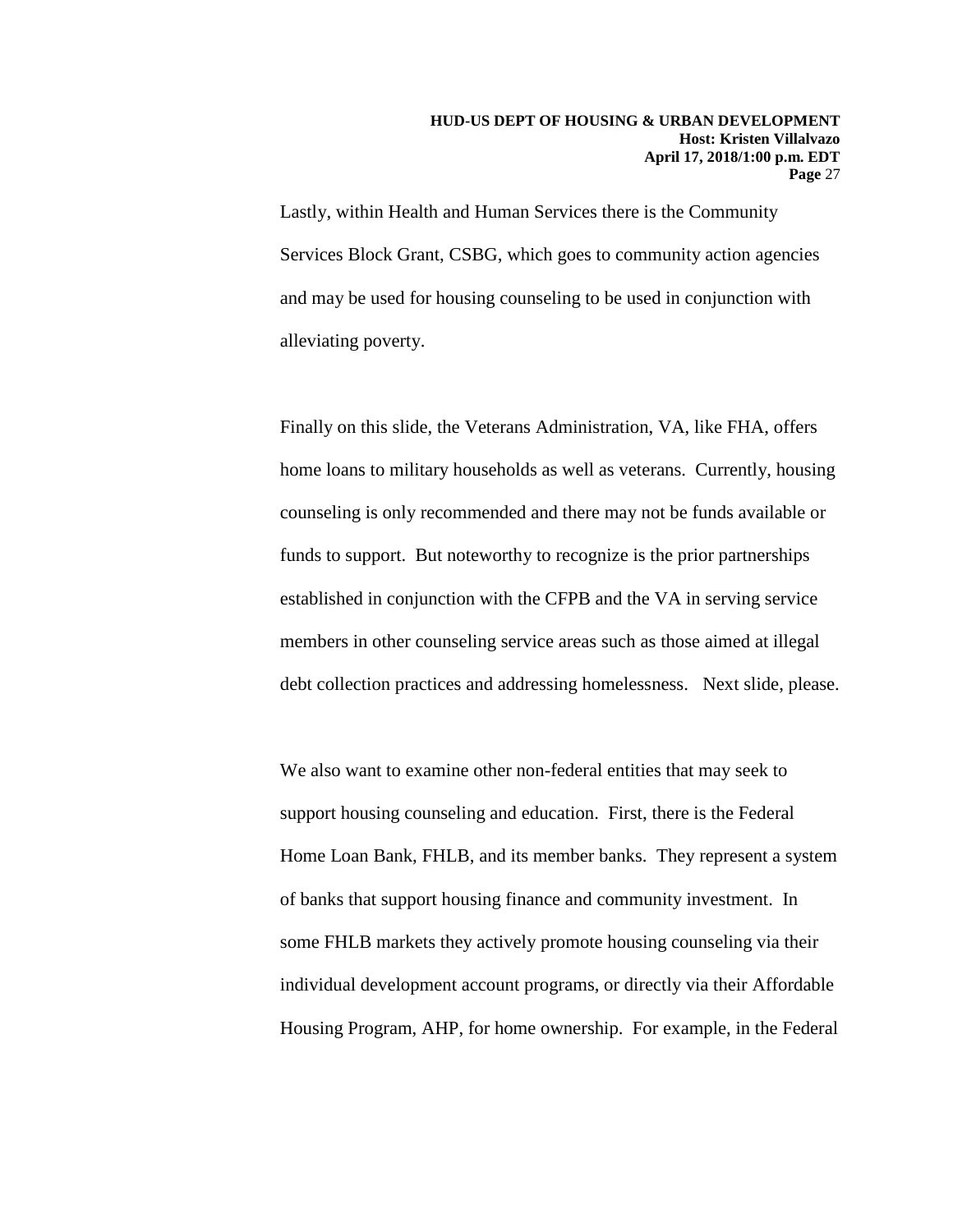Home Loan Bank of New York, the first home club is an IDA program which requires housing counseling for first-time home buyers.

There are also other banks that may or may not be members of the Federal Home Loan Bank system. Please note this use of the concept of banks is generically representing both key resources of banks and credit unions alike. Many of these entities want to work with housing counseling agencies, particularly those who are HUD-approved, and may have resources available to pay for housing counseling services. Through the recent period of foreclosure crisis, funding from many national and local banks supported the counseling, education, packaging and outreach services of housing counseling service agencies, and they regularly participate in support of pre-purchase, rental and financial counseling and may be a source of diversification for agencies engaged in disasteroriented counseling services, as previously noted by Les.

Next, consider foundations. While there are some national foundations, most often foundations that work locally or regionally will best relate to your charge. For example, the Cready [ph] Foundation based in Michigan has provided housing counseling grants to organizations serving Detroit. Another example is the Cleveland Foundation. Your best bet is to figure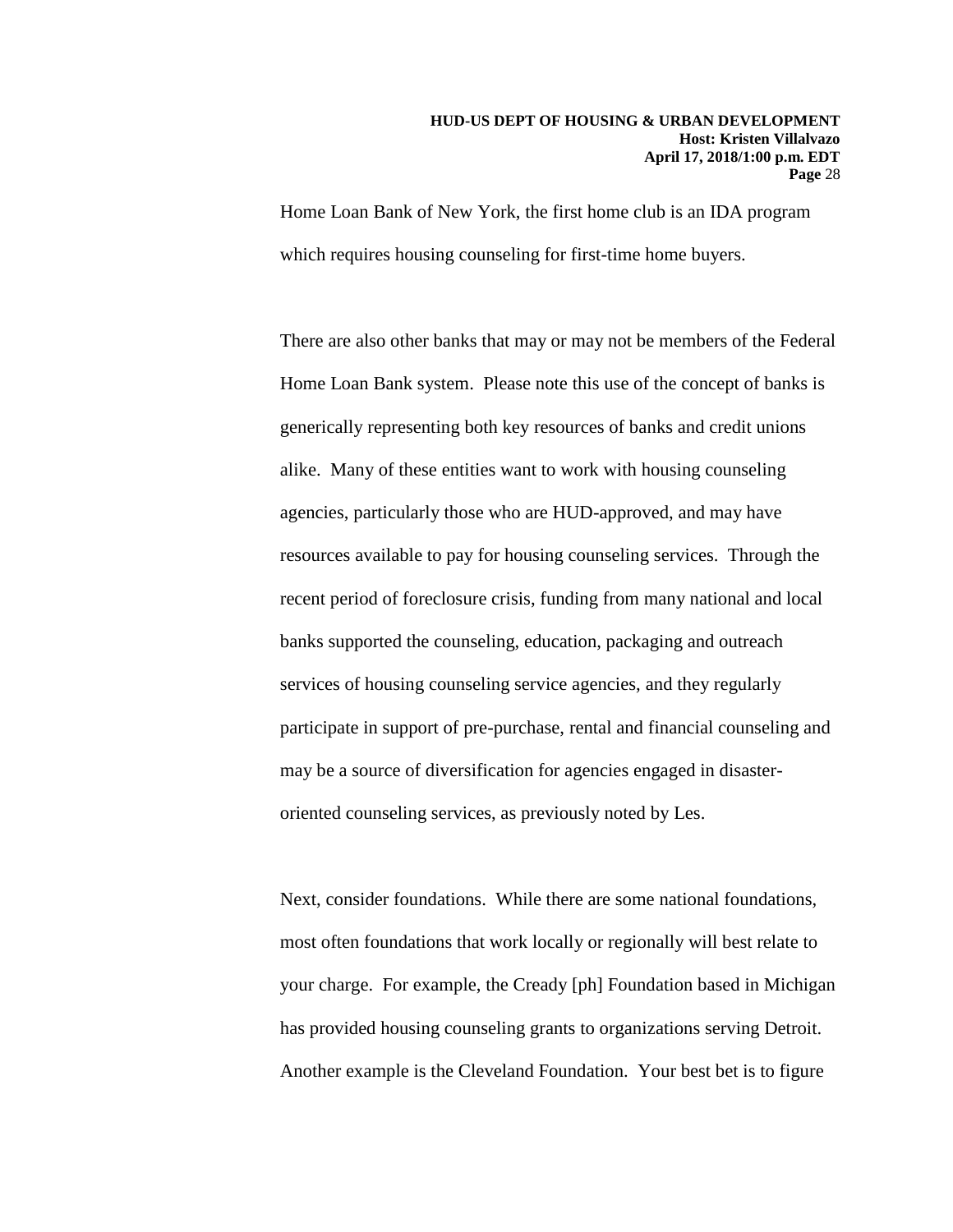out who offers grants in your local areas, get on their list of applicants and, if possible, meet with them to discuss your organization's missions and goals.

Additionally, consider employers. Representatives of your client base and those with other aligned interests are also integral partners to engage. Particularly common among support can be found in employer-assisted housing programs that help fund counseling and education to help retain employee residence opportunities close to work and may include down payment assistance programs.

Consider insurance and loan services. Similar to banks, some insurance and loan servicers looking to mitigate insurances or lessen risk also fund housing counseling services such as pre- and post-education, default counseling, outreach and packaging.

To this also add government-sponsored enterprises, Fannie and Freddie, that engage in various collaborations through networks of counseling agencies in support of education, both face-to-face and electronic, and those that are aligned with some of their loan products and affordable lending programs.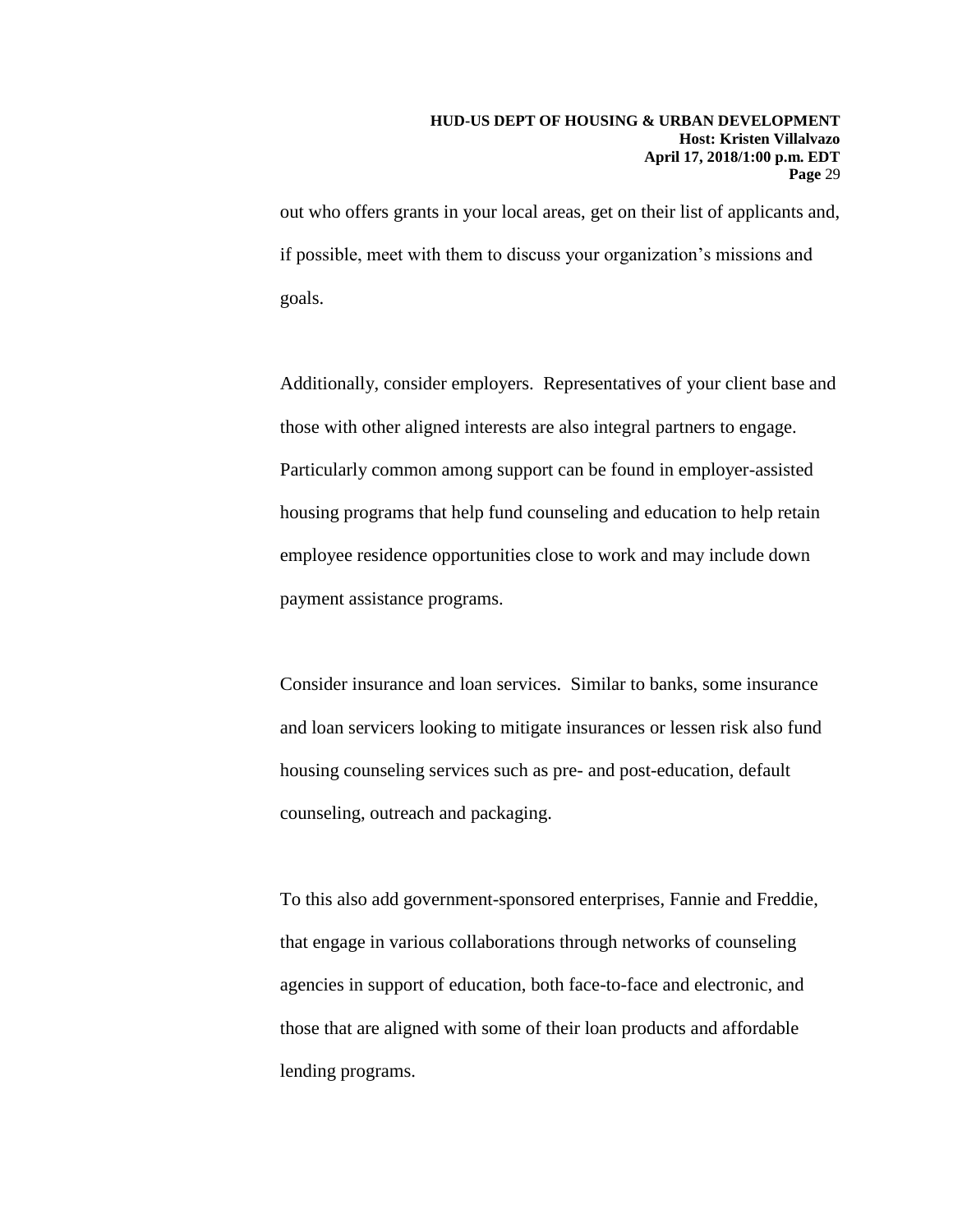Finally on this slide, note that some of the non-profits are also first mortgage financers and may offer funds for housing counseling. Habitat for Humanity and many other non-profit first mortgage financers may be good to collaborate with in counseling, as well as education, servicing and more.

Now, we close the non-federal sources with options that may be available at the state level. The first of these to explore is to explore state housing finance agency type programs that manage revenue bond programs. Some states, as part of their mortgage revenue bond program require housing counseling and may have funds available for housing counseling and other aligned supportive services. Some state HFAs have chosen to participate in HUD's Housing Counseling Program, such as the Virginia Housing Development Authority, who have additional funds for housing counseling that they use to augment their state of work from HUD.

Also consider that some states, in particular, have state housing trusts where funds may be available for housing counseling. For example, in Ohio at the Ohio Housing Finance Agency's Housing Trust Fund those may be used for grants for housing counseling; or at Florida Housing, the State Housing Initiative Partnership, termed SHIP, offers grants for home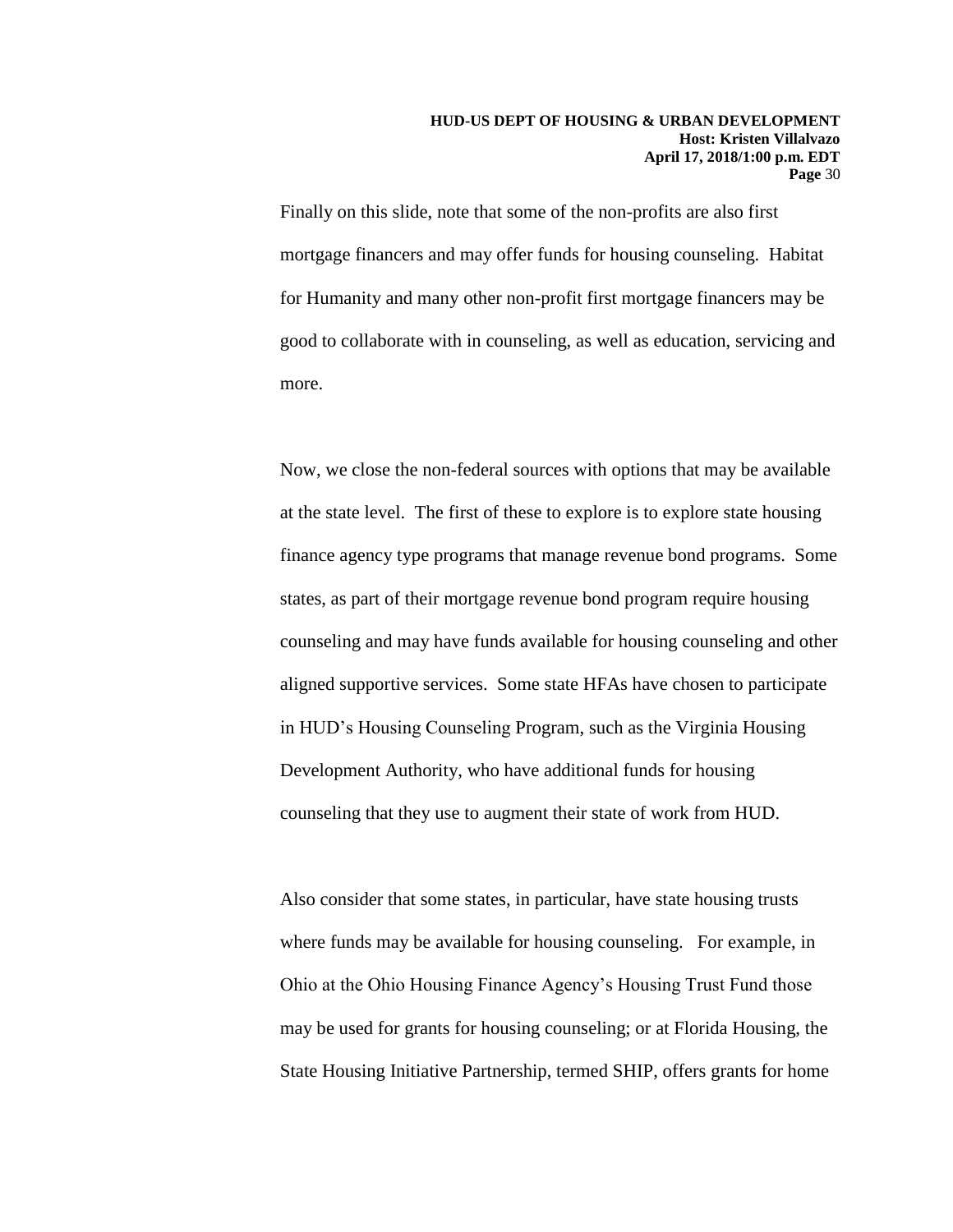ownership counseling; and in Maryland foreclosure filings generated revenues for housing counseling for the Maryland HOPE program, designed to provide foreclosure counseling.

As it was identified earlier by Les, while some of these specific opportunities may sunset, look to these for comparable designs or consider for other counseling areas such as home improvement or rehabilitation, or homeless counseling.

Last on the list are other housing development programs. Some communities include inclusionary zoning requirements for all development that set aside units within the developments for low to moderate income renters or buyers. Housing counseling may be an appropriate part of their program design. The housing counseling agency will need to be aware of these opportunities within their service area and seek an understanding of how they might leverage these needs to provide additional resources and capacity for their agency.

Now, we want to take a pause here to capture the direction of your next steps. Les, can you begin our polling, please. Also, folks, while we're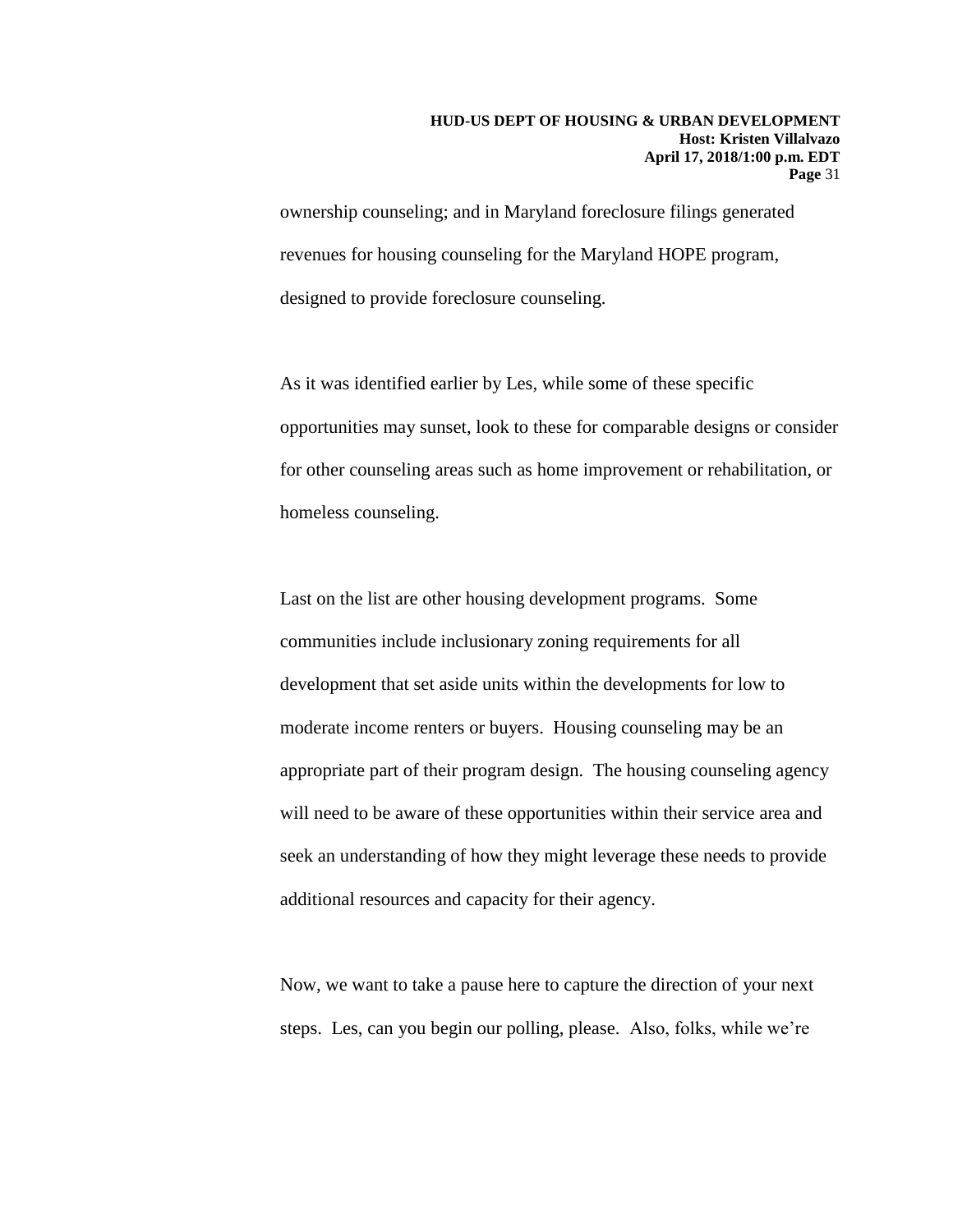doing this we would like to encourage you to please use this time to provide any questions to the chat section of this service.

Les Poll question 3. What funds are you likely to pursue the next year for your housing counseling program: 1) Other HUD funds; 2) Other federal funds; 3) Non-federal funds, which would include private fundraising, state and local; 4) All of the above; or 5) None of the above. I assume based on that you've got more funds than you know what to do with. If you'll go ahead and please vote.

Jason Thank you, Les. I now see that almost all agencies being represented here are seeking many sources. This makes sense, as many agencies engage in many forms of counseling service and more varied sources serve best practice thinking. Success tends to come in many small pots versus one larger one, and is notable given our first polling question, where only approximately 25% of you were currently pursuing HUD funding only.

> At this moment I want to stop and just take a moment to see if there's any other input from the HUD staff that you would want to either address the polling question or any questions on the prior section.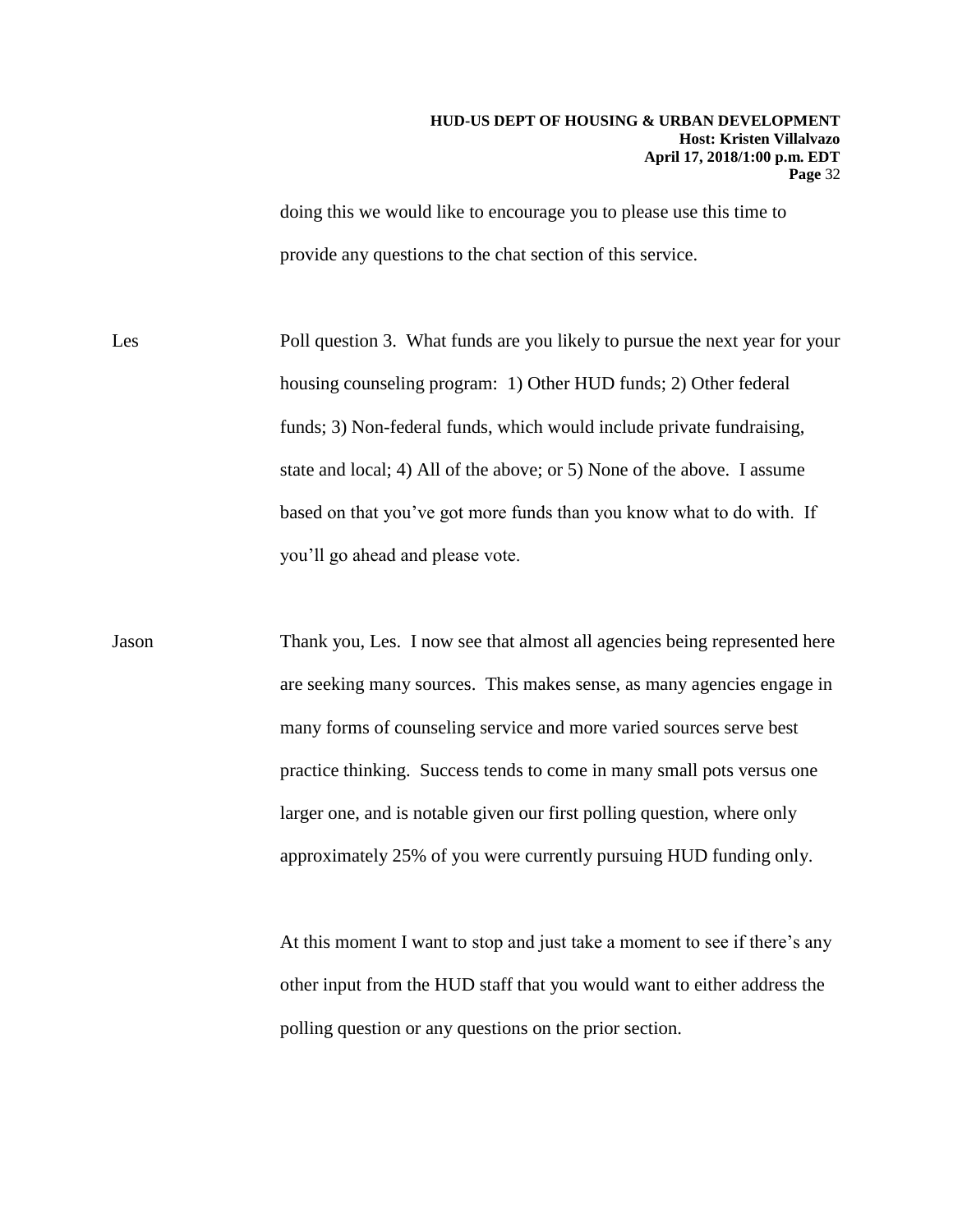Tracy This is Tracy. On the prior section I had a question, and I'm going through all the questions. Okay. "When you previously said someone asked a question, are you saying that we can charge additional fees for housing counseling along with the fee for HECM?" This is earlier on when you all were speaking about HECM.

Les Jason, I'll jump in and you can follow on that. What I was trying to convey was you cannot charge for something beyond your actual costs. So, if providing counseling to a household costs \$300 and you've already charged that off to another program, you cannot charge it to this new funding source. But I think there are folks who are currently providing services that only a portion of your cost is perhaps covered from that existing funding source, so I would think that there may be opportunities to cover some of those non-reimbursed costs if they were eligible under both programs.

Jason, what do you think?

Jason I agree with you. The one caveat I would offer is that the guidance for HECM-related services has a completely different level of engagement and requirements around the program management of it. So, I would just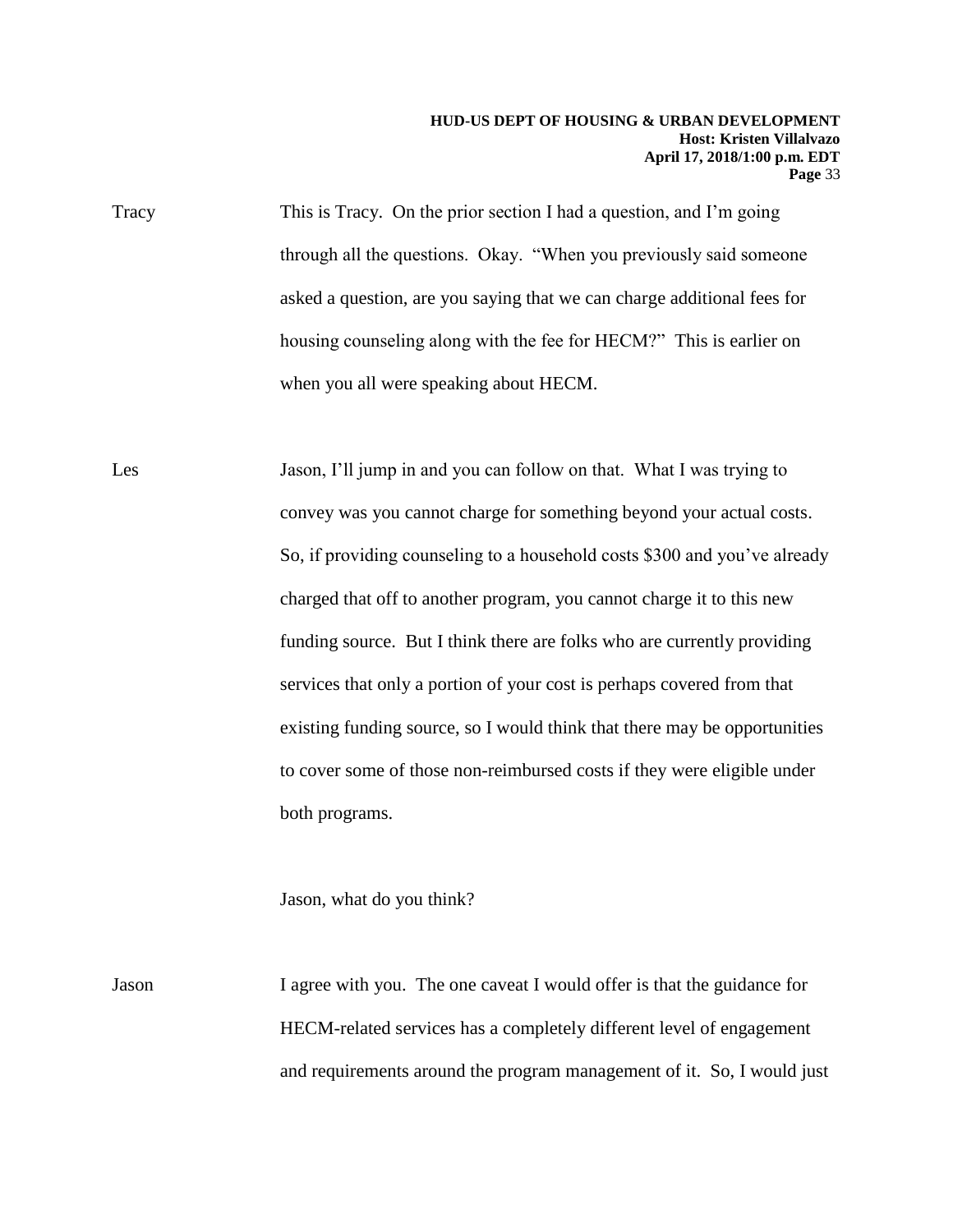caution agencies that the same thing that you do with, say, a default counseling and a pre-purchase counseling service may be significantly different as you engage HECM-related services.

- Tracy I have another question to something you probably previously discussed. This question is: "Are HUD-approved locals eligible to apply for housing counseling grants offered by private lending institutions, i.e. Wells Fargo, etc.? It's my understanding that because of a local's non-profit classification they would not be eligible to apply for grants offered by private lending institutions."
- Jason Les, I'll take the first stab at this one. I would just offer that I'm not aware of the preclusion from being able to do that. But I offer that up as it's based in the HUD guidance, not necessarily guidance that you may receive, so not necessarily looking at the CFR in the handbook, but it may be that there's an ineligibility based on other funding sources. So, I think that may be an "it depends," unless somebody's got clearer guidance.
- Les I agree completely. I don't see that as an issue within the HUD programs, so you'd have to look to see if Wells Fargo or whoever the other entity is, what their particular requirements are. The fact that you're a non-profit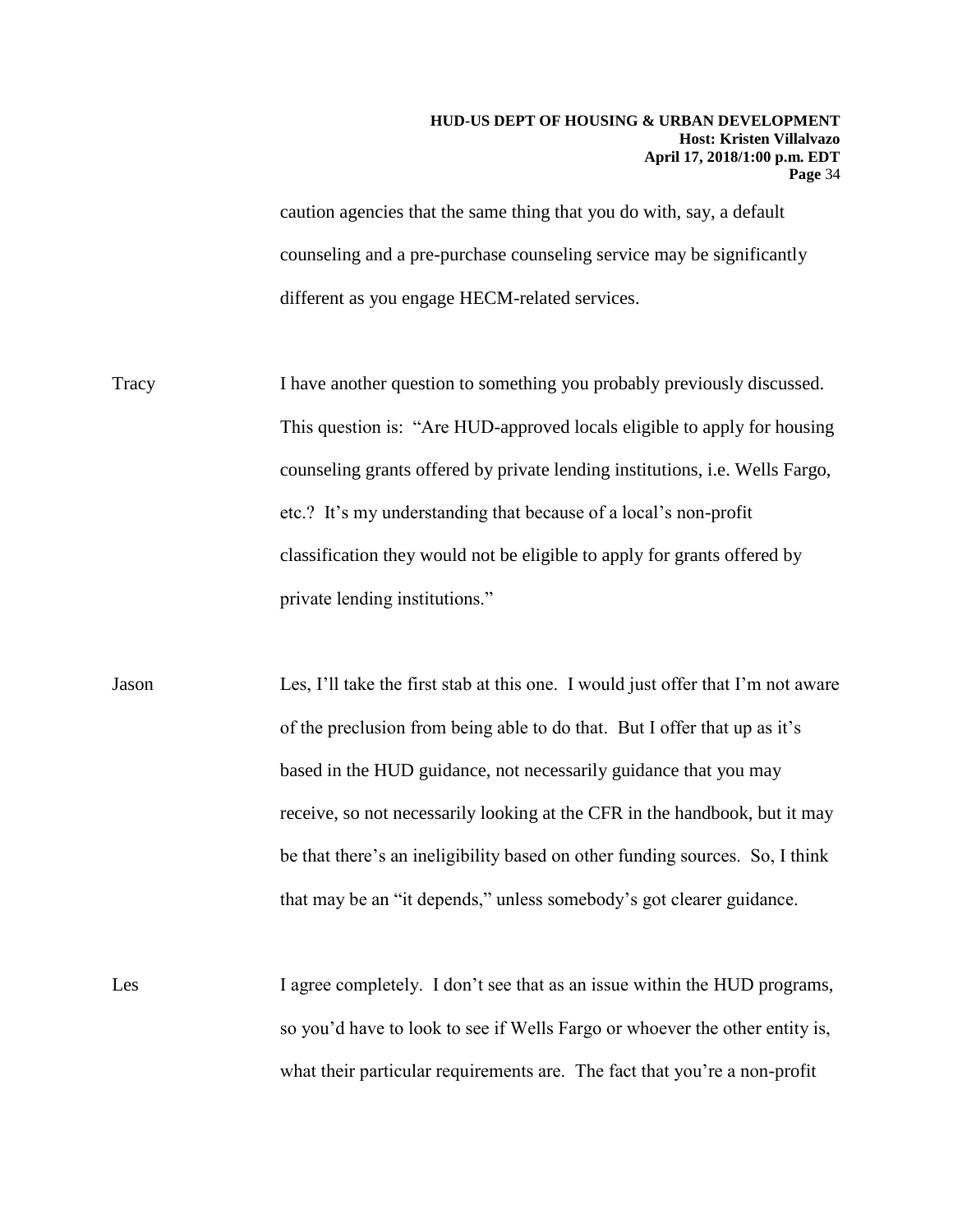should not normally preclude you from fee-for-service activities. You may not be making a profit, but you're covering the cost of providing those services.

- Robin Les, this is Robin Penick with HUD. I would only add to that in that agencies should make sure that they're not violating any type of conflict of interest by the agreement that they would enter into with that lender.
- Les I think there was a caution on this about not steering in housing counseling a client to a particular lender, and so you'd have to be careful about making sure that you were doing your normal number of referrals and not steering them to the lender that was paying you for those services.
- Tracy I think that's it for the questions right now that would go to everybody.
- Moderator [Operator instructions].
- Jason Thank you, Alan. Excellent.
- Moderator Pardon me. We do have a question queuing up from the phone lines, and that's from the line of Erum Carmona. Please go ahead.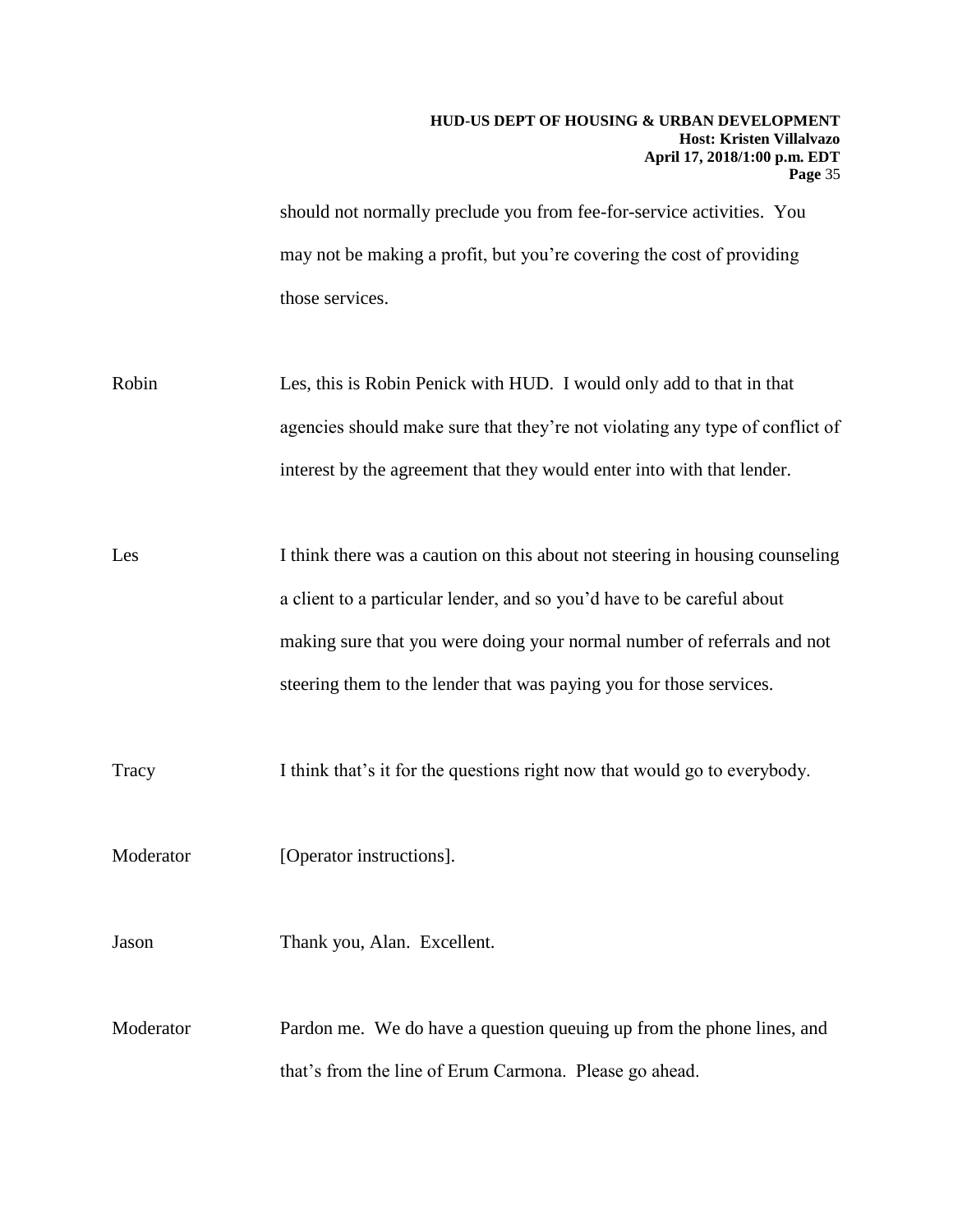Erum Hi. I'm asking a question about the concept of double dipping again. I'm from Philadelphia, and here, for example, we have a very extensive mediation program that involves many hours of work. Just one funding entity cannot capture all the work involved, so there has to be room for cases and situations, particularly in foreclosure prevention, where it can take months to resolve a case and multiple funding could assist in providing those services.

> I'm basically, I guess, pulling for a more, how would I say, targeted acceptance of some activities that counselors do in foreclosure prevention that takes a real long time and just one funding cannot cover it. So, there's got to be some leeway there in terms of where you're saying that two funding sources cannot pay for the same scope of work, but if the same scope of work, like, for example, the mediation and in foreclosure prevention in particular the program we have in Philadelphia, it just takes sometimes a year to resolve it.

Les I think I can help you on that. Let me define a little further what I mean by double dipping on that. You cannot charge a cost that has already been reimbursed by another program and charge it to a second program. So, that's where you're double dipping, or essentially double billing for a cost.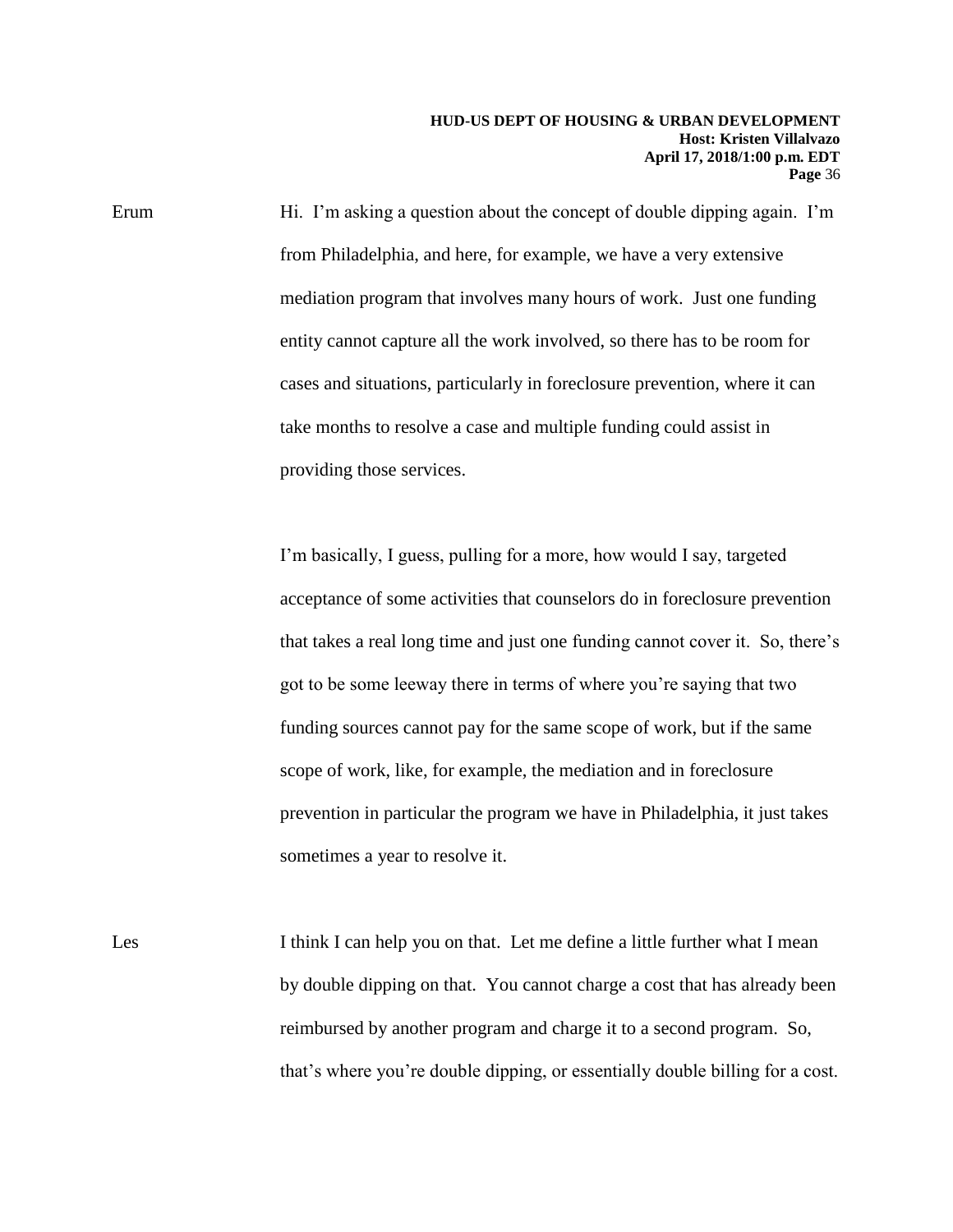But the fact that you have ongoing counseling to bill a portion to one program and bill other portions of that to another, I don't see that as a problem. That's not double dipping.

It's when I have a specific cost, so when I say a scope of work, I might be saying so if my scope of work was three hour sessions with a client, if I billed those three hours to one funding source and then reimbursed, I couldn't bill those to another funding source. But if I do additional deliveries or additional hours of service, well, those have not been reimbursed. They are part of a different scope essentially, or different billable units, and so that's not a problem on having multiple funding sources for the same service that's being provided. But we simply can't double bill the same cost.

Erum Yes. I understand. I think you clarified it when you say that if it's like a three hour session and that's all, right? For example, pre-purchase, that's it, we pulled the credit, did the budget, you're good to go, that's it, fine, right? Simple. But if it is a pre-purchase that takes a lot of time, a lot of credit repair, and that might take months, then that's additional services which is more than just, let's say, a pre-purchase, it might be more credit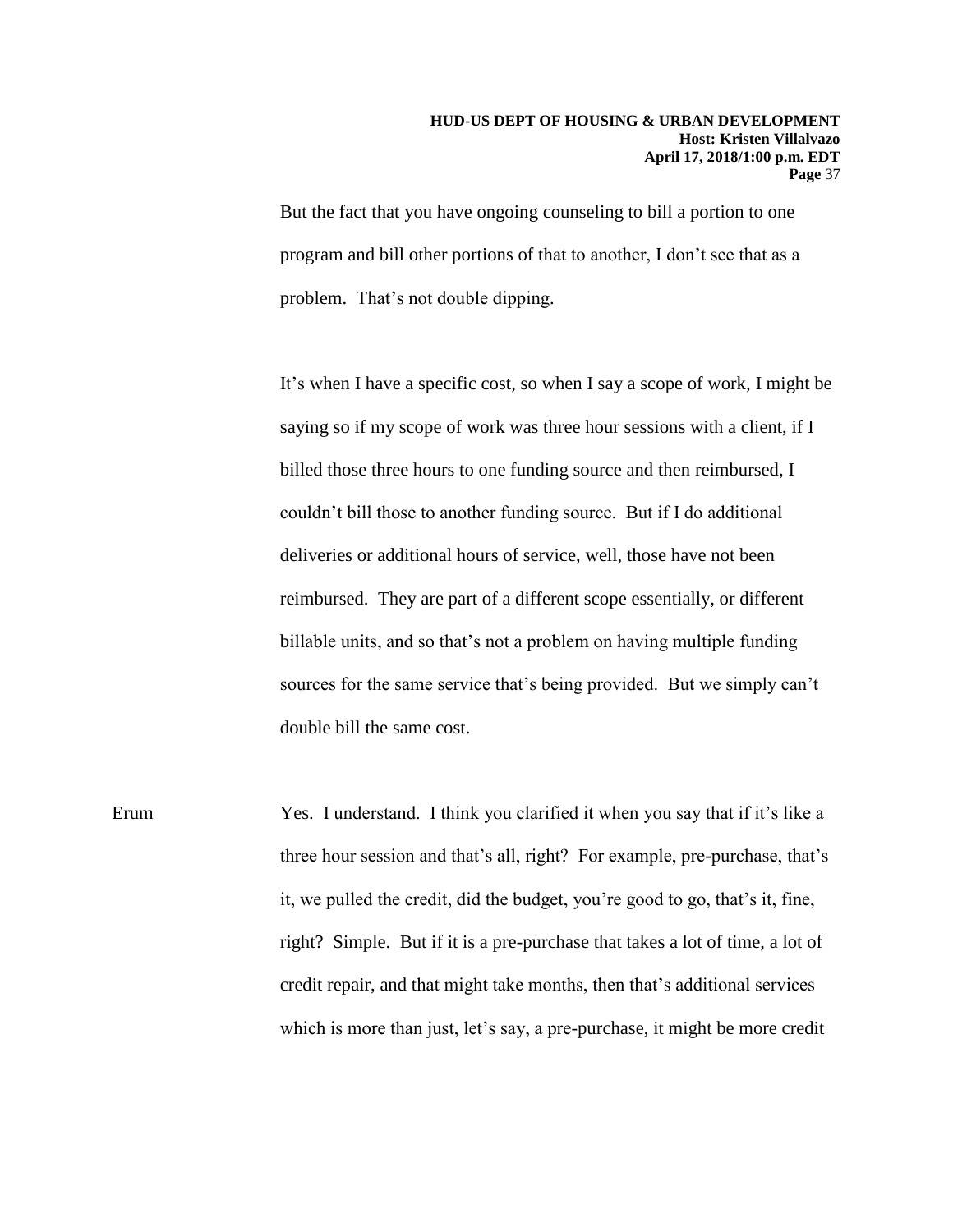repair oriented in that pre-purchase. So, if I hear you correctly, that is additional services, then it should be allowed.

| Les       | I agree, yes.                                                                                                                                                                                                                                                                                                        |
|-----------|----------------------------------------------------------------------------------------------------------------------------------------------------------------------------------------------------------------------------------------------------------------------------------------------------------------------|
| Erum      | Okay. Thank you.                                                                                                                                                                                                                                                                                                     |
| Moderator | [Operator instructions]. We have just a couple other questions queuing<br>up. Just one moment while we gather their names.                                                                                                                                                                                           |
| Robin     | I've got a question here in the chat box. This is Robin. "If you are not a<br>HUD agency yet, can you participate in any of these programs without<br>HUD approval?" I think the chatter is asking if they have an agency<br>established, could they apply to the locality for any fundings that they<br>might have? |
| Jason     | Les, do you want me to take the first shot at this?                                                                                                                                                                                                                                                                  |
| Les       | Sure.                                                                                                                                                                                                                                                                                                                |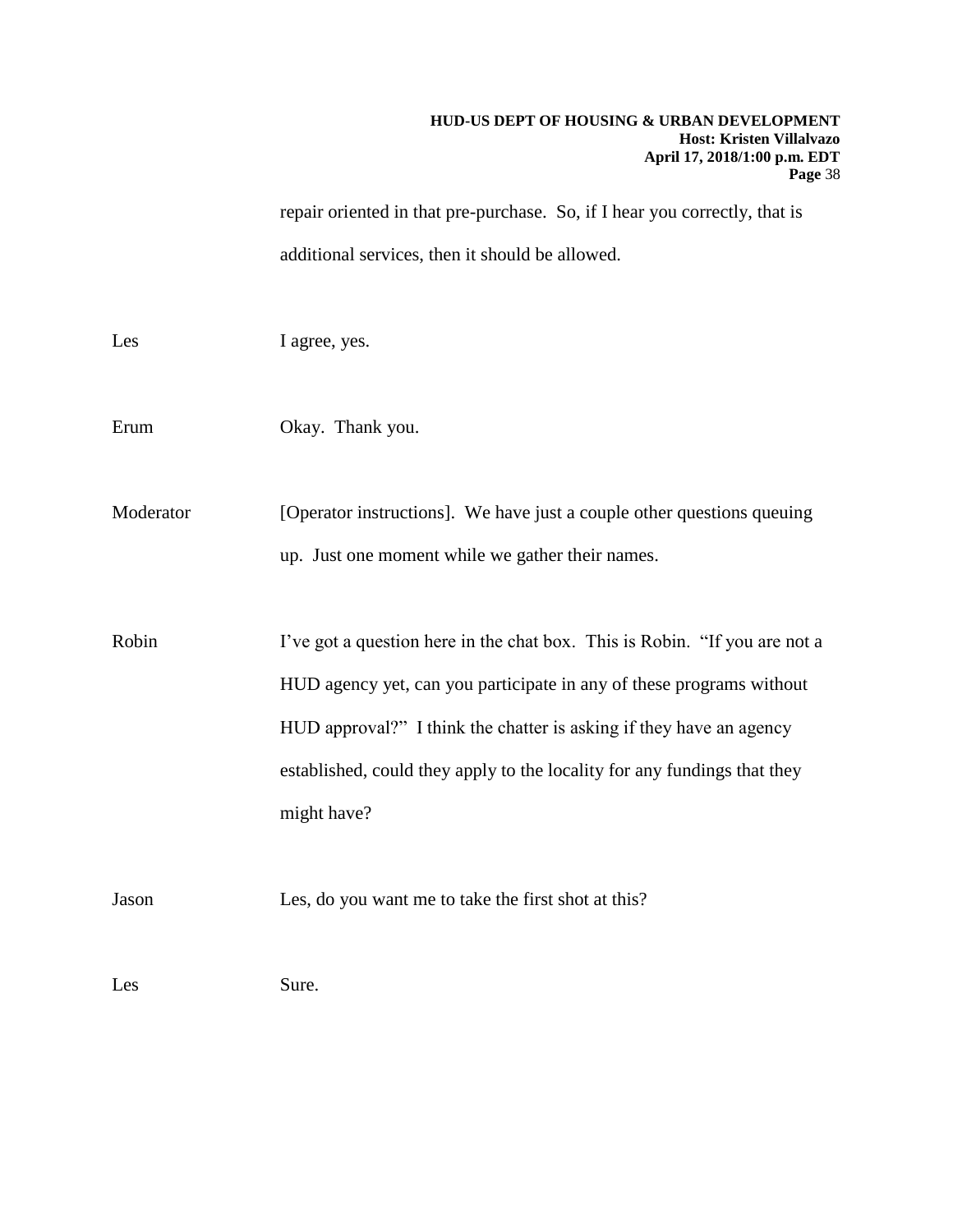Jason Thank you. I think that it, again, is somewhat of an "it depends" just due to the breadth of resources that we've been discussing. We are aware that there are a multitude of non-federal sources, and certainly state level sources that depending on affiliation and the scope of what your program has the capacity for, that they may be able to provide that desired banner that you're looking for, or opportunity to obtain funding. But I would generally tend to say that many programs are seeking for you to be able to obtain the HUD approval, or if not the HUD approval all of the caveats of that type of program management and infrastructure to deem you worthy for access to their resources.

Les I'll just add a couple of examples. For instance, I mentioned under CDBG and home that the way those funds are distributed, they're going to cities, counties and also states, so for most cases on that the only folks that could actually apply for, let's say, Home funds to be able to run a down payment program would be that city, county or state.

> Now, they may then choose what they will call a sub-recipient, someone to run the program on their behalf, but they also might choose to run that program directly. Under the new housing counseling rule in August of 2020 they're going to either have to establish in-house meeting the criteria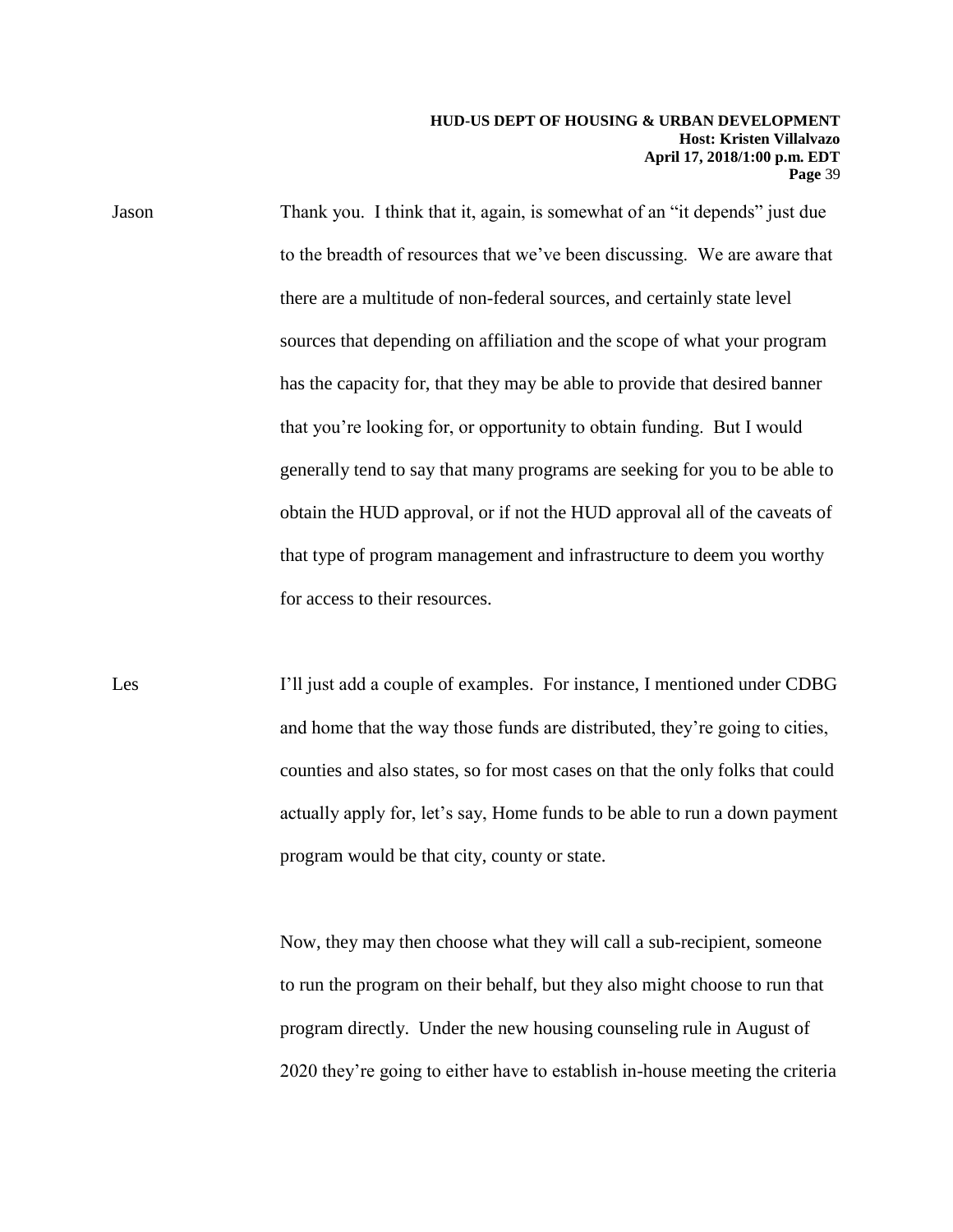under the new rule, or they would be looking to a certified agency to be able to provide those services.

So, moving forward at least, they're going to be very carefully making sure that the partner they work with to provide the housing counseling is going to have to meet that certification criteria because that's part of the compliance that they are going to be held to under this new rule.

So, I would think for an agency going forward, that folks are going to need to be certified if they're going to be able to participate in any of these programs where under the new rule we have the requirement of certified agencies and counselors.

Robin Thank you, Les.

Moderator We do have a couple questions in queue from the telephone lines. We'll first go to the line of Fernando Leo. Go ahead, please.

Fernando My name is Fernando Leo. I'm a housing counselor at Southwest CDC in Philadelphia, Pennsylvania. We are funded both by the Philadelphia CDBG grant as well as PHFA as a sub-grantee.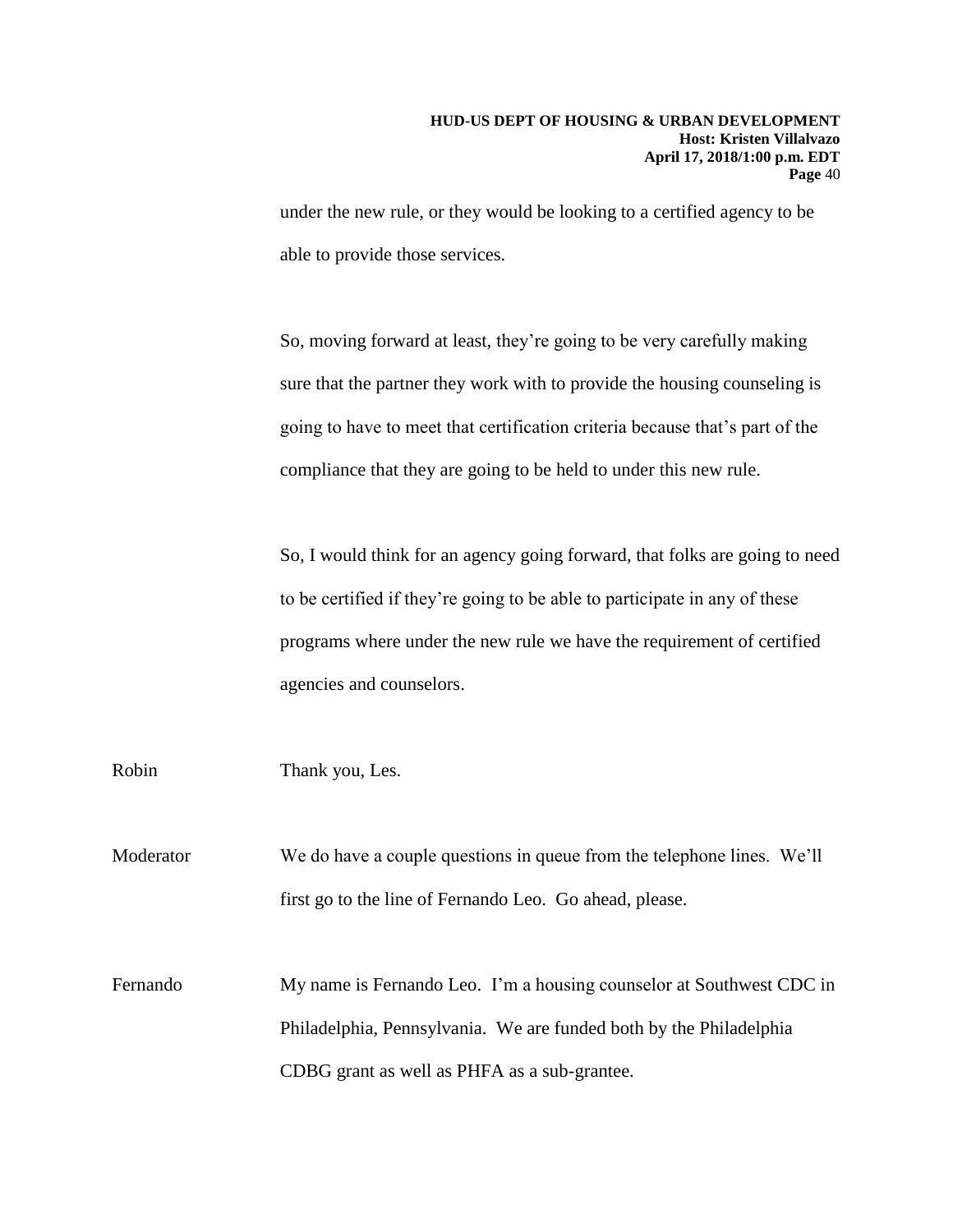Going to double dipping, and I don't know if I have a question or more of a comment, so when we do exhaust our billing, our units, or billing time with both the city and the state, we do continue to service these clients in diversion court or credit repair, whatever it may be, so we do have the ability to bill HUD under the PAR. But really my comment is that that PAR is quite cumbersome really to manage and to prepare and submit. So, my comment would be, is there a way to set a set amount of reimbursement for that rather than tracking time and cost basis? I don't know, it's a comment more than a question, but I find the PAR a little bit cumbersome for staff to keep up with.

Les I'm thinking this is either a HUD staff or a Jason question.

Jason I would defer to HUD on this, just because I think there's too much variability and the complexity of what would be a uniform response.

Les Yes.

Fernando Yes. That was just a comment. So, basically we do have, as Mr. Erum Carmona was talking about, our continuing services to a client even after our funding has been exhausted, and so through HUD we could bill for our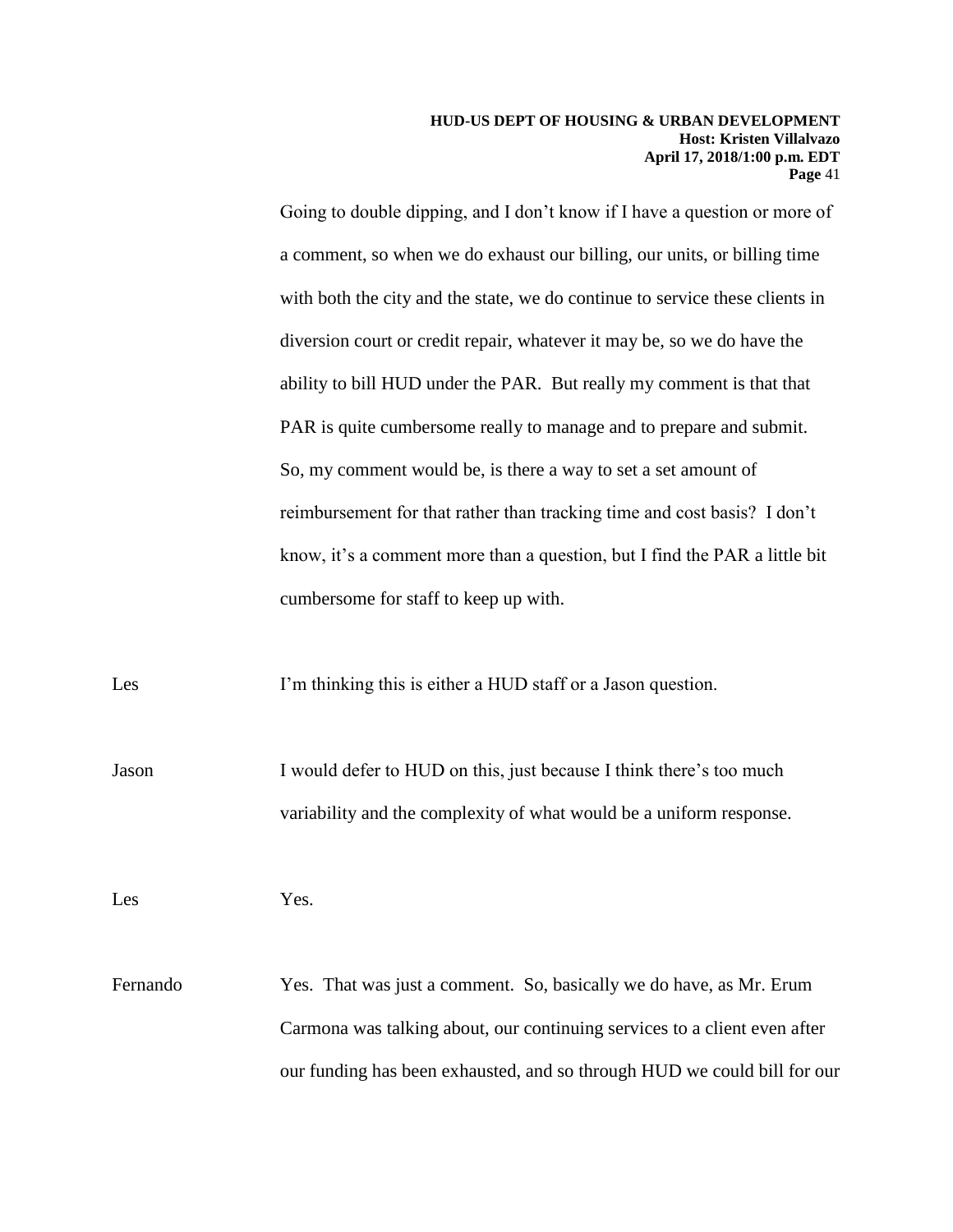time. I just find the billing process very cumbersome to do that, and a flat rate would really make it a lot easier. But that's it. It's more of a comment rather than a question.

Les HUD staff, do you want to add to this?

Tracy I think we kind of just heard the tail end, because we were answering a lot of the questions online. If you could direct your comment/question to our mailbox at housing.counseling@hud.gov and we can get it to the right division who could probably assist you more in answering that question.

Fernando Great. Will do.

Tracy Thank you.

Moderator We have one other question in line from Kathy Hicks. Go ahead, please.

Kathy My question, again, my name is Kathy Hicks and I'm calling from Mississippi, as a HUD-approved housing counseling agency. My question is when you're getting the dollars from your programs and they're asking about program income, and I've understood in the past that the program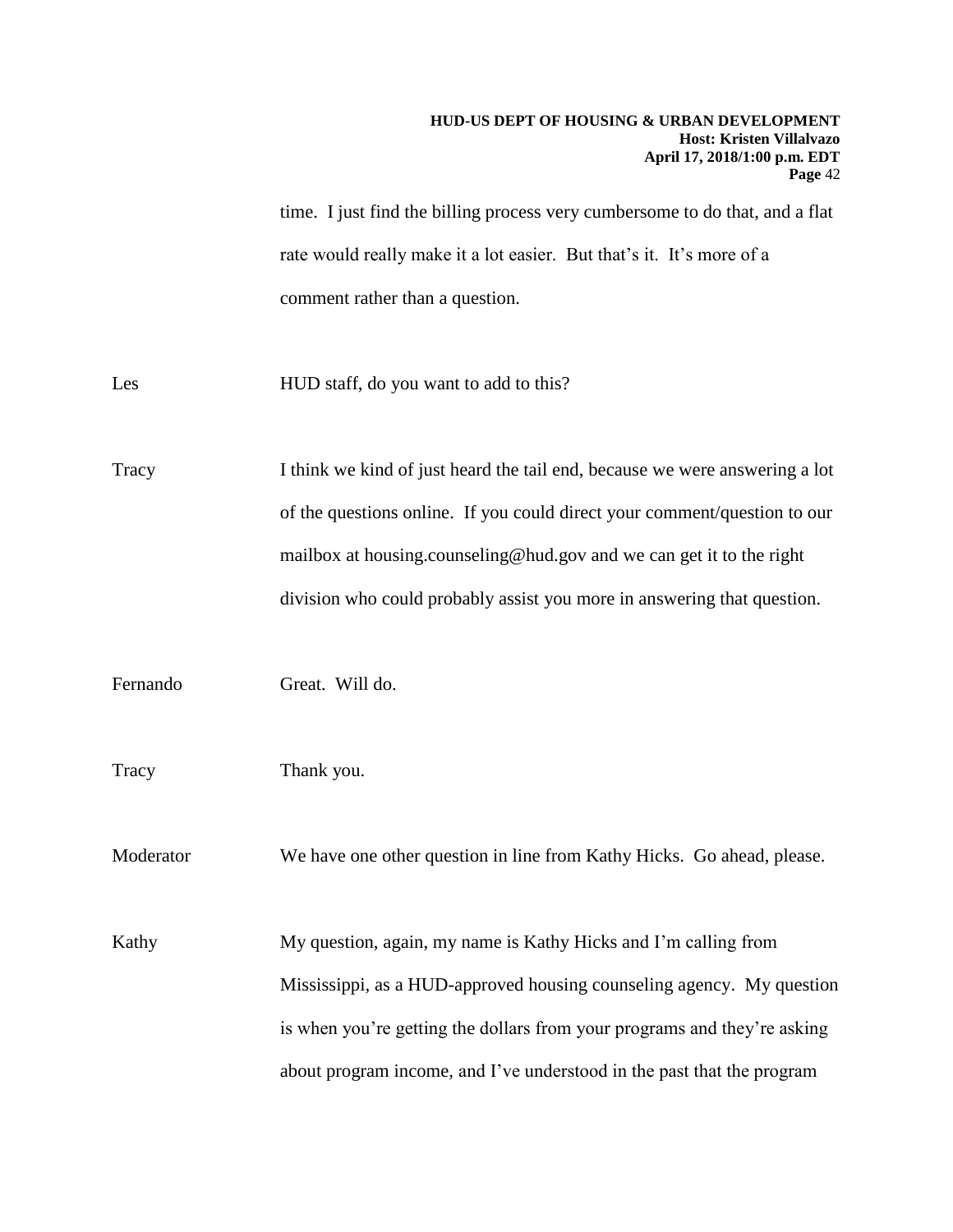income could be subject to recapture, and my question is, I know program income will be helpful because it provides some leveraging and some other dollars to do things with, but if it's going to be a possible recapture of that program income then to me you're robbing Peter to pay Paul.

My question is more of a program income question with the HUD dollars and you get income in to help you, or supplement your program, or leverage your program, are those dollars still that that is being recaptured, or capturable?

Les I'll address this from the CPD program. Each program will have some specific requirements and definition of program income. But generally it's money that is being paid back in some way to either the HUD grantee or their sub-recipient, so someone that's running a program.

> So, it could well be that in an agreement that you would have, as you receive those HUD funds, that if you had other payments that were coming back in, that it's possible that something would be identified as program income. For instance, if you had a client, if the client was required to pay some minimal amount for services along with the CDBG or Home funds, if that was essentially reimbursing for costs that had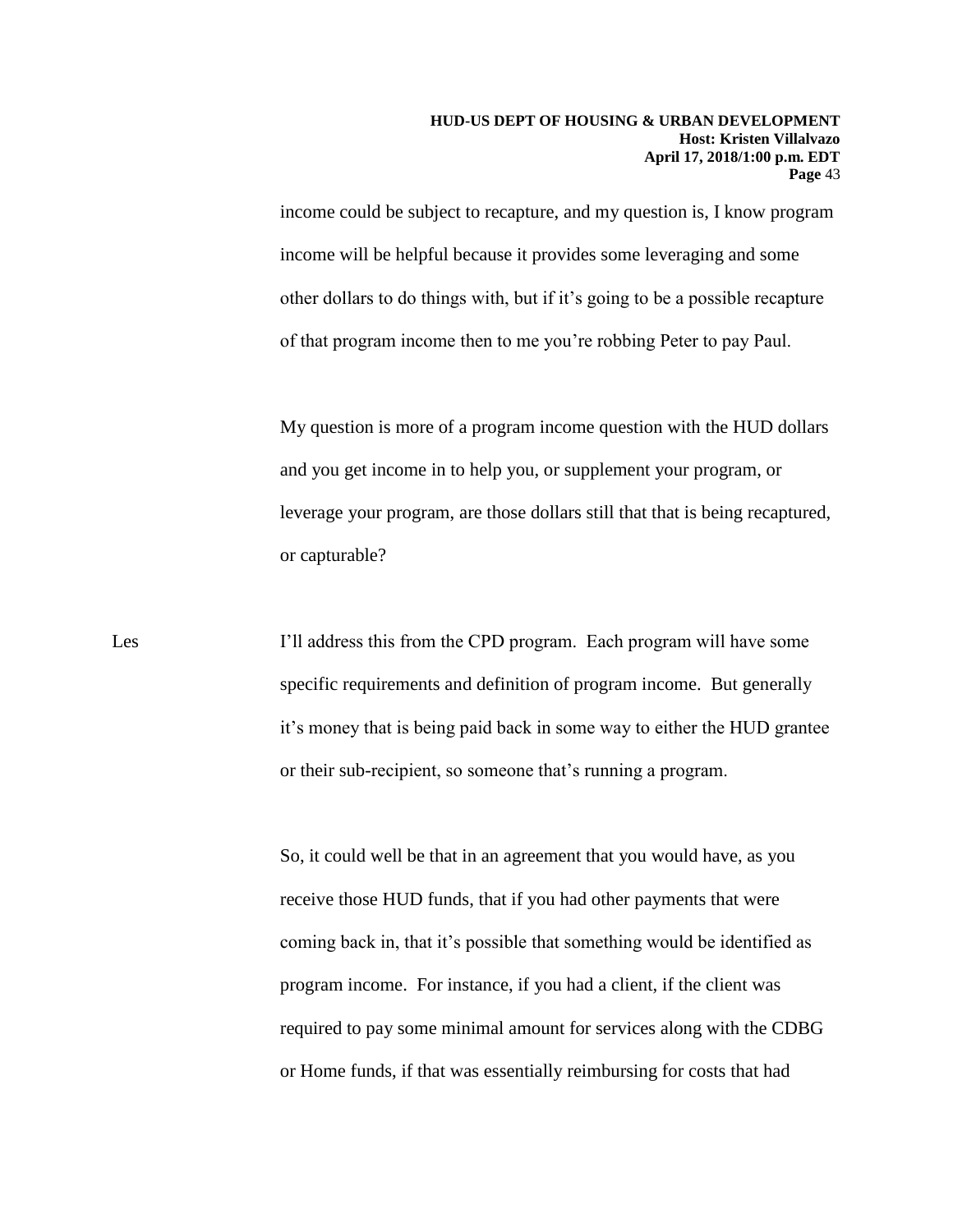already been covered by those HUD funds, that could be identified as program income. I guess I would think in most cases you're not going to have funds that would actually be identified as program income.

If they were, the program income rules would then say, well, it holds its federal identity, it has to generally be reused for the same type of activity. In some cases you might be allowed to maintain that at your agency, and then report "With these funds I assisted another client." In other cases, your agreement with that HUD funder would say, if you receive program income that it has to come back to them.

So, I guess I would suggest, if you already have funds coming in, look at that written agreement to see the specific language and then have a conversation with that funder about what monies within my operation would actually meet that definition of program income and how would that actually work, to be able to evaluate is this more than administrative burden that you want to deal with. Generally, it just means that there would be some additional revenue or resources to be able to assist other clients with.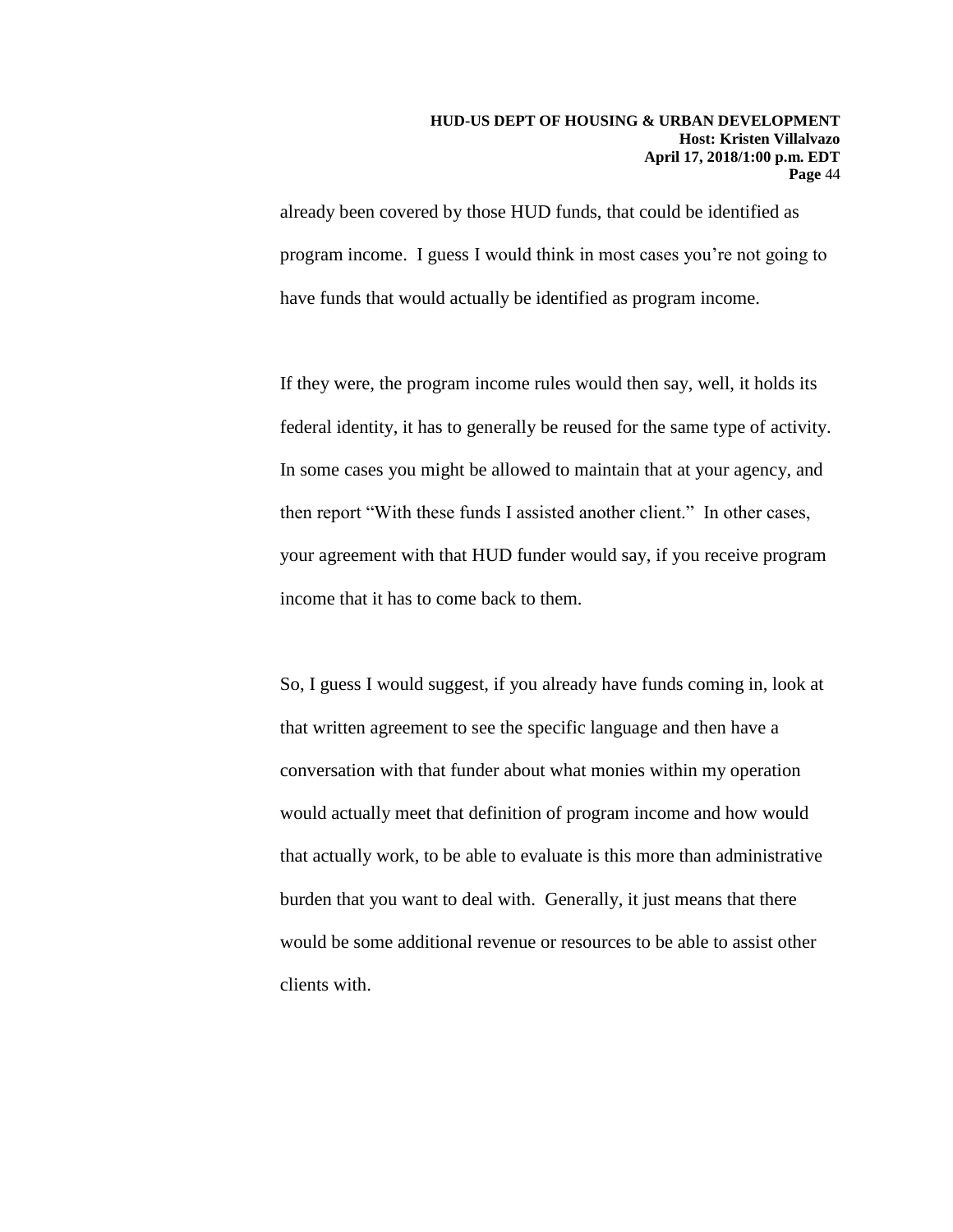Kathy Okay. That was my question. We're trying to expand our home buyer club and the activities that we do, so our HUD fund's coming in and comprehensive counseling funds are looking more towards working with clients with pre-purchase counseling and home buyer education. Whereas, I would like to expand it to get funds from the banks and other entities, private funds, to help with long term credit counseling and I don't want them to look at that piece as being a program income coming in that needs to be recaptured.

Les Program income is a repayment that's coming in from that service that was provided with the HUD money. So, the fact that you have other monies coming into your agency is a good thing, and it does not sound like any of that would be counted as program income.

Kathy Okay. Thank you.

Moderator We have no further questions in queue from the phone lines. You may proceed.

Tracy Les and Jason, this is Tracy. I have several people that have the same question pretty much. "Do you know if there is a list of possible funding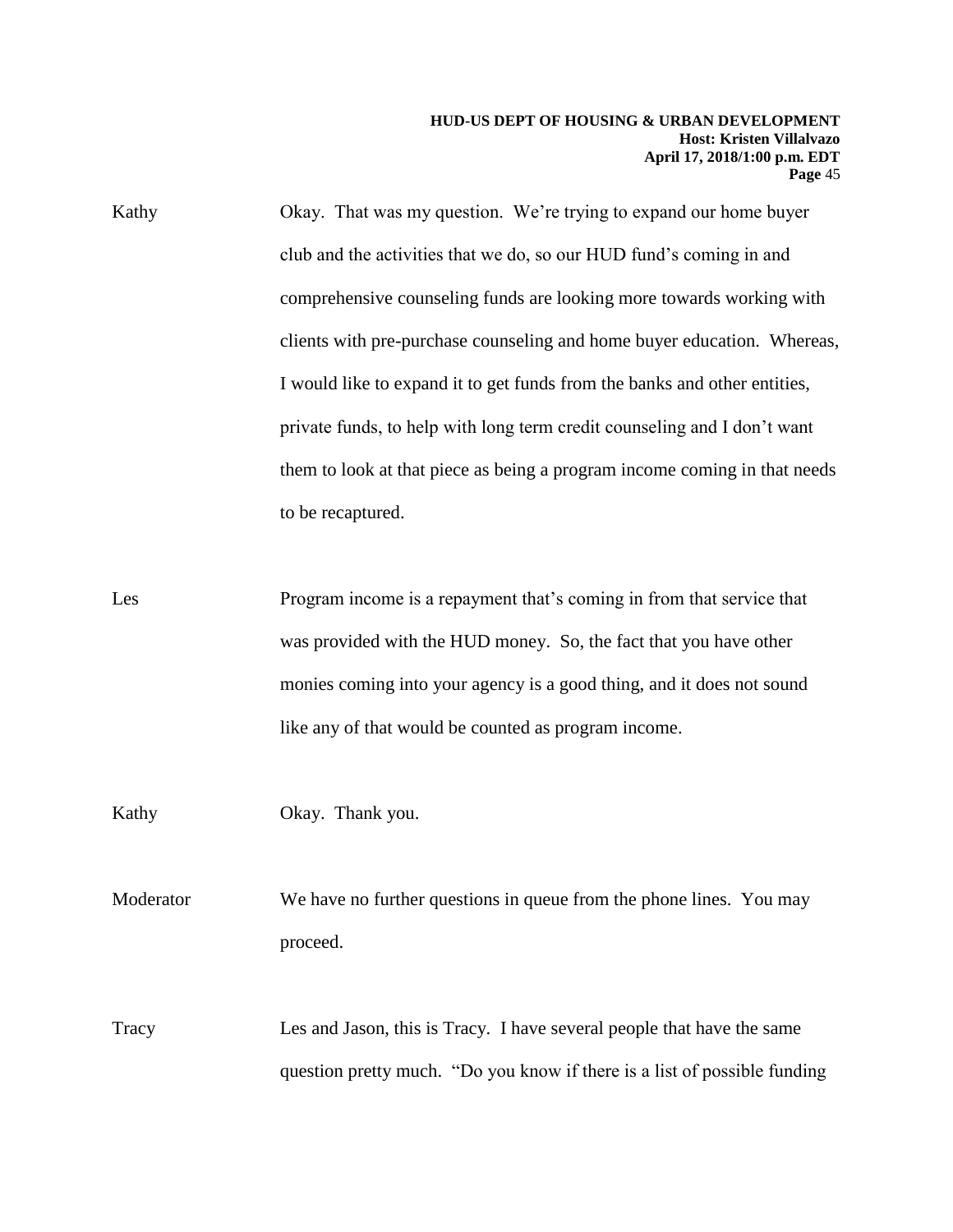sources, or perhaps a website that could provide an aggregation of sources?"

Les I'll jump in, and then Jason you may want to follow. For the HUD programs, there are a couple of options. You could go to hud.gov. My better suggestion I think would be the HUD Exchange, you could just Google HUD Exchange. Then on their dropdown or their menu, you could select the program. So, if you wanted to figure out about the possibility of Home funds, you could click under Programs on Home, and one of the things you would be able to identify on there was by your region who is receiving Home funds. So, that would give you that first identifying where the money's flowing to.

> But then I think in following that trail I would then say, okay, so if the state is receiving Home funds and your local city are receiving Home funds, I would be either talking to them, looking at their websites to see what programs they're currently providing with those funds and then having follow up conversations.

For a city, or a county, or a state, as I mentioned, for all of the CPD funding sources, so that's Home, CDBG, ESG, HOPWA and the disaster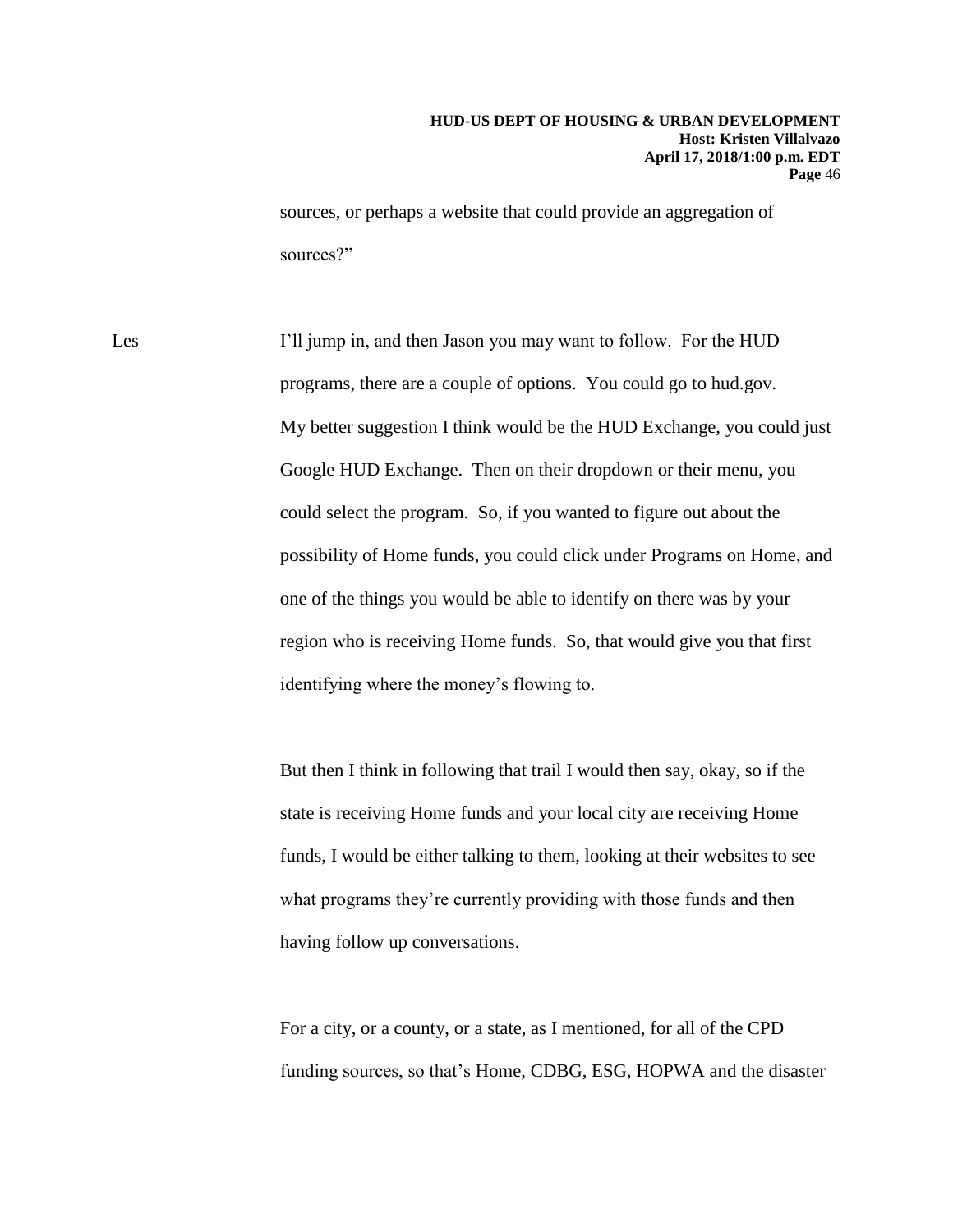funding, they are completing what's called a consolidated plan, which is this five year strategy, and then also a one year action plan, and every time they get an award of money, they report in this action plan, "With this million dollars you gave me, here's what I'm going to do with it." So, by looking at those, and those are posted, they're public documents, they describe how they're going to use those funds and the types of activities. That would allow you to see, oh, look, they're doing a home buyer program, we should talk to them about how are you handling the housing counseling that needs to be provided with that. I think that would be one of the ways that I would try to track that down.

Jason Thank you, Les. I would also offer that in about two slides I'm also going to, for those of you that don't want to have to write anything down and want to go back to the archive to do some point and click, we do have some of those items that Les just identified, as well as some other resources. Unfortunately, there is not a single aggregated source that we can provide to you on either the federal or non-federal sources, but we will give you, I'm going to say at least ten sources, if not more, to consider.

> But I would also offer that just as your polling had indicated, many of you are seeking a multitude of different resources. And so what's really best is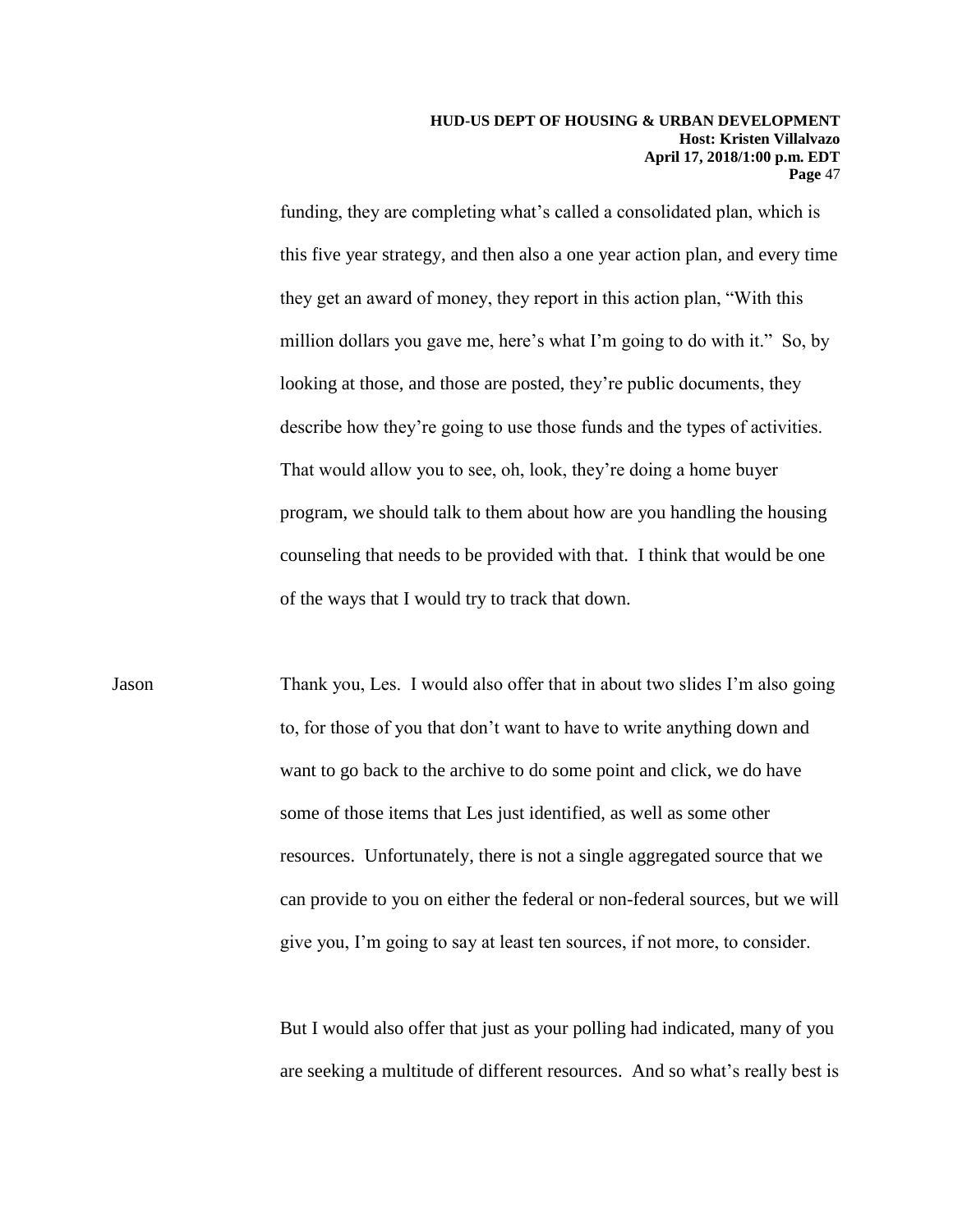looking local, so not just relying on the federal sources but just really seeing what kind of partnerships you can define locally for entities that know who you are and know what your services are, versus just putting your resume out into space that doesn't get captured.

Cheryl This is Cheryl Appline from HUD. I think that we really need to do some investigation, as Les was saying, because under the guise that you have not because you ask not, you need to find out where the money is out in the field and then get out there to let them know who you are so that you can get funding. If they don't know who you are, when funding comes down they can't say, oh, I remember that agency and they're really looking for funding, and this is a good agency for us to fund.

> So, as you get into other places that you can go, you need to think about that, how you're portraying yourself so that you can get money. Let me just say here again that we will be doing some training in the next two months on grant writing and what you need to do so that other folks, the funders look at you as a viable entity to give money to, because they want to give out money but they don't always have a place that they can give the money to.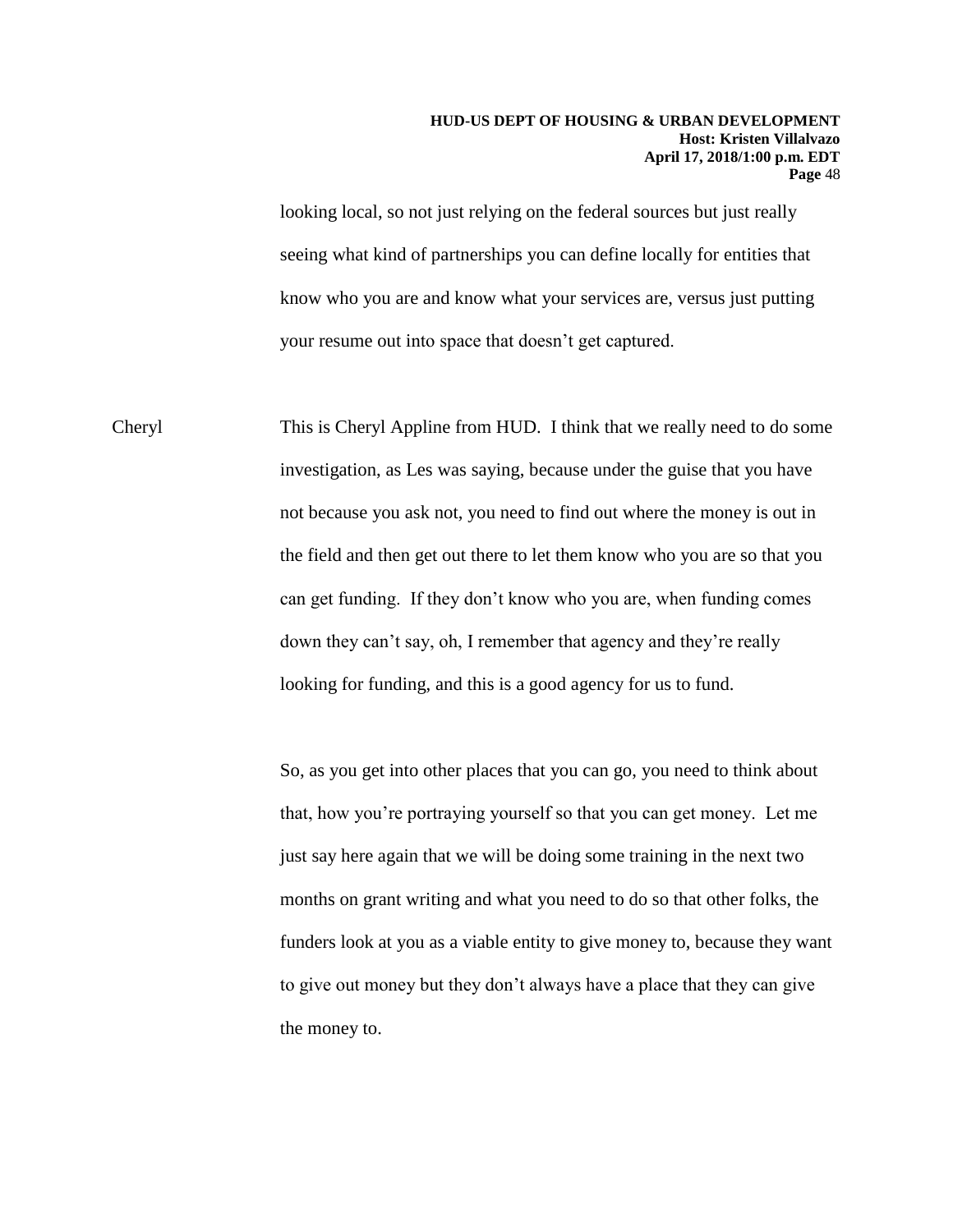And it seems like the same people always get it year after year because they don't know who you are, they don't know what you're capable of doing, they don't know the community that you're dealing with, they don't recognize that you're in Philadelphia and they're funding Philadelphia, or they're funding Northeast Philadelphia, or they're just funding South Philadelphia. They don't know that. And funders do put that on their website, this is why we're giving money, this is who we're looking for, and you can find that out. Thank you.

Les Great. Thank you. Jason, it seems like a good segue into your closing.

Jason Thank you, Les. In conclusion, I just want to give you a couple of quick highlights here. Some of this, both HUD and Les have given some supporting guidance around, so this is just a little bit of repeating, and then I'll share with you momentarily a couple of the sites before we close out.

> In preparing for these opportunities, we really want you to recognize the need to identify and establish connections, find out if there is a niche for your agency to provide these services, start working with local networks and try to anticipate what these opportunities are going to be. We certainly want you to be able to tell your story with the benefit of housing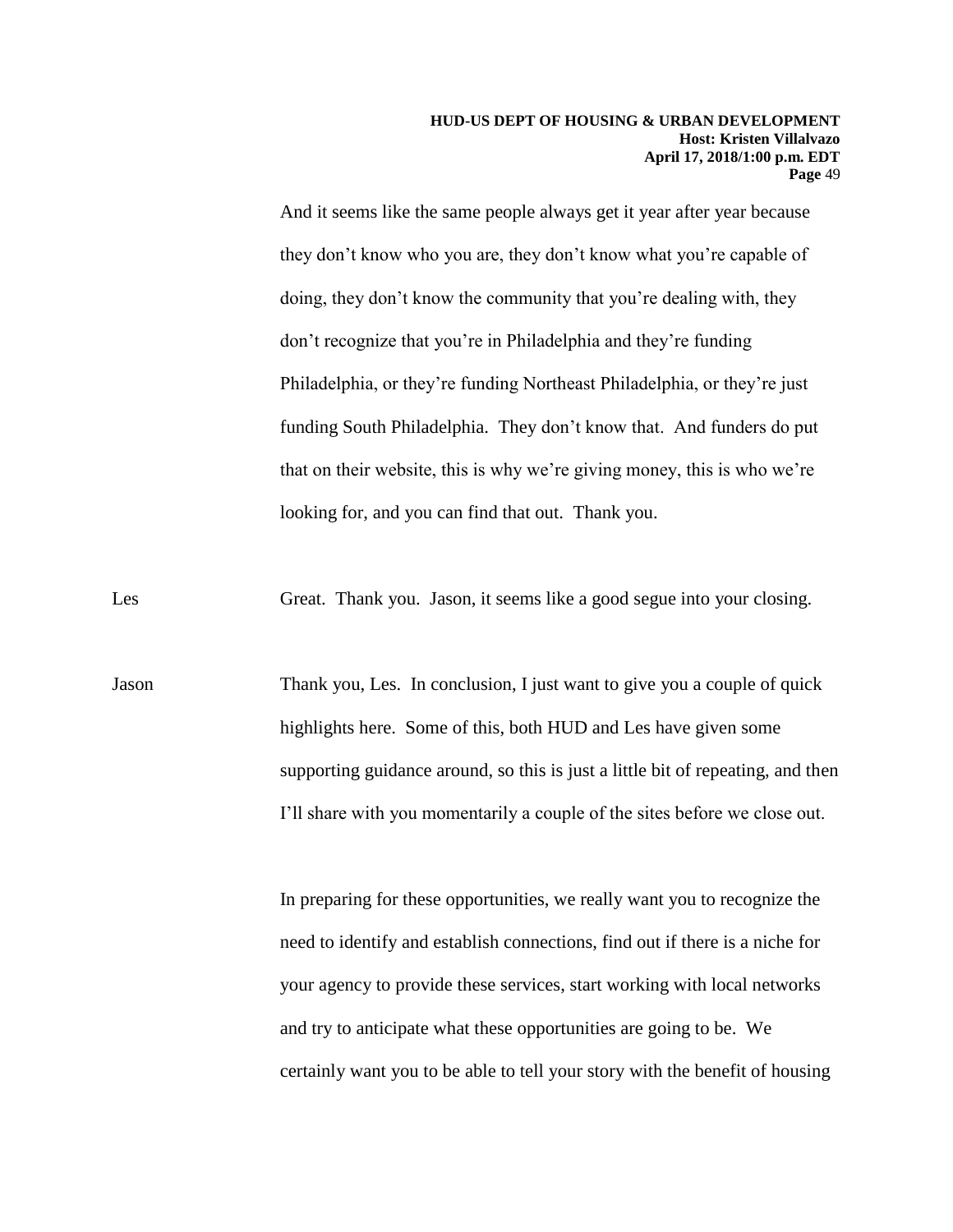counseling and be able to understand the specific needs and the requirements of your local market to express to the potential partners.

Also, recognize that you need to define the needed scope and potential funding will be key to pricing and implementation of new service delivery. Effective written agreements need to include a clear scope, pricing methodologies and methods of payment when you pursue these opportunities, and you also have to assess your own capacity to adapt your services for how you're going to potentially leverage sources of funding. Next slide, please.

As I said, we have about ten plus, and this is on two different slides, these are a myriad of different HUD angled approaches within different components of the CDBG, CPD and PHA and PIH contacts, many of which are defined through the HUD Exchange. So, it winds up being, in my estimation, a more easy to maneuver access point for these kind of federal resources. Next slide, please.

To the non-federal type of efforts, USDA and VA, and even considering where you're not just looking at Federal Home Loan Bank but also considering the National Council of State Housing Agencies, we're also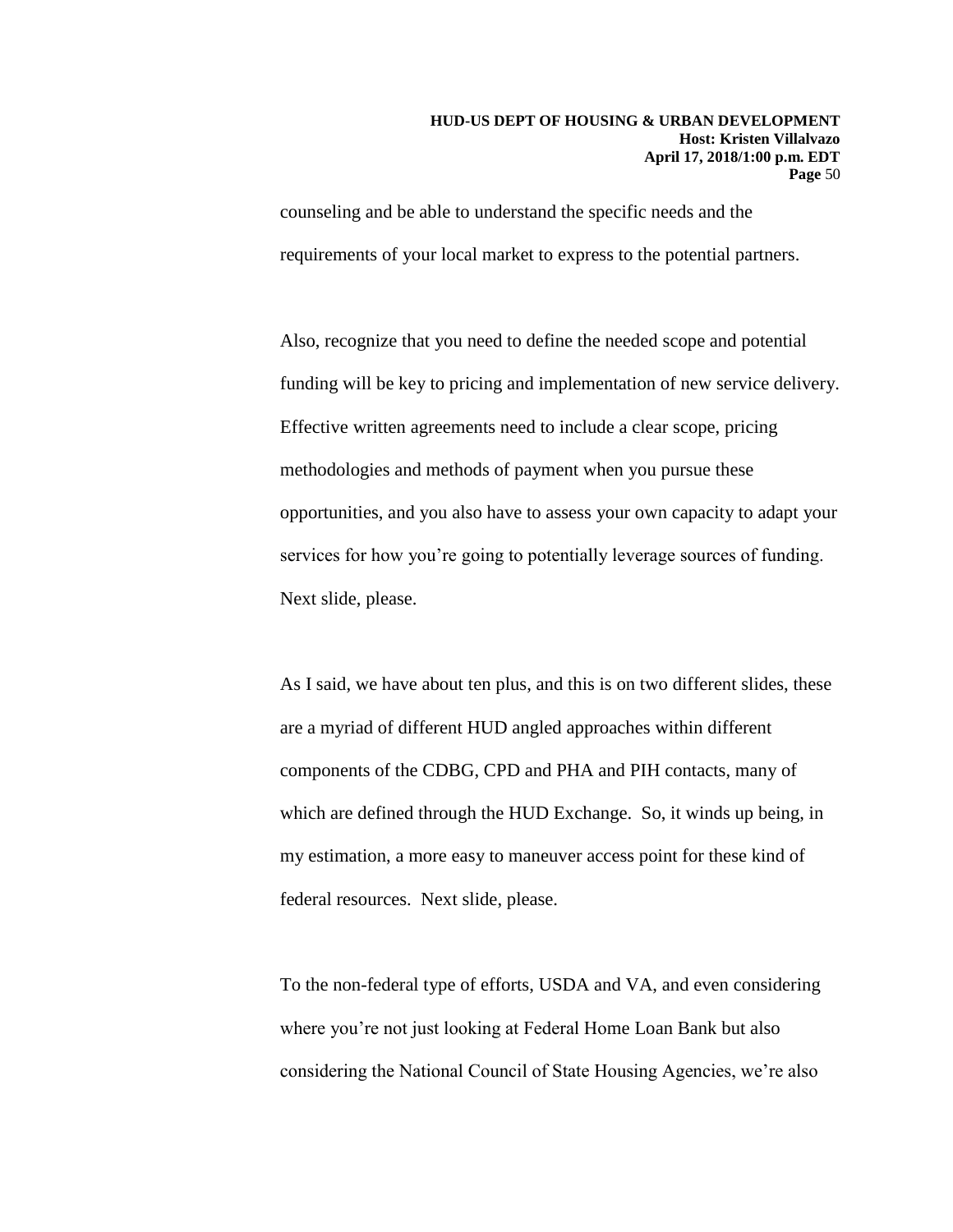providing you with a link back to them to see who your local state agencies are and where they can provide you some guidance on how to best diversify and/or how to potentially partner with them in this process.

With that, I'd like to turn this back over to HUD.

Virginia Okay. Thank you, guys. That was very informative. Just a reminder to the audience that we will be posting the audio of the presentation, and a written transcript that for this technical stuff may really help you, and that will probably be in seven or eight days.

> Within 48 hours you will be receiving an email from GoToWebinar. It's going to say, "This is your certificate of training." Please be aware that there is no attachment to that email, it is in fact just that email, so you'll need to print that out and save it for your records. Next slide.

We've gone through all the questions. For those questions that we were not able to answer, we will have a written record of them and we'll try to get back to you. If you don't receive an answer or you have an additional question, again, send it housing.counseling@hud.gov. Next slide.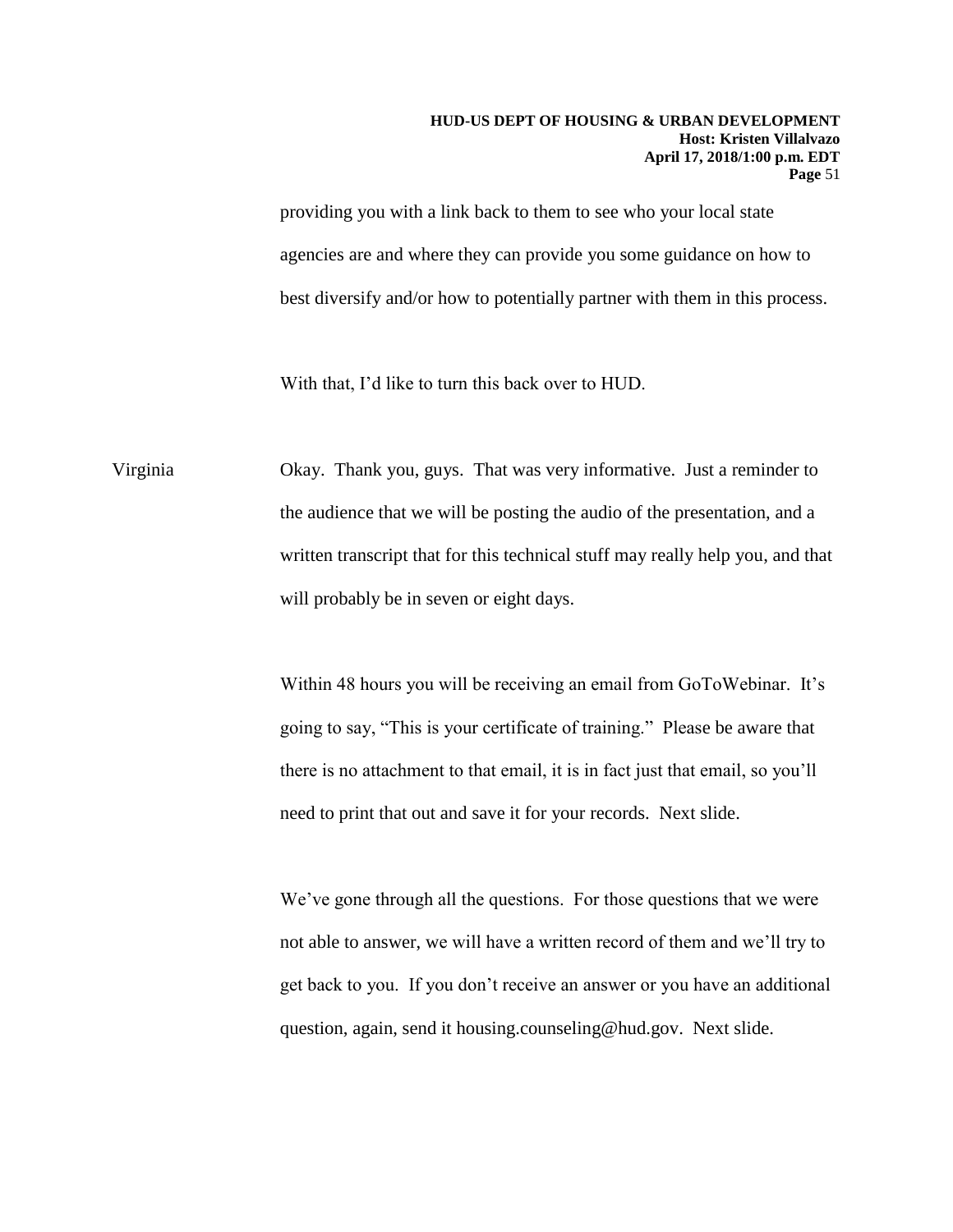One of the things in terms of our archives, they are set up that if you review the archives you will be able to get credit for the training. Again, on HUD Exchange it explains to you how to do that, but that's another benefit from going and visiting our archives. It's also very good to share it with your staff so that they get the benefit of the same level of training. Next slide.

Then, again HUD Exchange is where we post all of our information. As I've mentioned several times, their email box is housing.counseling@hud.gov. We've got people that monitor that on a regular basis, so we really want to make sure that we get all of your questions answered. Realize they don't have to pertain to this webinar, just any topic that comes up, that's the resource for it. Next slide, if we have one.

Again, those links are very important, but when we post the presentation they will be live, so you don't have to write them down you can just copy that page.